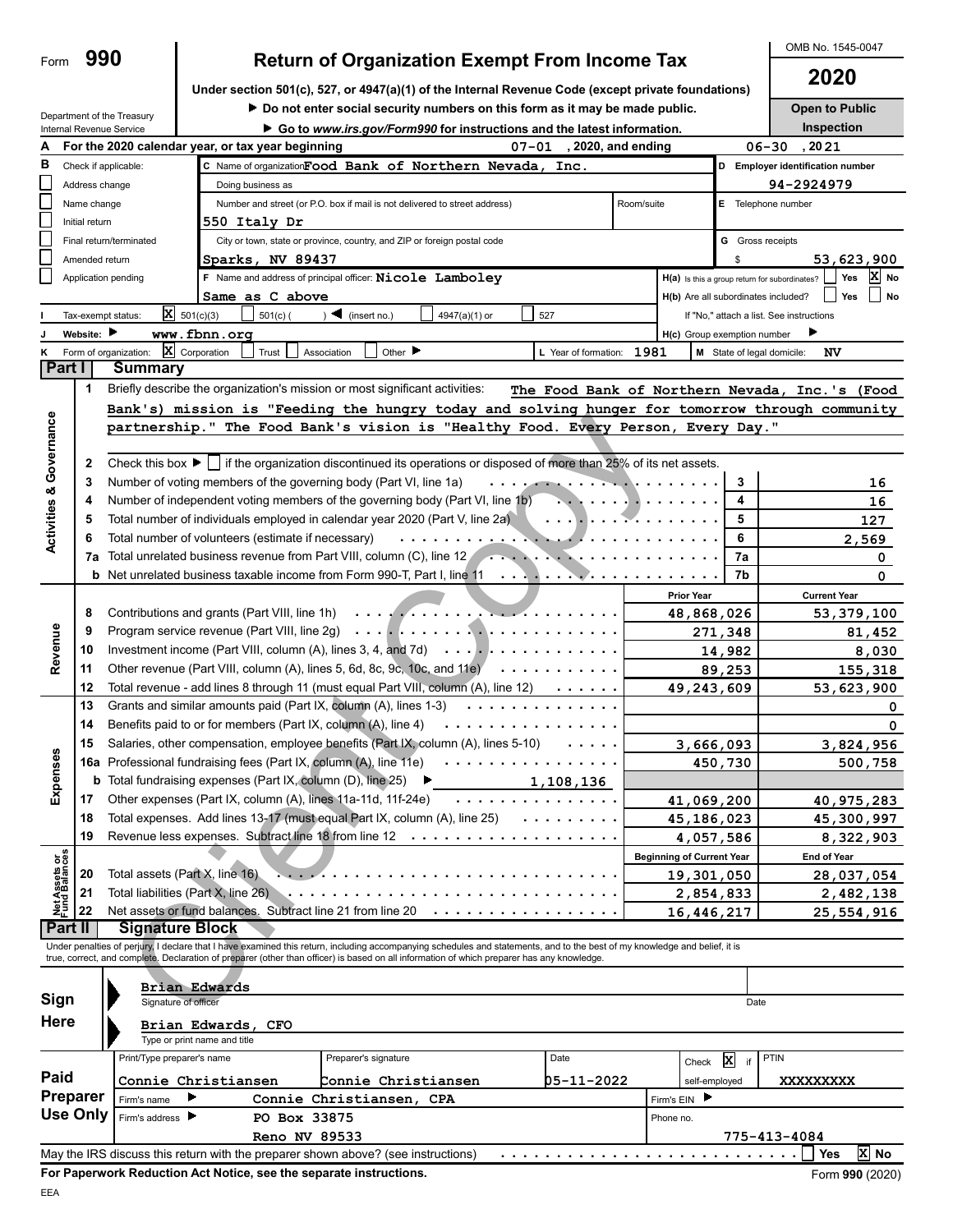|              | Form 990 (2020)<br>Food Bank of Northern Nevada, Inc.                                                                                                          | 94-2924979 | Page 2          |
|--------------|----------------------------------------------------------------------------------------------------------------------------------------------------------------|------------|-----------------|
|              | Part III<br><b>Statement of Program Service Accomplishments</b>                                                                                                |            |                 |
|              | Check if Schedule O contains a response or note to any line in this Part III $\cdots \cdots \cdots \cdots \cdots \cdots \cdots \cdots \cdots \cdot \mathbf{x}$ |            |                 |
| 1            | Briefly describe the organization's mission:                                                                                                                   |            |                 |
|              | The Food Bank of Northern Nevada, Inc.'s (Food Bank's) mission is "Feeding the hungry today and                                                                |            |                 |
|              | solving hunger for tomorrow through community partnership." The Food Bank's vision is "Healthy                                                                 |            |                 |
|              | Food. Every Person, Every Day."                                                                                                                                |            |                 |
|              |                                                                                                                                                                |            |                 |
| $\mathbf{2}$ | Did the organization undertake any significant program services during the year which were not listed on the                                                   |            |                 |
|              |                                                                                                                                                                | ∣∣Yes      | <b>x</b> No     |
|              | If "Yes." describe these new services on Schedule O.                                                                                                           |            |                 |
| 3            | Did the organization cease conducting, or make significant changes in how it conducts, any program                                                             |            |                 |
|              |                                                                                                                                                                | ∣ ∣ Yes    | <b>x</b> No     |
|              |                                                                                                                                                                |            |                 |
|              | If "Yes," describe these changes on Schedule O.                                                                                                                |            |                 |
| 4            | Describe the organization's program service accomplishments for each of its three largest program services, as measured by                                     |            |                 |
|              | expenses. Section $501(c)(3)$ and $501(c)(4)$ organizations are required to report the amount of grants and allocations to others,                             |            |                 |
|              | the total expenses, and revenue, if any, for each program service reported.                                                                                    |            |                 |
|              |                                                                                                                                                                |            |                 |
| 4a           | ) (Expenses $$$ 43, 314, 047 including grants of $$$ ) (Revenue<br>(Code:                                                                                      | \$         | 236,770)        |
|              | The Food Bank is the primary regional food distribution and support system serving people                                                                      |            |                 |
|              | experiencing food insecurity or hunger in 21 counties across northern Nevada and northeastern                                                                  |            |                 |
|              | California. It delivers an array of programs and services which together constitute a multi-level                                                              |            |                 |
|              | effort serving approximately 107,000 people each month through direct services and partner                                                                     |            |                 |
|              | agencies. Donated and purchased food is collected, sorted, and delivered to clients via a network                                                              |            |                 |
|              | of 150 partner agencies spread across a 90,000-square mile service area. In 2017, the Nevada                                                                   |            |                 |
|              | Department of Agriculture named the Food Bank its northern Nevada Regional Distributing Agency to                                                              |            |                 |
|              | distribute Temporary Emergency Food Assistance (TEFAP) commodity foods into every county in                                                                    |            |                 |
|              | Nevada. In fiscal year 2021, the Food Bank and its partners distributed approximately 22.5                                                                     |            |                 |
|              | million pounds of food, the equivalent of more than 20 million meals. (Continued on Schedule O)                                                                |            |                 |
|              |                                                                                                                                                                |            |                 |
|              |                                                                                                                                                                |            |                 |
| 4b           | $(Ex^{2})$ (Expenses $$$<br>including grants of $$$<br>) (Revenue<br>(Code:                                                                                    | \$         |                 |
|              |                                                                                                                                                                |            |                 |
|              |                                                                                                                                                                |            |                 |
|              |                                                                                                                                                                |            |                 |
|              |                                                                                                                                                                |            |                 |
|              |                                                                                                                                                                |            |                 |
|              |                                                                                                                                                                |            |                 |
|              |                                                                                                                                                                |            |                 |
|              |                                                                                                                                                                |            |                 |
|              |                                                                                                                                                                |            |                 |
|              |                                                                                                                                                                |            |                 |
|              |                                                                                                                                                                |            |                 |
|              |                                                                                                                                                                |            |                 |
| 4с           | (Expenses \$<br>including grants of \$ (Revenue)<br>(Code:                                                                                                     | \$         |                 |
|              |                                                                                                                                                                |            |                 |
|              |                                                                                                                                                                |            |                 |
|              |                                                                                                                                                                |            |                 |
|              |                                                                                                                                                                |            |                 |
|              |                                                                                                                                                                |            |                 |
|              |                                                                                                                                                                |            |                 |
|              |                                                                                                                                                                |            |                 |
|              |                                                                                                                                                                |            |                 |
|              |                                                                                                                                                                |            |                 |
|              |                                                                                                                                                                |            |                 |
|              |                                                                                                                                                                |            |                 |
|              |                                                                                                                                                                |            |                 |
| 4d           | Other program services (Describe on Schedule O.)                                                                                                               |            |                 |
|              | (Expenses \$<br>) (Revenue \$<br>including grants of $$$                                                                                                       |            |                 |
| 4e           | Total program service expenses<br>43, 314, 047<br>▸                                                                                                            |            |                 |
| EEA          |                                                                                                                                                                |            | Form 990 (2020) |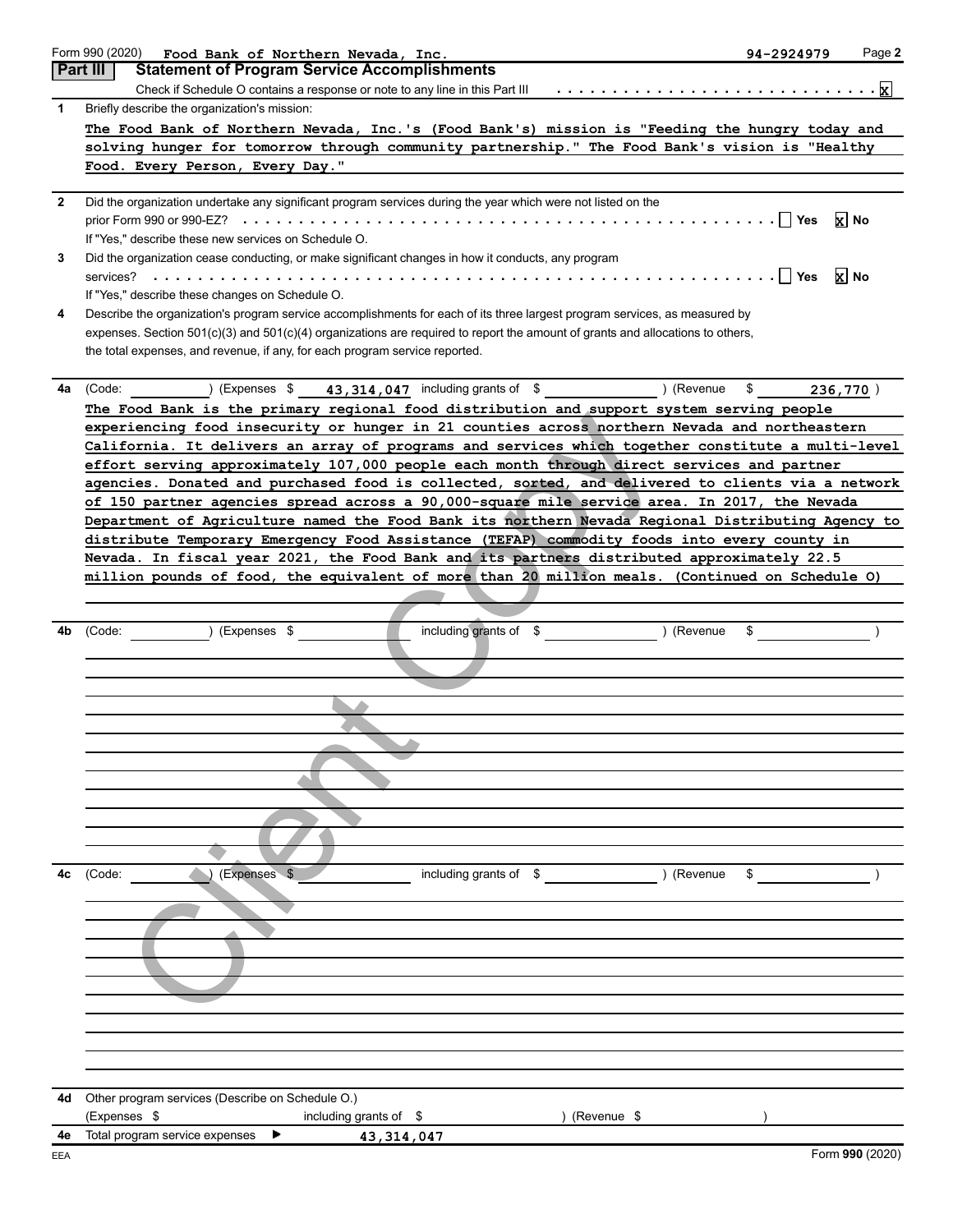| Form 990 (2020 |  |
|----------------|--|
| ' Part IV      |  |

| Form 990 (2020) | Food Bank of Northern Nevada,<br>Inc.  | 94-2924979 | Page 3 |
|-----------------|----------------------------------------|------------|--------|
| <b>Part IV</b>  | <b>Checklist of Required Schedules</b> |            |        |

|      |                                                                                                                                                                                                                                 |              | Yes | No     |
|------|---------------------------------------------------------------------------------------------------------------------------------------------------------------------------------------------------------------------------------|--------------|-----|--------|
| 1    | Is the organization described in section $501(c)(3)$ or $4947(a)(1)$ (other than a private foundation)? If "Yes,"                                                                                                               |              |     |        |
|      |                                                                                                                                                                                                                                 | 1            | x   |        |
| 2    | Is the organization required to complete Schedule B, Schedule of Contributors See instructions?                                                                                                                                 | $\mathbf{2}$ | x   |        |
| 3    | Did the organization engage in direct or indirect political campaign activities on behalf of or in opposition to                                                                                                                |              |     |        |
|      | candidates for public office? If "Yes," complete Schedule C, Part I                                                                                                                                                             | 3            |     | x      |
| 4    | Section 501(c)(3) organizations. Did the organization engage in lobbying activities, or have a section 501(h)                                                                                                                   |              |     |        |
|      | election in effect during the tax year? If "Yes," complete Schedule C, Part II<br>.                                                                                                                                             | 4            |     | x      |
| 5    | Is the organization a section $501(c)(4)$ , $501(c)(5)$ , or $501(c)(6)$ organization that receives membership dues,                                                                                                            |              |     |        |
|      | assessments, or similar amounts as defined in Revenue Procedure 98-19? If "Yes," complete Schedule C, Part III                                                                                                                  | 5            |     |        |
| 6    | Did the organization maintain any donor advised funds or any similar funds or accounts for which donors                                                                                                                         |              |     |        |
|      | have the right to provide advice on the distribution or investment of amounts in such funds or accounts? If                                                                                                                     |              |     |        |
|      |                                                                                                                                                                                                                                 | 6            |     | x      |
| 7    | Did the organization receive or hold a conservation easement, including easements to preserve open space,                                                                                                                       |              |     |        |
|      | the environment, historic land areas, or historic structures? If "Yes," complete Schedule D, Part II                                                                                                                            | 7            |     | x      |
| 8    | Did the organization maintain collections of works of art, historical treasures, or other similar assets? If "Yes,"                                                                                                             |              |     |        |
|      |                                                                                                                                                                                                                                 | 8            |     | x      |
| 9    | Did the organization report an amount in Part X, line 21, for escrow or custodial account liability, serve as a<br>custodian for amounts not listed in Part X; or provide credit counseling, debt management, credit repair, or |              |     |        |
|      | debt negotiation services? If "Yes," complete Schedule D, Part IV $\cdots \cdots \cdots \cdots$                                                                                                                                 | 9            |     |        |
| 10   | Did the organization, directly or through a related organization, hold assets in donor-restricted endowments                                                                                                                    |              |     | x      |
|      | or in quasi endowments? If "Yes," complete Schedule D, Part V<br>the contract of the company of the contract of the con-                                                                                                        | 10           | x   |        |
| 11   | If the organization's answer to any of the following questions is "Yes," then complete Schedule D, Parts VI,                                                                                                                    |              |     |        |
|      | VII, VIII, IX, or X as applicable.                                                                                                                                                                                              |              |     |        |
|      | a Did the organization report an amount for land, buildings, and equipment in Part X, line 10? If "Yes,"                                                                                                                        |              |     |        |
|      |                                                                                                                                                                                                                                 | 11a          | x   |        |
|      | <b>b</b> Did the organization report an amount for investments - other securities in Part X, line 12, that is 5% or more                                                                                                        |              |     |        |
|      | of its total assets reported in Part X, line 16? If "Yes," complete Schedule D, Part VII<br>.                                                                                                                                   | 11 b         |     | x      |
| c    | Did the organization report an amount for investments - program related in Part X, line 13, that is 5% or more                                                                                                                  |              |     |        |
|      | of its total assets reported in Part X, line 16? If "Yes," complete Schedule D, Part VIII<br>.                                                                                                                                  | 11c          |     | x      |
|      | d Did the organization report an amount for other assets in Part X, line 15, that is 5% or more of its total assets                                                                                                             |              |     |        |
|      |                                                                                                                                                                                                                                 | 11d          |     | x      |
|      | Did the organization report an amount for other liabilities in Part X, line 25? If "Yes," complete Schedule D, Part X                                                                                                           | 11e          |     | x      |
|      | Did the organization's separate or consolidated financial statements for the tax year include a footnote that addresses                                                                                                         |              |     |        |
|      | the organization's liability for uncertain tax positions under FIN 48 (ASC 740)? If "Yes," complete Schedule D, Part X                                                                                                          | 11f          | x   |        |
| 12a  | Did the organization obtain separate, independent audited financial statements for the tax year? If "Yes," complete                                                                                                             |              |     |        |
|      | Schedule D. Parts XI and XII $\cdots$ . $\cdots$ . $\cdots$ . $\cdots$<br>Was the organization included in consolidated, independent audited financial statements for the tax year? If                                          | 12a          | x   |        |
|      | "Yes," and if the organization answered "No" to line 12a, then completing Schedule D, Parts XI and XII is optional                                                                                                              | 12b          |     |        |
| 13   | Is the organization a school described in section $170(b)(1)(A)(ii)?$ If "Yes," complete Schedule E<br>.                                                                                                                        | 13           |     | x<br>x |
| 14a  | Did the organization maintain an office, employees, or agents outside of the United States?<br>.                                                                                                                                | 14a          |     | x      |
| b    | Did the organization have aggregate revenues or expenses of more than \$10,000 from grantmaking,                                                                                                                                |              |     |        |
|      | fundraising, business, investment, and program service activities outside the United States, or aggregate                                                                                                                       |              |     |        |
|      | foreign investments valued at \$100,000 or more? If "Yes," complete Schedule F, Parts I and IV<br>.                                                                                                                             | 14b          |     | x      |
| 15   | Did the organization report on Part IX, column (A), line 3, more than \$5,000 of grants or other assistance to or                                                                                                               |              |     |        |
|      |                                                                                                                                                                                                                                 | 15           |     | x      |
| 16   | Did the organization report on Part IX, column (A), line 3, more than \$5,000 of aggregate grants or other                                                                                                                      |              |     |        |
|      | assistance to or for foreign individuals? If "Yes," complete Schedule F, Parts III and IV                                                                                                                                       | 16           |     | x      |
| 17   | Did the organization report a total of more than \$15,000 of expenses for professional fundraising services on                                                                                                                  |              |     |        |
|      | Part IX, column (A), lines 6 and 11e? If "Yes," complete Schedule G, Part I See instructions<br>.                                                                                                                               | 17           | x   |        |
| 18   | Did the organization report more than \$15,000 total of fundraising event gross income and contributions on                                                                                                                     |              |     |        |
|      | Part VIII, lines 1c and 8a? If "Yes," complete Schedule G, Part II                                                                                                                                                              | 18           | x   |        |
| 19   | Did the organization report more than \$15,000 of gross income from gaming activities on Part VIII, line 9a?                                                                                                                    |              |     |        |
| 20 a | Did the organization operate one or more hospital facilities? If "Yes," complete Schedule H                                                                                                                                     | 19<br>20a    |     | x      |
| b    |                                                                                                                                                                                                                                 | 20b          |     | x      |
| 21   | Did the organization report more than \$5,000 of grants or other assistance to any domestic organization or                                                                                                                     |              |     |        |
|      | domestic government on Part IX, column (A), line 1? If "Yes," complete Schedule I, Parts I and II<br>.                                                                                                                          | 21           |     | x      |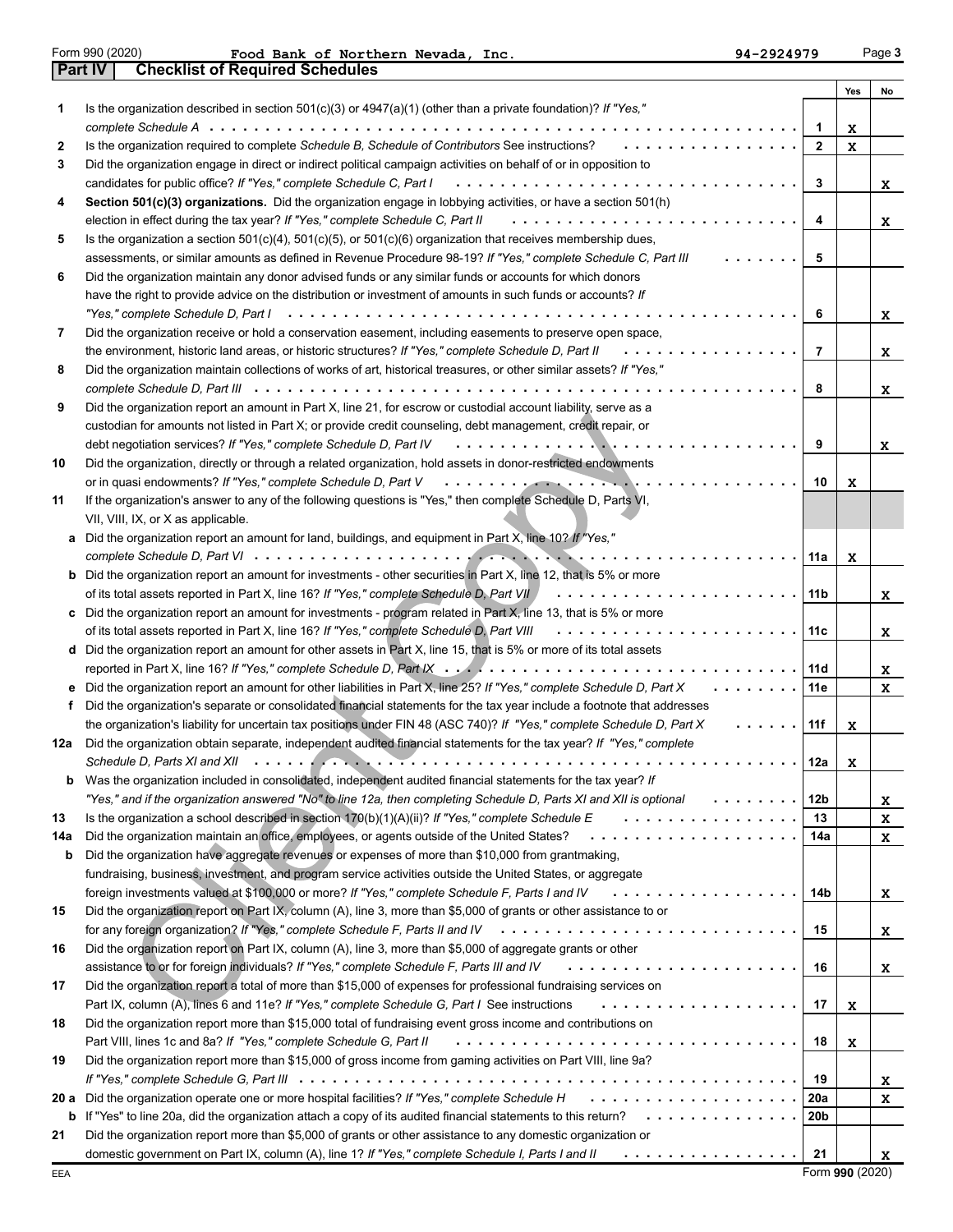|  | Form 990 (2020) |
|--|-----------------|
|  |                 |

|               |                                                                                                                                                                                                     |                 | Yes | No                |
|---------------|-----------------------------------------------------------------------------------------------------------------------------------------------------------------------------------------------------|-----------------|-----|-------------------|
| 22            | Did the organization report more than \$5,000 of grants or other assistance to or for domestic individuals on                                                                                       |                 |     |                   |
|               |                                                                                                                                                                                                     | 22              |     | x                 |
| 23            | Did the organization answer "Yes" to Part VII, Section A, line 3, 4, or 5 about compensation of the                                                                                                 |                 |     |                   |
|               | organization's current and former officers, directors, trustees, key employees, and highest compensated                                                                                             |                 |     |                   |
|               |                                                                                                                                                                                                     | 23              | x   |                   |
| 24a           | Did the organization have a tax-exempt bond issue with an outstanding principal amount of more than                                                                                                 |                 |     |                   |
|               | \$100,000 as of the last day of the year, that was issued after December 31, 2002? If "Yes," answer lines 24b                                                                                       |                 |     |                   |
|               |                                                                                                                                                                                                     | 24a             |     | x                 |
| b             | Did the organization invest any proceeds of tax-exempt bonds beyond a temporary period exception?                                                                                                   | 24b             |     |                   |
| c             | Did the organization maintain an escrow account other than a refunding escrow at any time during the year                                                                                           |                 |     |                   |
|               |                                                                                                                                                                                                     | 24c             |     |                   |
| d             | Did the organization act as an "on behalf of" issuer for bonds outstanding at any time during the year?                                                                                             | 24d             |     |                   |
| 25a           | Section 501(c)(3), 501(c)(4), and 501(c)(29) organizations. Did the organization engage in an excess benefit                                                                                        |                 |     |                   |
|               |                                                                                                                                                                                                     | 25a             |     | x                 |
| b             | Is the organization aware that it engaged in an excess benefit transaction with a disqualified person in a prior                                                                                    |                 |     |                   |
|               | year, and that the transaction has not been reported on any of the organization's prior Forms 990 or 990-EZ?                                                                                        |                 |     |                   |
|               |                                                                                                                                                                                                     | 25 <sub>b</sub> |     | x                 |
| 26            | Did the organization report any amount on Part X, line 5 or 22, for receivables from or payables to any current                                                                                     |                 |     |                   |
|               | or former officer, director, trustee, key employee, creator or founder, substantial contributor, or 35%                                                                                             |                 |     |                   |
|               | controlled entity or family member or any of these persons? If "Yes," complete Schedule L, Part II $\ldots \ldots \ldots$                                                                           | 26              |     | x                 |
| 27            | Did the organization provide a grant or other assistance to any current or former officer, director, trustee, key                                                                                   |                 |     |                   |
|               | employee, creator or founder, substantial contributor or employee thereof, a grant selection committee                                                                                              |                 |     |                   |
|               | member, or to a 35% controlled entity (including an employee thereof) or family member of any of these                                                                                              |                 |     |                   |
|               |                                                                                                                                                                                                     | 27              |     | x                 |
| 28            | Was the organization a party to a business transaction with one of the following parties (see Schedule L, Part                                                                                      |                 |     |                   |
|               | IV instructions, for applicable filing thresholds, conditions, and exceptions):<br>A current or former officer, director, trustee, key employee, creator or founder, or substantial contributor? If |                 |     |                   |
| а             |                                                                                                                                                                                                     | <b>28a</b>      |     |                   |
| b             | A family member of any individual described in line 28a? If "Yes," complete Schedule L, Part IV                                                                                                     | 28b             |     | x<br>$\mathbf{x}$ |
| c             | A 35% controlled entity of one or more individuals and/or organizations described in lines 28a or 28b? If                                                                                           |                 |     |                   |
|               |                                                                                                                                                                                                     | 28c             |     | x                 |
| 29            | Did the organization receive more than \$25,000 in non-cash contributions? If "Yes," complete Schedule M                                                                                            | 29              | x   |                   |
| 30            | Did the organization receive contributions of art, historical treasures, or other similar assets, or qualified                                                                                      |                 |     |                   |
|               |                                                                                                                                                                                                     | 30              |     | x                 |
| 31            | Did the organization liquidate, terminate, or dissolve and cease operations? If "Yes," complete Schedule N, Part I                                                                                  | 31              |     | $\mathbf{x}$      |
| 32            | Did the organization sell, exchange, dispose of, or transfer more than 25% of its net assets? If "Yes,"                                                                                             |                 |     |                   |
|               |                                                                                                                                                                                                     | 32              |     | X                 |
| 33            | Did the organization own 100% of an entity disregarded as separate from the organization under Regulations                                                                                          |                 |     |                   |
|               |                                                                                                                                                                                                     | 33              |     | x                 |
| 34            | Was the organization related to any tax-exempt or taxable entity? If "Yes," complete Schedule R, Part II, III,                                                                                      |                 |     |                   |
|               |                                                                                                                                                                                                     | 34              |     | x                 |
| 35a           |                                                                                                                                                                                                     | 35a             |     | $\mathbf{x}$      |
| b             | If "Yes" to line 35a, did the organization receive any payment from or engage in any transaction with a                                                                                             |                 |     |                   |
|               | controlled entity within the meaning of section 512(b)(13)? If "Yes," complete Schedule R, Part V, line 2<br>.                                                                                      | 35 <sub>b</sub> |     |                   |
| 36            | Section 501(c)(3) organizations. Did the organization make any transfers to an exempt non-charitable                                                                                                |                 |     |                   |
|               |                                                                                                                                                                                                     | 36              |     | x                 |
| 37            | Did the organization conduct more than 5% of its activities through an entity that is not a related organization                                                                                    |                 |     |                   |
|               | and that is treated as a partnership for federal income tax purposes? If "Yes," complete Schedule R, Part VI $\cdots \cdots \cdots$                                                                 | 37              |     | x                 |
| 38            | Did the organization complete Schedule O and provide explanations in Schedule O for Part VI, lines 11b and                                                                                          |                 |     |                   |
|               | 19? Note: All Form 990 filers are required to complete Schedule O.                                                                                                                                  | 38              | x   |                   |
| <b>Part V</b> | <b>Statements Regarding Other IRS Filings and Tax Compliance</b>                                                                                                                                    |                 |     |                   |
|               | Check if Schedule O contains a response or note to any line in this Part $V_1, \ldots, \ldots, \ldots, \ldots$                                                                                      |                 |     |                   |
|               |                                                                                                                                                                                                     |                 | Yes | <b>No</b>         |
| 1a            | 1a<br>1<br>1b                                                                                                                                                                                       |                 |     |                   |
| b             | Enter the number of Form W-2G included in line 1a. Enter -0- if not applicable<br>0<br>Did the organization comply with backup withholding rules for reportable payments to vendors and             |                 |     |                   |
| с             | reportable gaming (gambling) winnings to prize winners? Fig. 2. All Alles Concernsive Concernsive Concernsive C                                                                                     | 1c              | x   |                   |
|               |                                                                                                                                                                                                     |                 |     |                   |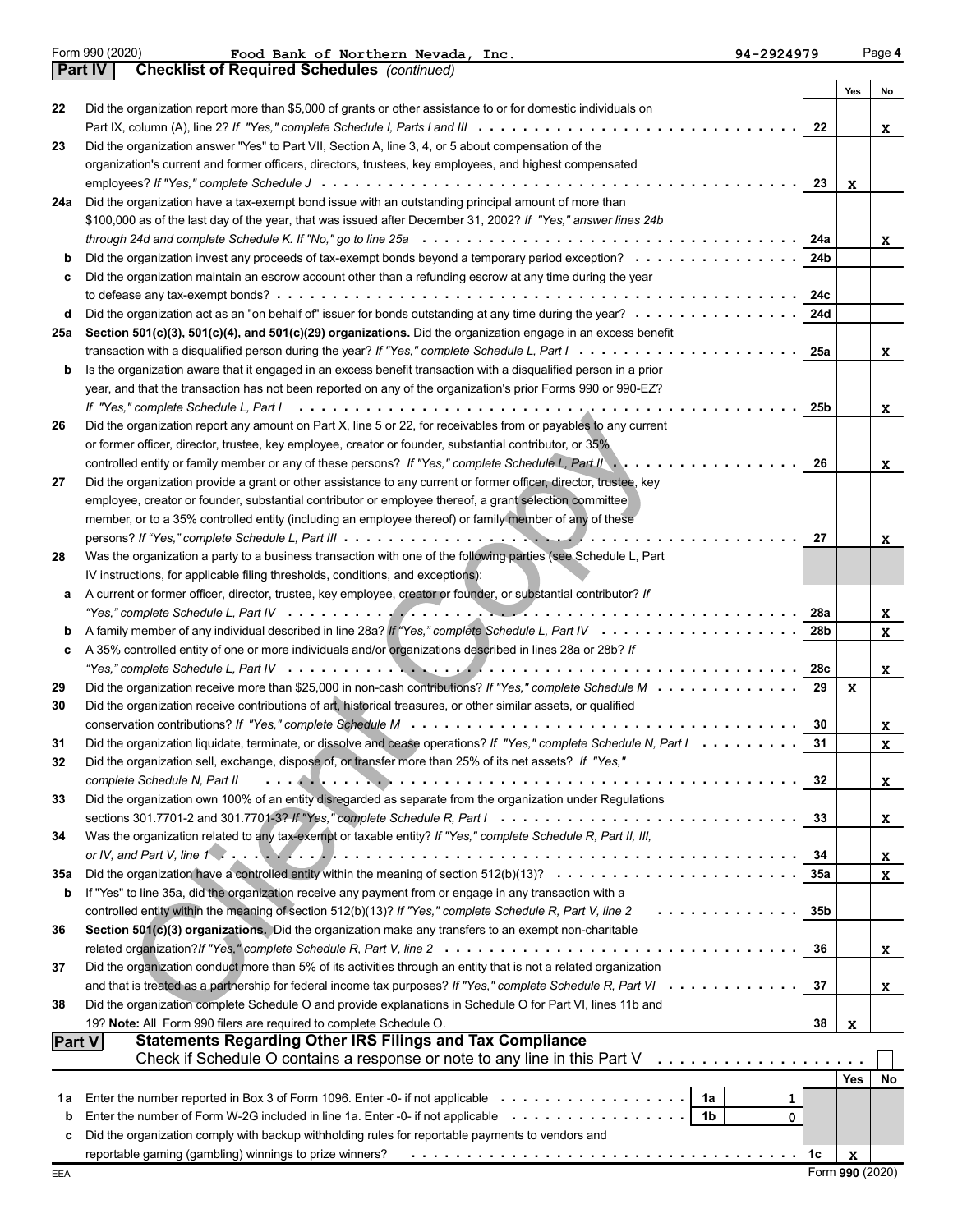|               | Form 990 (2020)<br>94-2924979<br>Food Bank of Northern Nevada, Inc.                                                                                                                                                                   |     |     | Page 5 |
|---------------|---------------------------------------------------------------------------------------------------------------------------------------------------------------------------------------------------------------------------------------|-----|-----|--------|
| <b>Part V</b> | Statements Regarding Other IRS Filings and Tax Compliance (continued)                                                                                                                                                                 |     |     |        |
|               |                                                                                                                                                                                                                                       |     | Yes | No     |
| 2a            | Enter the number of employees reported on Form W-3, Transmittal of Wage and Tax                                                                                                                                                       |     |     |        |
|               | $\cdots \cdots \cdots$   2a<br>Statements, filed for the calendar year ending with or within the year covered by this return<br>127                                                                                                   |     |     |        |
| b             | If at least one is reported on line 2a, did the organization file all required federal employment tax returns?                                                                                                                        | 2b  | x   |        |
|               | Note: If the sum of lines 1a and 2a is greater than 250, you may be required to e-file (see instructions)                                                                                                                             |     |     |        |
| 3a            |                                                                                                                                                                                                                                       | За  |     | x      |
| b             | If "Yes," has it filed a Form 990-T for this year? If "No" to line 3b, provide an explanation on Schedule O                                                                                                                           | 3b  |     |        |
| 4a            | At any time during the calendar year, did the organization have an interest in, or a signature or other authority over,                                                                                                               |     |     |        |
|               | a financial account in a foreign country (such as a bank account, securities account, or other financial account)? $\cdots \cdots \cdots$                                                                                             | 4a  |     | x      |
| b             | If "Yes," enter the name of the foreign country                                                                                                                                                                                       |     |     |        |
|               | See instructions for filing requirements for FinCEN Form 114, Report of Foreign Bank and Financial Accounts (FBAR).                                                                                                                   |     |     |        |
| 5a            |                                                                                                                                                                                                                                       | 5a  |     | x      |
| b             | Did any taxable party notify the organization that it was or is a party to a prohibited tax shelter transaction? $\cdots \cdots \cdots \cdots$                                                                                        | 5b  |     | x      |
| c             |                                                                                                                                                                                                                                       | 5c  |     |        |
| 6а            | Does the organization have annual gross receipts that are normally greater than \$100,000, and did the                                                                                                                                |     |     |        |
|               | .<br>organization solicit any contributions that were not tax deductible as charitable contributions?                                                                                                                                 | 6a  |     | x      |
| b             | If "Yes," did the organization include with every solicitation an express statement that such contributions or                                                                                                                        |     |     |        |
|               |                                                                                                                                                                                                                                       | 6b  |     |        |
| 7             | Organizations that may receive deductible contributions under section 170(c).                                                                                                                                                         |     |     |        |
| а             | Did the organization receive a payment in excess of \$75 made partly as a contribution and partly for goods                                                                                                                           |     |     |        |
|               |                                                                                                                                                                                                                                       | 7a  |     | x      |
| b             |                                                                                                                                                                                                                                       | 7b  |     |        |
| c             | Did the organization sell, exchange, or otherwise dispose of tangible personal property for which it was                                                                                                                              |     |     |        |
|               |                                                                                                                                                                                                                                       | 7с  |     | x      |
| d             | 7d                                                                                                                                                                                                                                    |     |     |        |
| е             | Did the organization receive any funds, directly or indirectly, to pay premiums on a personal benefit contract? $\cdots \cdots \cdots$                                                                                                | 7e  |     | x      |
| f             |                                                                                                                                                                                                                                       | 7f  |     | x      |
| g             | If the organization received a contribution of qualified intellectual property, did the organization file Form 8899 as required?                                                                                                      | 7g  |     |        |
| h             | If the organization received a contribution of cars, boats, airplanes, or other vehicles, did the organization file a Form 1098-C?                                                                                                    | 7h  |     |        |
| 8             | Sponsoring organizations maintaining donor advised funds. Did a donor advised fund maintained by the                                                                                                                                  |     |     |        |
|               | sponsoring organization have excess business holdings at any time during the year?                                                                                                                                                    | 8   |     |        |
| 9             | Sponsoring organizations maintaining donor advised funds.                                                                                                                                                                             |     |     |        |
| а             |                                                                                                                                                                                                                                       | 9a  |     |        |
| b             | Did the sponsoring organization make a distribution to a donor, donor advisor, or related person?<br>.                                                                                                                                | 9b  |     |        |
| 10            | Section 501(c)(7) organizations. Enter:                                                                                                                                                                                               |     |     |        |
|               |                                                                                                                                                                                                                                       |     |     |        |
| b             | Gross receipts, included on Form 990, Part VIII, line 12, for public use of club facilities $\cdots \cdots \cdots$<br>10b                                                                                                             |     |     |        |
| 11            | Section 501(c)(12) organizations. Enter:                                                                                                                                                                                              |     |     |        |
|               | Gross income from members or shareholders enters in the set of the set of the set of the set of the set of the set of the set of the set of the set of the set of the set of the set of the set of the set of the set of the s<br>11a |     |     |        |
| а             | Gross income from other sources (Do not net amounts due or paid to other sources                                                                                                                                                      |     |     |        |
| b             | against amounts due or received from them.) $\ldots \ldots \ldots \ldots \ldots \ldots \ldots \ldots \ldots \ldots \ldots$                                                                                                            |     |     |        |
| 12a           | Section 4947(a)(1) non-exempt charitable trusts. Is the organization filing Form 990 in lieu of Form 1041?                                                                                                                            | 12a |     |        |
| b             | If "Yes," enter the amount of tax-exempt interest received or accrued during the year $\dots \dots \dots \dots$<br>12b                                                                                                                |     |     |        |
|               | Section 501(c)(29) qualified nonprofit health insurance issuers.                                                                                                                                                                      |     |     |        |
| 13            | .                                                                                                                                                                                                                                     | 13а |     |        |
| а             | Is the organization licensed to issue qualified health plans in more than one state?<br>Note: See the instructions for additional information the organization must report on Schedule O.                                             |     |     |        |
|               |                                                                                                                                                                                                                                       |     |     |        |
| b             | Enter the amount of reserves the organization is required to maintain by the states in which                                                                                                                                          |     |     |        |
|               | the organization is licensed to issue qualified health plans enter that is a set of the organization is licensed to issue qualified health plans                                                                                      |     |     |        |
| c             |                                                                                                                                                                                                                                       |     |     |        |
| 14a           | Did the organization receive any payments for indoor tanning services during the tax year?                                                                                                                                            | 14a |     | x      |
| $\mathbf b$   | If "Yes," has it filed a Form 720 to report these payments? If "No," provide an explanation on Schedule O                                                                                                                             | 14b |     |        |
| 15            | Is the organization subject to the section 4960 tax on payment(s) of more than \$1,000,000 in remuneration or                                                                                                                         |     |     |        |
|               | excess parachute payment(s) during the year?                                                                                                                                                                                          | 15  |     | x      |
|               | If "Yes," see instructions and file Form 4720, Schedule N.                                                                                                                                                                            |     |     |        |
| 16            | Is the organization an educational institution subject to the section 4968 excise tax on net investment income?                                                                                                                       | 16  |     | x      |
|               | If "Yes," complete Form 4720, Schedule O.                                                                                                                                                                                             |     |     |        |

|  |  | Form 990 (2020) |
|--|--|-----------------|
|--|--|-----------------|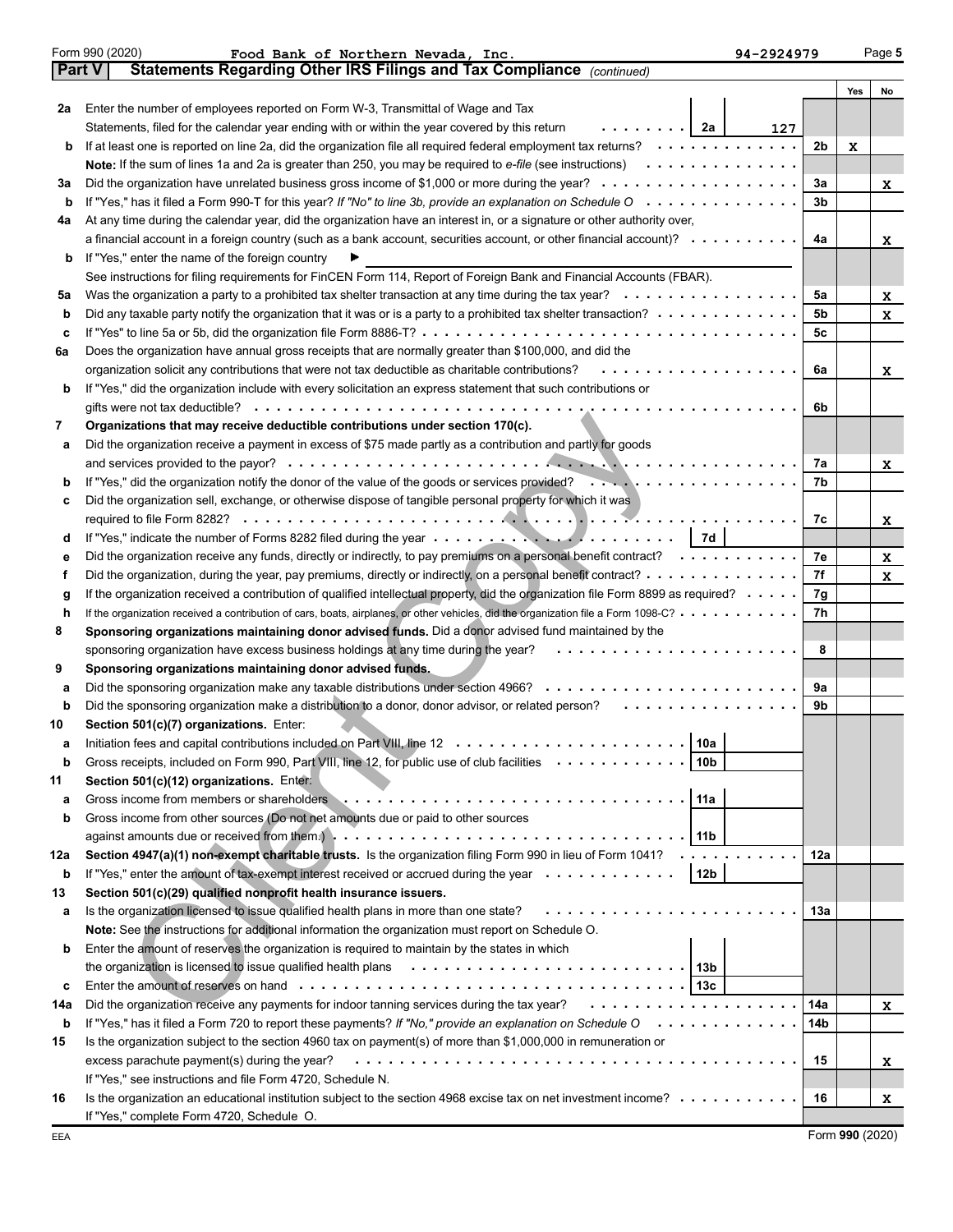|     | Form 990 (2020)<br>94-2924979<br>Food Bank of Northern Nevada, Inc.                                                                                                                                                            |                 |     | Page 6 |
|-----|--------------------------------------------------------------------------------------------------------------------------------------------------------------------------------------------------------------------------------|-----------------|-----|--------|
|     | <b>Part VI</b><br>Governance, Management, and Disclosure For each "Yes" response to lines 2 through 7b below, and for a "No"                                                                                                   |                 |     |        |
|     | response to line 8a, 8b, or 10b below, describe the circumstances, processes, or changes in Schedule O. See instructions.                                                                                                      |                 |     |        |
|     |                                                                                                                                                                                                                                |                 |     |        |
|     | <b>Section A. Governing Body and Management</b>                                                                                                                                                                                |                 |     |        |
|     |                                                                                                                                                                                                                                |                 | Yes | No     |
| 1а  | Enter the number of voting members of the governing body at the end of the tax year $\dots \dots \dots$<br>1a<br>16                                                                                                            |                 |     |        |
|     | If there are material differences in voting rights among members of the governing body, or                                                                                                                                     |                 |     |        |
|     | if the governing body delegated broad authority to an executive committee or similar                                                                                                                                           |                 |     |        |
|     | committee, explain on Schedule O.                                                                                                                                                                                              |                 |     |        |
| b   | 1b<br>Enter the number of voting members included in line 1a, above, who are independent $\dots \dots \dots$<br>16                                                                                                             |                 |     |        |
| 2   | Did any officer, director, trustee, or key employee have a family relationship or a business relationship with                                                                                                                 |                 |     |        |
|     | any other officer, director, trustee, or key employee? $\cdots \cdots \cdots \cdots \cdots \cdots$                                                                                                                             | 2               |     | x      |
| 3   | Did the organization delegate control over management duties customarily performed by or under the direct                                                                                                                      |                 |     |        |
|     | supervision of officers, directors, or trustees, or key employees to a management company or other person?                                                                                                                     | 3               |     | x      |
| 4   | Did the organization make any significant changes to its governing documents since the prior Form 990 was filed?                                                                                                               | 4               |     | x      |
| 5   | Did the organization become aware during the year of a significant diversion of the organization's assets?                                                                                                                     | 5               |     | x      |
| 6   | Did the organization have members or stockholders?<br>.                                                                                                                                                                        | 6               |     | x      |
| 7а  | Did the organization have members, stockholders, or other persons who had the power to elect or appoint                                                                                                                        |                 |     |        |
|     | one or more members of the governing body? $\cdots$ , , , , ,                                                                                                                                                                  | 7a              |     | x      |
| b   | Are any governance decisions of the organization reserved to (or subject to approval by) members,                                                                                                                              |                 |     |        |
|     | stockholders, or persons other than the governing body? $\cdots$ , , , , ,                                                                                                                                                     | 7b              |     | x      |
| 8   | Did the organization contemporaneously document the meetings held or written actions undertaken during                                                                                                                         |                 |     |        |
|     | the year by the following:                                                                                                                                                                                                     |                 |     |        |
| а   | The governing body? $\cdots$ ,                                                                                                                                                                                                 | 8a              | x   |        |
| b   |                                                                                                                                                                                                                                | 8b              | x   |        |
| 9   | Is there any officer, director, trustee, or key employee listed in Part VII, Section A, who cannot be reached at                                                                                                               |                 |     |        |
|     |                                                                                                                                                                                                                                | 9               |     | x      |
|     | Section B. Policies (This Section B requests information about policies not required by the Internal Revenue Code.)                                                                                                            |                 |     |        |
|     |                                                                                                                                                                                                                                |                 | Yes | No     |
| 10a | Did the organization have local chapters, branches, or affiliates? $\cdots$                                                                                                                                                    | 10a             |     | x      |
| b   | If "Yes," did the organization have written policies and procedures governing the activities of such chapters,                                                                                                                 |                 |     |        |
|     | affiliates, and branches to ensure their operations are consistent with the organization's exempt purposes? $\dots \dots \dots \dots$                                                                                          | 10b             |     |        |
| 11a | Has the organization provided a complete copy of this Form 990 to all members of its governing body before filing the form?                                                                                                    | 11a             | x   |        |
| b   | Describe in Schedule O the process, if any, used by the organization to review this Form 990.                                                                                                                                  |                 |     |        |
| 12a | Did the organization have a written conflict of interest policy? If "No," go to line $13 \cdot \cdot \cdot \cdot$ .                                                                                                            | 12a             | x   |        |
| b   | Were officers, directors, or trustees, and key employees required to disclose annually interests that could give rise to conflicts?                                                                                            | 12 <sub>b</sub> | x   |        |
| c   | Did the organization regularly and consistently monitor and enforce compliance with the policy? If "Yes,"                                                                                                                      |                 |     |        |
|     | describe in Schedule O how this was done entering to serve the contract of the server of the server of the server of the server of the server of the server of the server of the server of the server of the server of the ser | 12с             | x   |        |
| 13  |                                                                                                                                                                                                                                | 13              | x   |        |
| 14  |                                                                                                                                                                                                                                | 14              | x   |        |
| 15  | Did the process for determining compensation of the following persons include a review and approval by                                                                                                                         |                 |     |        |
|     | independent persons, comparability data, and contemporaneous substantiation of the deliberation and decision?                                                                                                                  |                 |     |        |
| a   |                                                                                                                                                                                                                                | 15a             | x   |        |
| b   | Other officers or key employees of the organization                                                                                                                                                                            | 15b             | x   |        |
|     | If "Yes" to line 15a or 15b, describe the process in Schedule O (see instructions).                                                                                                                                            |                 |     |        |
| 16a | Did the organization invest in, contribute assets to, or participate in a joint venture or similar arrangement                                                                                                                 |                 |     |        |
|     | with a taxable entity during the year?                                                                                                                                                                                         | 16a             |     | x      |
| b   | If "Yes," did the organization follow a written policy or procedure requiring the organization to evaluate its                                                                                                                 |                 |     |        |
|     | participation in joint venture arrangements under applicable federal tax law, and take steps to safeguard the                                                                                                                  |                 |     |        |
|     | organization's exempt status with respect to such arrangements?                                                                                                                                                                | 16b             |     |        |
|     | <b>Section C. Disclosure</b>                                                                                                                                                                                                   |                 |     |        |
| 17  | List the states with which a copy of this Form 990 is required to be filed<br>$\blacktriangleright$ California                                                                                                                 |                 |     |        |
| 18  | Section 6104 requires an organization to make its Forms 1023 (1024 or 1024-A if applicable), 990, and 990-T (Section 501(c)                                                                                                    |                 |     |        |
|     | (3)s only) available for public inspection. Indicate how you made these available. Check all that apply.                                                                                                                       |                 |     |        |
|     | $\vert x \vert$ Upon request<br>x<br><b>x</b><br>Own website<br>Another's website<br>Other (explain on Schedule O)                                                                                                             |                 |     |        |
| 19  | Describe on Schedule O whether (and if so, how) the organization made its governing documents, conflict of interest policy,                                                                                                    |                 |     |        |
|     | and financial statements available to the public during the tax year.                                                                                                                                                          |                 |     |        |
| 20  | State the name, address, and telephone number of the person who possesses the organization's books and records                                                                                                                 |                 |     |        |
|     | The Organization (775) 331-3663, 550 Italy Dr, Sparks, NV 89437                                                                                                                                                                |                 |     |        |
|     |                                                                                                                                                                                                                                |                 |     |        |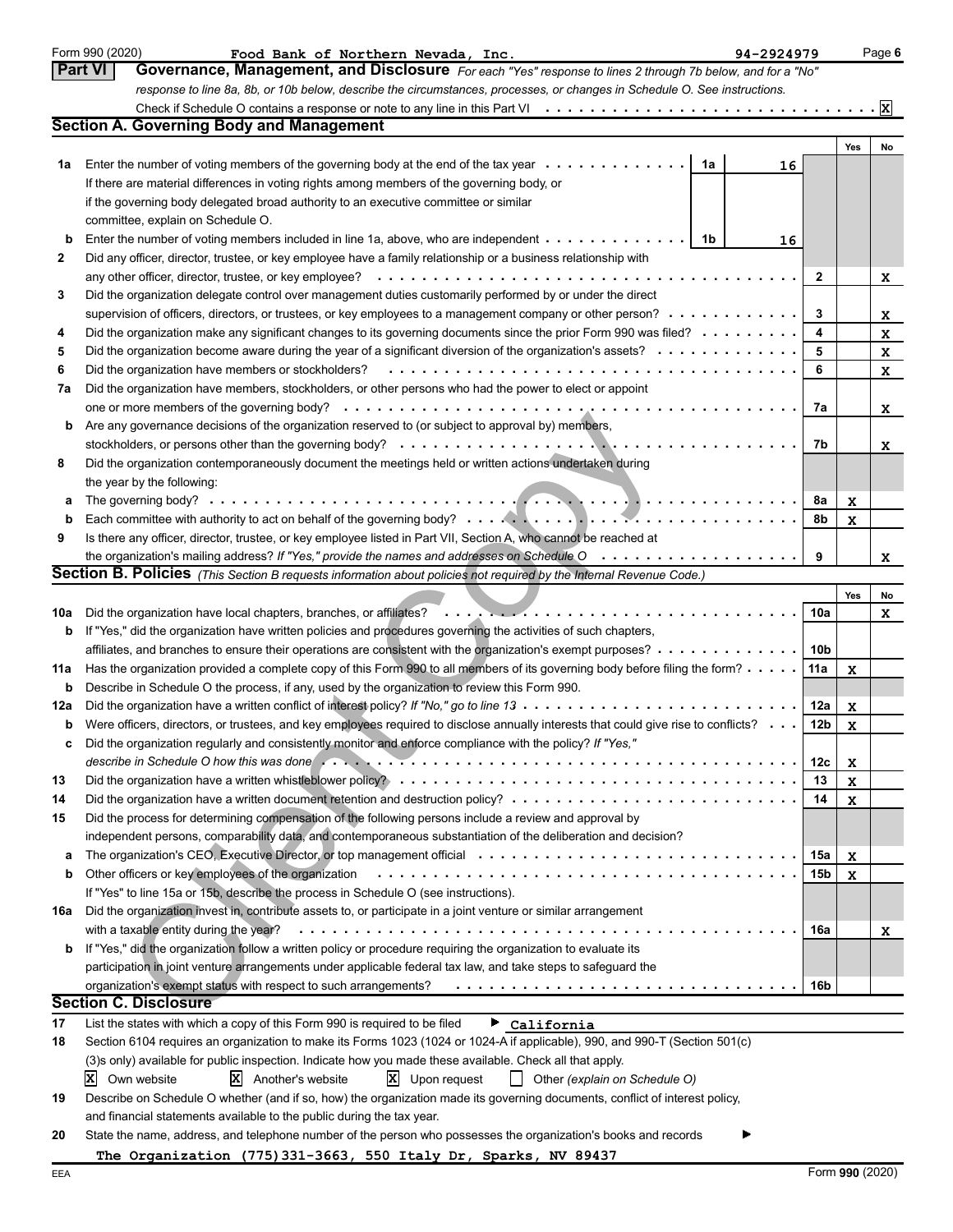| Form 990 (2020) | Food Bank of Northern Nevada, Inc.                                                                                                 | 94-2924979 | Page 7 |  |  |  |  |
|-----------------|------------------------------------------------------------------------------------------------------------------------------------|------------|--------|--|--|--|--|
| <b>Part VII</b> | Compensation of Officers, Directors, Trustees, Key Employees, Highest Compensated Employees, and<br><b>Independent Contractors</b> |            |        |  |  |  |  |
|                 | Check if Schedule O contains a response or note to any line in this Part VII                                                       |            |        |  |  |  |  |
| Section A.      | Officers, Directors, Trustees, Key Employees, and Highest Compensated Employees                                                    |            |        |  |  |  |  |
|                 | 1a Complete this table for all persons required to be listed. Report compensation for the calendar year ending with or within the  |            |        |  |  |  |  |
|                 | organization's tax year.                                                                                                           |            |        |  |  |  |  |

List all of the organization's **current** officers, directors, trustees (whether individuals or organizations), regardless of amount of compensation. Enter -0- in columns (D), (E), and (F) if no compensation was paid.

List all of the organization's **current** key employees, if any. See instructions for definition of "key employee."

List the organization's five **current** highest compensated employees (other than an officer, director, trustee, or key employee) who received reportable compensation (Box 5 of Form W-2 and/or Box 7 of Form 1099-MISC) of more than \$100,000 from the organization and any related organizations.

List all of the organization's **former** officers, key employees, and highest compensated employees who received more than

\$100,000 of reportable compensation from the organization and any related organizations.

List all of the organization's **former directors or trustees** that received, in the capacity as a former director or trustee of the organization, more than \$10,000 of reportable compensation from the organization and any related organizations.

See instructions for the order in which to list the persons above.

П. Check this box if neither the organization nor any related organization compensated any current officer, director, or trustee.

|                                    |                        |                                   |                                         |         | (C)          |                                 |        |                          |                               |                          |
|------------------------------------|------------------------|-----------------------------------|-----------------------------------------|---------|--------------|---------------------------------|--------|--------------------------|-------------------------------|--------------------------|
| (A)                                | (B)                    |                                   | Position<br>(do not check more than one |         |              |                                 |        | (D)                      | (E)                           | (F)                      |
| Name and title                     | Average                |                                   |                                         |         |              | box, unless person is both an   |        | Reportable               | Reportable                    | Estimated amount         |
|                                    | hours                  |                                   |                                         |         |              | officer and a director/trustee) |        | compensation             | compensation                  | of other                 |
|                                    | per week               |                                   |                                         |         |              |                                 |        | from the<br>organization | from related<br>organizations | compensation<br>from the |
|                                    | (list any<br>hours for |                                   |                                         | Officer |              |                                 |        | (W-2/1099-MISC)          | (W-2/1099-MISC)               | organization and         |
|                                    | related                |                                   | nstitutional                            |         |              |                                 | Former |                          |                               | related organizations    |
|                                    | organizations          |                                   |                                         |         | Key employee |                                 |        |                          |                               |                          |
|                                    | below                  | Individual trustee<br>or director | <b>trustee</b>                          |         |              |                                 |        |                          |                               |                          |
|                                    | dotted line)           |                                   |                                         |         |              | Highest compensated<br>employee |        |                          |                               |                          |
|                                    |                        |                                   |                                         |         |              |                                 |        |                          |                               |                          |
|                                    |                        |                                   |                                         |         |              |                                 |        |                          |                               |                          |
| (1) Nicole Lamboley                | 40.00                  |                                   |                                         |         |              |                                 |        |                          |                               |                          |
| CEO/President                      |                        |                                   |                                         | X       |              |                                 |        | 171,454                  | 0                             | 16,974                   |
| (2) Brian Edwards                  |                        |                                   |                                         |         |              |                                 |        |                          |                               |                          |
| Chief Financial Officer            | 40.00                  |                                   |                                         | X       |              |                                 |        | 115,505                  | 0                             | 12,157                   |
| (3) Karen Munson                   | 1.00                   |                                   |                                         |         |              |                                 |        |                          |                               |                          |
| Director                           |                        | x                                 |                                         |         |              |                                 |        | 0                        | 0                             | 0                        |
| (4) Evelyn Harvey                  | $\overline{1}$ .00     |                                   |                                         |         |              |                                 |        |                          |                               |                          |
| Director                           |                        | x                                 |                                         |         |              |                                 |        | 0                        | 0                             | 0                        |
| (5) Vanessa Vancour                |                        |                                   |                                         |         |              |                                 |        |                          |                               |                          |
| Director (thru July)               |                        | X                                 |                                         |         |              |                                 |        | 0                        | 0                             | 0                        |
| (6) Rodger Stone                   | 1.00                   |                                   |                                         |         |              |                                 |        |                          |                               |                          |
| Director (as of Sept)              |                        | X                                 |                                         |         |              |                                 |        | 0                        | 0                             | 0                        |
| (7) Jeremiah Relaford              | 1.00                   |                                   |                                         |         |              |                                 |        |                          |                               |                          |
| Director                           |                        | X                                 |                                         |         |              |                                 |        | 0                        | 0                             | 0                        |
| (8) Lynne Barker                   | 1.00                   |                                   |                                         |         |              |                                 |        |                          |                               |                          |
| Director                           |                        | X                                 |                                         |         |              |                                 |        | 0                        | 0                             | 0                        |
| (9) Letitia Anderson               | 1.00                   |                                   |                                         |         |              |                                 |        |                          |                               |                          |
| Director                           |                        | X                                 |                                         |         |              |                                 |        | 0                        | 0                             | 0                        |
| (10)Sherman Baker                  | 1.00                   |                                   |                                         |         |              |                                 |        |                          |                               |                          |
| Director (as of Sept)              |                        | x                                 |                                         |         |              |                                 |        | 0                        | 0                             | 0                        |
| (11) Dusty Casey                   | 1.00                   |                                   |                                         |         |              |                                 |        |                          |                               |                          |
| Director (as of Sept)              |                        | X                                 |                                         |         |              |                                 |        | 0                        | 0                             | 0                        |
| (12) Heidi Foster                  | 1.00                   |                                   |                                         |         |              |                                 |        |                          |                               |                          |
| Director                           |                        | X                                 |                                         |         |              |                                 |        | 0                        | 0                             | 0                        |
| (13)Craig Etem                     | 1.00                   |                                   |                                         |         |              |                                 |        |                          |                               |                          |
| Director                           |                        | X                                 |                                         |         |              |                                 |        | 0                        | 0                             | 0                        |
| (14) Tony Wynn                     | 2.00                   |                                   |                                         |         |              |                                 |        |                          |                               |                          |
| Treasurer/Chair, Finance Committee |                        | X                                 |                                         | X       |              |                                 |        | 0                        | 0                             | 0<br>$ -$<br>0.00000     |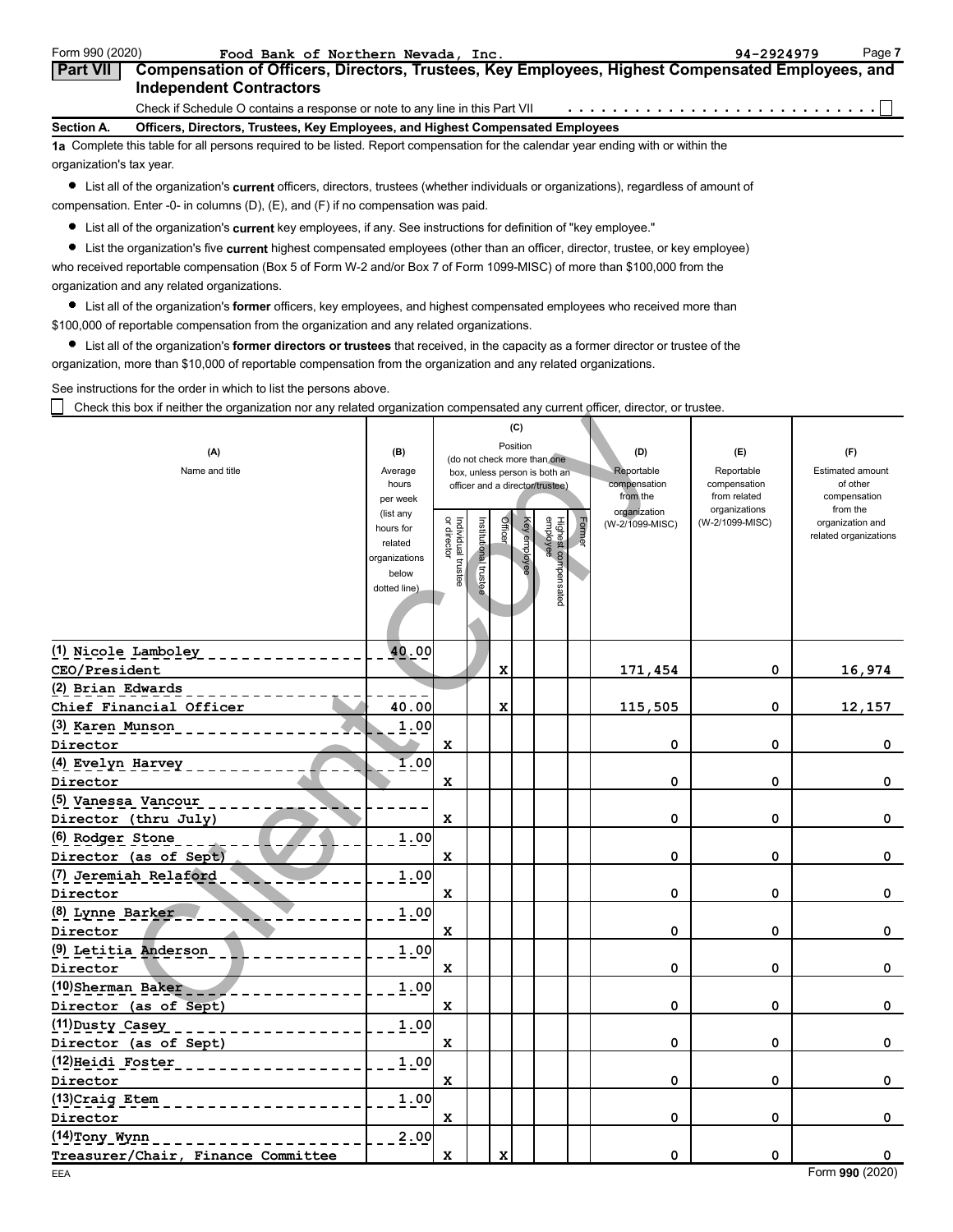## **Part VII** 1

| Part VII<br>Section A. Officers, Directors, Trustees, Key Employees, and Highest Compensated Employees (continued)               |                        |                                   |                       |         |              |                                 |        |                          |                              |              |                          |              |
|----------------------------------------------------------------------------------------------------------------------------------|------------------------|-----------------------------------|-----------------------|---------|--------------|---------------------------------|--------|--------------------------|------------------------------|--------------|--------------------------|--------------|
|                                                                                                                                  |                        |                                   |                       |         | (C)          |                                 |        |                          |                              |              |                          |              |
|                                                                                                                                  |                        |                                   |                       |         | Position     |                                 |        |                          |                              |              |                          |              |
| (A)                                                                                                                              | (B)                    |                                   |                       |         |              | (do not check more than one     |        | (D)                      | (E)                          |              | (F)                      |              |
| Name and title                                                                                                                   | Average                |                                   |                       |         |              | box, unless person is both an   |        | Reportable               | Reportable                   |              | <b>Estimated amount</b>  |              |
|                                                                                                                                  | hours                  |                                   |                       |         |              | officer and a director/trustee) |        | compensation<br>from the | compensation<br>from related |              | of other<br>compensation |              |
|                                                                                                                                  | per week               |                                   |                       |         |              |                                 |        | organization             | organizations                |              | from the                 |              |
|                                                                                                                                  | (list any<br>hours for |                                   |                       |         |              |                                 |        | (W-2/1099-MISC)          | (W-2/1099-MISC)              |              | organization and         |              |
|                                                                                                                                  | related                |                                   |                       | Officer | Key employee |                                 | Former |                          |                              |              | related organizations    |              |
|                                                                                                                                  | organizations          |                                   |                       |         |              |                                 |        |                          |                              |              |                          |              |
|                                                                                                                                  | below                  | Individual trustee<br>or director | Institutional trustee |         |              |                                 |        |                          |                              |              |                          |              |
|                                                                                                                                  | dotted line)           |                                   |                       |         |              | Highest compensated<br>employee |        |                          |                              |              |                          |              |
|                                                                                                                                  |                        |                                   |                       |         |              |                                 |        |                          |                              |              |                          |              |
|                                                                                                                                  |                        |                                   |                       |         |              |                                 |        |                          |                              |              |                          |              |
| $(15)$ Ben Hayes _ _ _ _ _ _ _ _ _ _ _ _ _ _ _ _ _ _                                                                             | 2.00                   |                                   |                       |         |              |                                 |        |                          |                              |              |                          |              |
| Vice Chair (thru Mar)                                                                                                            |                        | x                                 |                       | x       |              |                                 |        | 0                        | 0                            |              |                          | $\mathbf 0$  |
| (16) Barbara Allen<br>-------------                                                                                              | 2.00                   |                                   |                       |         |              |                                 |        |                          |                              |              |                          |              |
| Chair of Governance Committee                                                                                                    |                        | x                                 |                       | x       |              |                                 |        | 0                        | 0                            |              |                          | 0            |
| (17) Nancy Wong                                                                                                                  | 2.00                   |                                   |                       |         |              |                                 |        |                          |                              |              |                          |              |
| Secretary & Interim Vice Chair                                                                                                   |                        | x                                 |                       | x       |              |                                 |        | 0                        | 0                            |              |                          | 0            |
| (18) John Lipinski _________________                                                                                             | 2.00                   |                                   |                       |         |              |                                 |        |                          |                              |              |                          |              |
|                                                                                                                                  |                        |                                   |                       |         |              |                                 |        |                          |                              |              |                          |              |
| Board Chair                                                                                                                      |                        | X                                 |                       | X       |              |                                 |        | 0                        | 0                            |              |                          | $\mathbf{0}$ |
| (19)<br>_________________________                                                                                                |                        |                                   |                       |         |              |                                 |        |                          |                              |              |                          |              |
|                                                                                                                                  |                        |                                   |                       |         |              |                                 |        |                          |                              |              |                          |              |
|                                                                                                                                  |                        |                                   |                       |         |              |                                 |        |                          |                              |              |                          |              |
|                                                                                                                                  |                        |                                   |                       |         |              |                                 |        |                          |                              |              |                          |              |
| (21)<br>_________________________                                                                                                |                        |                                   |                       |         |              |                                 |        |                          |                              |              |                          |              |
|                                                                                                                                  |                        |                                   |                       |         |              |                                 |        |                          |                              |              |                          |              |
| (22)                                                                                                                             |                        |                                   |                       |         |              |                                 |        |                          |                              |              |                          |              |
| _________________________                                                                                                        |                        |                                   |                       |         |              |                                 |        |                          |                              |              |                          |              |
|                                                                                                                                  |                        |                                   |                       |         |              |                                 |        |                          |                              |              |                          |              |
| (23)<br>___________________________                                                                                              |                        |                                   |                       |         |              |                                 |        |                          |                              |              |                          |              |
|                                                                                                                                  |                        |                                   |                       |         |              |                                 |        |                          |                              |              |                          |              |
| (24)<br>___________________________                                                                                              |                        |                                   |                       |         |              |                                 |        |                          |                              |              |                          |              |
|                                                                                                                                  |                        |                                   |                       |         |              |                                 |        |                          |                              |              |                          |              |
| (25)                                                                                                                             |                        |                                   |                       |         |              |                                 |        |                          |                              |              |                          |              |
|                                                                                                                                  |                        |                                   |                       |         |              |                                 |        |                          |                              |              |                          |              |
| . <b>.</b> .<br><b>Subtotal</b><br>1b                                                                                            |                        |                                   |                       |         |              |                                 |        |                          |                              |              |                          |              |
|                                                                                                                                  |                        |                                   |                       |         |              |                                 |        |                          |                              |              |                          |              |
| Total from continuation sheets to Part VII, Section A<br>C                                                                       |                        |                                   |                       |         |              |                                 |        |                          |                              |              |                          |              |
| Total (add lines 1b and 1c)<br>d                                                                                                 |                        |                                   |                       |         |              |                                 |        | 286,959                  | 0                            |              | 29,131                   |              |
| Total number of individuals (including but not limited to those listed above) who received more than \$100,000 of<br>2           |                        |                                   |                       |         |              |                                 |        |                          |                              |              |                          |              |
| reportable compensation from the organization                                                                                    | ►                      |                                   |                       |         |              |                                 |        |                          |                              |              |                          | 2            |
|                                                                                                                                  |                        |                                   |                       |         |              |                                 |        |                          |                              |              | Yes                      | No           |
| Did the organization list any former officer, director, trustee, key employee, or highest compensated<br>3                       |                        |                                   |                       |         |              |                                 |        |                          |                              |              |                          |              |
| employee on line 1a? If "Yes," complete Schedule J for such individual                                                           |                        |                                   |                       |         |              |                                 |        |                          |                              | 3            |                          | x            |
| For any individual listed on line 1a, is the sum of reportable compensation and other compensation from the<br>4                 |                        |                                   |                       |         |              |                                 |        |                          |                              |              |                          |              |
| organization and related organizations greater than \$150,000? If "Yes," complete Schedule J for such                            |                        |                                   |                       |         |              |                                 |        |                          |                              |              |                          |              |
|                                                                                                                                  |                        |                                   |                       |         |              |                                 |        |                          |                              |              |                          |              |
| individual                                                                                                                       |                        |                                   |                       |         |              |                                 |        |                          |                              | 4            | x                        |              |
| Did any person listed on line 1a receive or accrue compensation from any unrelated organization or individual<br>5               |                        |                                   |                       |         |              |                                 |        |                          |                              |              |                          |              |
| for services rendered to the organization? If "Yes," complete Schedule J for such person                                         |                        |                                   |                       |         |              |                                 |        |                          |                              | 5            |                          | x            |
| <b>Section B. Independent Contractors</b>                                                                                        |                        |                                   |                       |         |              |                                 |        |                          |                              |              |                          |              |
| Complete this table for your five highest compensated independent contractors that received more than \$100,000 of<br>1          |                        |                                   |                       |         |              |                                 |        |                          |                              |              |                          |              |
| compensation from the organization. Report compensation for the calendar year ending with or within the organization's tax year. |                        |                                   |                       |         |              |                                 |        |                          |                              |              |                          |              |
| (A)                                                                                                                              |                        |                                   |                       |         |              |                                 |        | (B)                      |                              | (C)          |                          |              |
|                                                                                                                                  |                        |                                   |                       |         |              |                                 |        |                          |                              |              |                          |              |
| Name and business address                                                                                                        |                        |                                   |                       |         |              |                                 |        | Description of services  |                              | Compensation |                          |              |
| One & All, 2 N Lake Suite 200 Pasadena CA 91101                                                                                  |                        |                                   |                       |         |              |                                 |        | Direct mail/e-appe       |                              |              | 564,807                  |              |
|                                                                                                                                  |                        |                                   |                       |         |              |                                 |        |                          |                              |              |                          |              |
|                                                                                                                                  |                        |                                   |                       |         |              |                                 |        |                          |                              |              |                          |              |
|                                                                                                                                  |                        |                                   |                       |         |              |                                 |        |                          |                              |              |                          |              |
|                                                                                                                                  |                        |                                   |                       |         |              |                                 |        |                          |                              |              |                          |              |
| Total number of independent contractors (including but not limited to those listed above) who<br>2                               |                        |                                   |                       |         |              |                                 |        |                          |                              |              |                          |              |
| received more than \$100,000 of compensation from the organization                                                               |                        |                                   | ₽                     |         |              |                                 |        |                          | 1                            |              |                          |              |
|                                                                                                                                  |                        |                                   |                       |         |              |                                 |        |                          |                              |              |                          |              |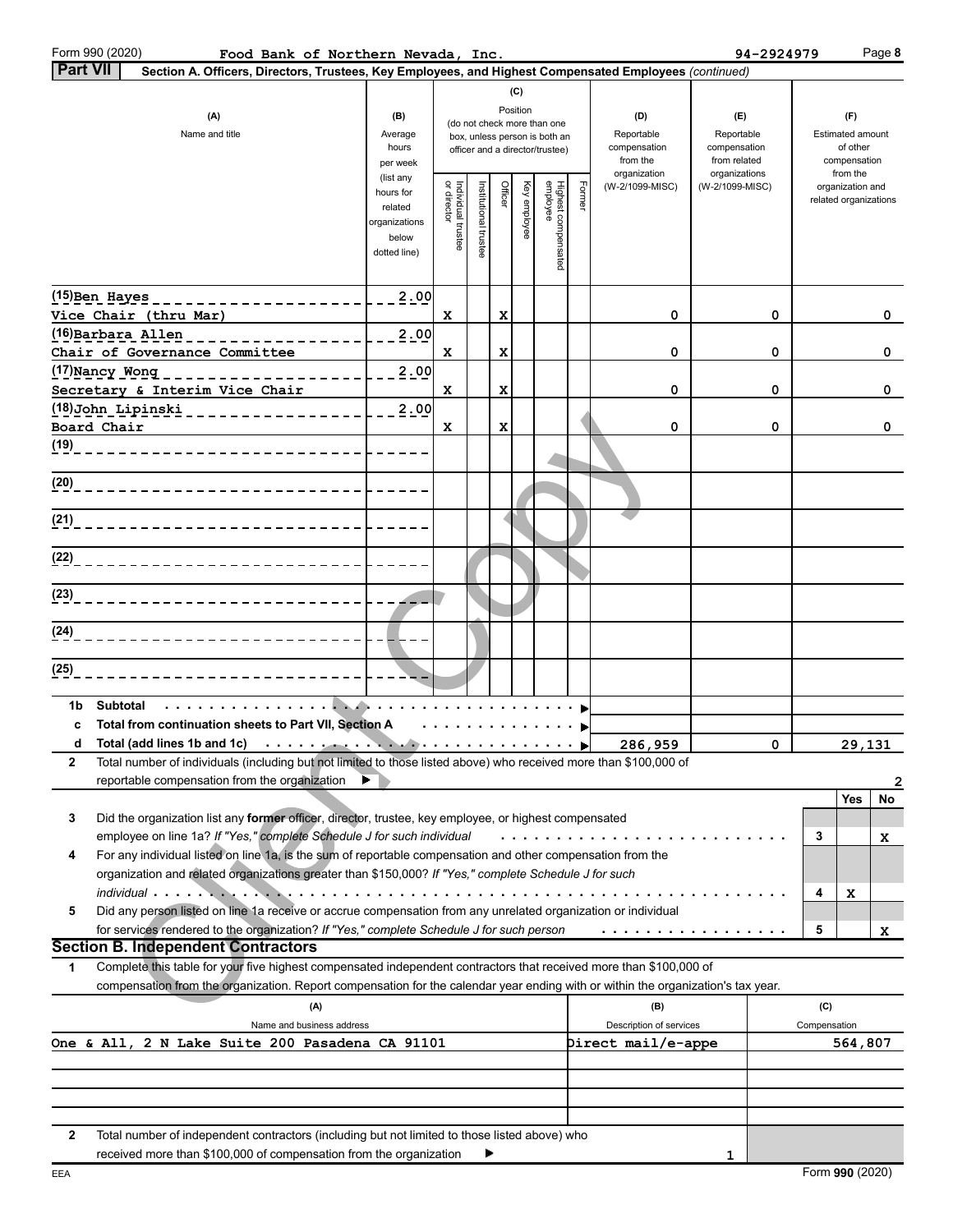|                                                           | Form 990 (2020)<br>Food Bank of Northern Nevada, Inc.                                |                      |                                              | 94-2924979                           | Page 9                                                        |
|-----------------------------------------------------------|--------------------------------------------------------------------------------------|----------------------|----------------------------------------------|--------------------------------------|---------------------------------------------------------------|
| <b>Part VIII</b>                                          | <b>Statement of Revenue</b>                                                          |                      |                                              |                                      |                                                               |
|                                                           | Check if Schedule O contains a response or note to any line in this Part VIII        |                      |                                              |                                      |                                                               |
|                                                           |                                                                                      | (A)<br>Total revenue | (B)<br>Related or exempt<br>function revenue | (C)<br>Unrelated<br>business revenue | (D)<br>Revenue excluded<br>from tax under<br>sections 512-514 |
|                                                           | Federated campaigns<br>1a<br>1a                                                      |                      |                                              |                                      |                                                               |
|                                                           | Membership dues<br>1b<br>b                                                           |                      |                                              |                                      |                                                               |
| Contributions, Gifts, Grants<br>and Other Similar Amounts | Fundraising events<br>1c<br>c                                                        | 48,410               |                                              |                                      |                                                               |
|                                                           | Related organizations<br>1d<br>d                                                     |                      |                                              |                                      |                                                               |
|                                                           | Government grants (contributions)<br>19,259,580<br>1e<br>е                           |                      |                                              |                                      |                                                               |
|                                                           | All other contributions, gifts, grants,<br>f                                         |                      |                                              |                                      |                                                               |
|                                                           | and similar amounts not included above<br>1f<br>34,071,110                           |                      |                                              |                                      |                                                               |
|                                                           | Noncash contributions included in<br>g                                               |                      |                                              |                                      |                                                               |
|                                                           | lines 1a-1f $\ldots$ , $\ldots$ , $\ldots$ , $\ldots$<br>1g \$34,860,749             |                      |                                              |                                      |                                                               |
|                                                           |                                                                                      | 53, 379, 100         |                                              |                                      |                                                               |
|                                                           | <b>Business Code</b>                                                                 |                      |                                              |                                      |                                                               |
|                                                           | 2a Agency Fees<br>493000                                                             | 81,452               | 81,452                                       |                                      |                                                               |
| Program Service<br>Revenue                                | b                                                                                    |                      |                                              |                                      |                                                               |
|                                                           |                                                                                      |                      |                                              |                                      |                                                               |
|                                                           | c<br><u> 1989 - Johann Barn, mars et al. (b. 1989)</u>                               |                      |                                              |                                      |                                                               |
|                                                           | d<br>the contract of the contract of the contract of the contract of the contract of |                      |                                              |                                      |                                                               |
|                                                           | е                                                                                    |                      |                                              |                                      |                                                               |
|                                                           | f All other program service revenue $\cdots$                                         |                      |                                              |                                      |                                                               |
|                                                           |                                                                                      | 81,452               |                                              |                                      |                                                               |
|                                                           | Investment income (including dividends, interest, and<br>3                           |                      |                                              |                                      |                                                               |
|                                                           | other similar amounts) $\cdots$ $\cdots$ $\cdots$ $\cdots$ $\cdots$ $\cdots$         | 8,030                |                                              |                                      | 8,030                                                         |
|                                                           | Income from investment of tax-exempt bond proceeds<br>4                              | .                    |                                              |                                      |                                                               |
|                                                           | 5                                                                                    |                      |                                              |                                      |                                                               |
|                                                           | (i) Real<br>(ii) Personal                                                            |                      |                                              |                                      |                                                               |
|                                                           | 6a Gross rents $\cdots$ 6a                                                           |                      |                                              |                                      |                                                               |
|                                                           | <b>b</b> Less: rental expenses $\cdot \cdot$<br>6b                                   |                      |                                              |                                      |                                                               |
|                                                           | c Rental income or (loss)<br>6с                                                      |                      |                                              |                                      |                                                               |
|                                                           | <b>d</b> Net rental income or (loss)<br>. <b>. .</b>                                 | ►                    |                                              |                                      |                                                               |
|                                                           | (i) Securities<br>(ii) Other<br><b>7a</b> Gross amount from                          |                      |                                              |                                      |                                                               |
|                                                           | sales of assets                                                                      |                      |                                              |                                      |                                                               |
|                                                           | other than inventory<br>7a                                                           |                      |                                              |                                      |                                                               |
|                                                           | <b>b</b> Less: cost or other basis                                                   |                      |                                              |                                      |                                                               |
| Φ                                                         | 7b<br>and sales expenses $\cdot \cdot$                                               |                      |                                              |                                      |                                                               |
|                                                           | c Gain or (loss) $\cdots$ 17c                                                        |                      |                                              |                                      |                                                               |
|                                                           |                                                                                      | Þ.                   |                                              |                                      |                                                               |
| Other Revenu                                              | 8a Gross income from fundraising                                                     |                      |                                              |                                      |                                                               |
|                                                           | events (not including \$<br>48,410                                                   |                      |                                              |                                      |                                                               |
|                                                           | of contributions reported on line                                                    |                      |                                              |                                      |                                                               |
|                                                           | 1c). See Part IV, line 18<br>8a                                                      |                      |                                              |                                      |                                                               |
|                                                           | b Less: direct expenses<br>8b                                                        |                      |                                              |                                      |                                                               |
|                                                           | c Net income or (loss) from fundraising events                                       | ▶                    |                                              |                                      |                                                               |
|                                                           | 9a Gross income from gaming                                                          |                      |                                              |                                      |                                                               |
|                                                           |                                                                                      |                      |                                              |                                      |                                                               |
|                                                           | activities, See Part IV, line 19<br>9a                                               |                      |                                              |                                      |                                                               |
|                                                           | 9 <sub>b</sub><br>b Less: direct expenses                                            |                      |                                              |                                      |                                                               |
|                                                           | c Net income or (loss) from gaming activities<br>.                                   | ►                    |                                              |                                      |                                                               |
|                                                           | 10a Gross sales of inventory, less                                                   |                      |                                              |                                      |                                                               |
|                                                           | returns and allowances<br><b>10al</b>                                                |                      |                                              |                                      |                                                               |
|                                                           | <b>b</b> Less: cost of goods sold<br>10 <sub>b</sub>                                 |                      |                                              |                                      |                                                               |
|                                                           | c Net income or (loss) from sales of inventory $\cdots \cdots$                       | ►                    |                                              |                                      |                                                               |
|                                                           | <b>Business Code</b>                                                                 |                      |                                              |                                      |                                                               |
|                                                           | 11a Reimbursements/Other<br>493000                                                   | 155,318              | 155,318                                      |                                      |                                                               |
|                                                           | b                                                                                    |                      |                                              |                                      |                                                               |
|                                                           | c<br><u> 1980 - Andrea Andrew Maria (b. 1980)</u>                                    |                      |                                              |                                      |                                                               |
| Miscellanous<br>Revenue                                   | d All other revenue                                                                  |                      |                                              |                                      |                                                               |
|                                                           |                                                                                      | 155,318              |                                              |                                      |                                                               |
|                                                           | 12 Total revenue. See instructions ▶                                                 | 53,623,900           | 236,770                                      | $\mathbf{0}$                         | 8,030                                                         |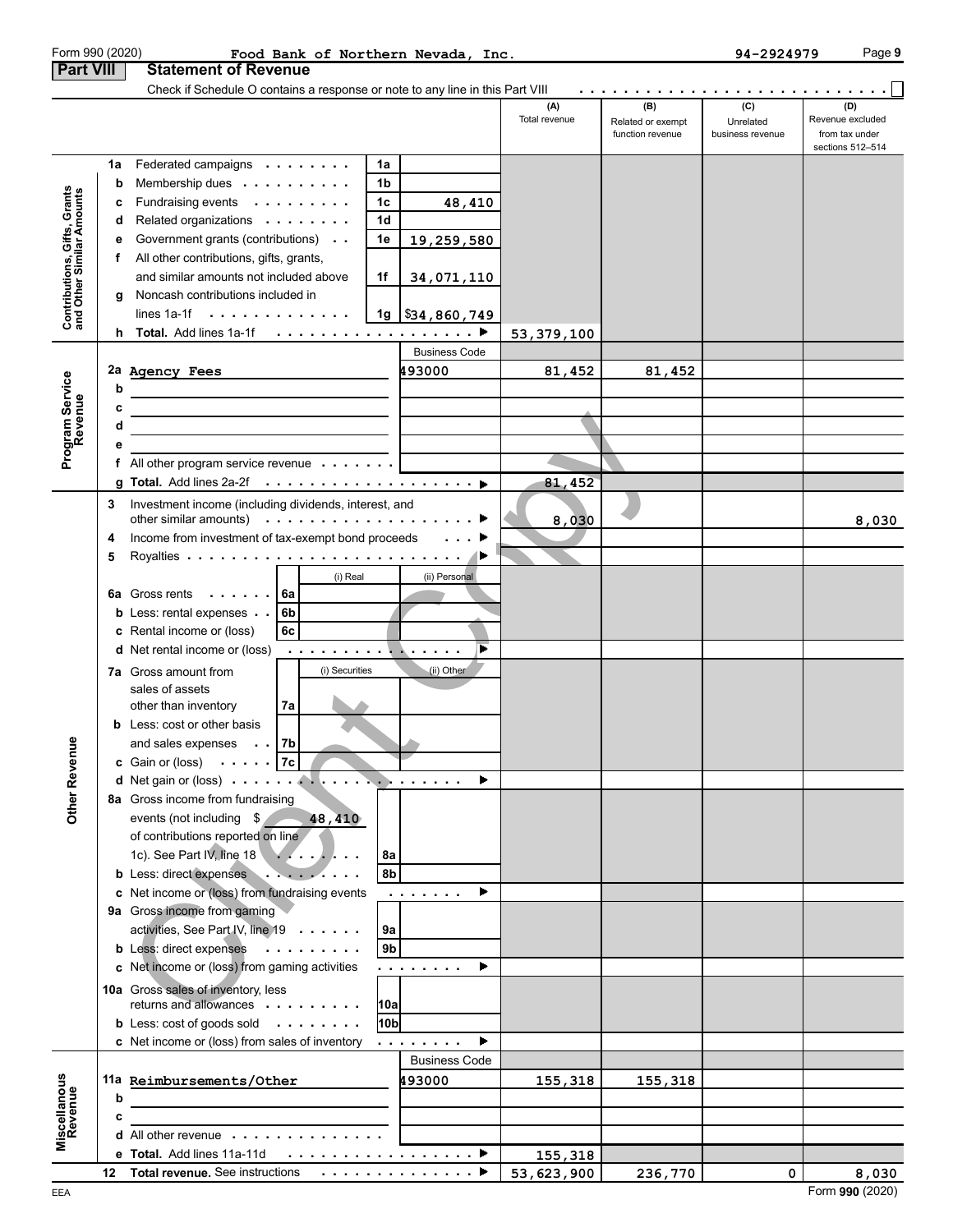**16 17 18**

**a b c d e 25 26**

|              | Form 990 (2020)<br>Food Bank of Northern Nevada, Inc.                                                                      |                |                             | 94-2924979                         | Page 10                 |
|--------------|----------------------------------------------------------------------------------------------------------------------------|----------------|-----------------------------|------------------------------------|-------------------------|
|              | <b>Statement of Functional Expenses</b><br><b>Part IX</b>                                                                  |                |                             |                                    |                         |
|              | Section 501(c)(3) and 501(c)(4) organizations must complete all columns. All other organizations must complete column (A). |                |                             |                                    |                         |
|              | Check if Schedule O contains a response or note to any line in this Part IX                                                | (A)            | (B)                         | (C)                                | (D)                     |
|              | Do not include amounts reported on lines 6b, 7b,<br>8b, 9b, and 10b of Part VIII.                                          | Total expenses | Program service<br>expenses | Management and<br>general expenses | Fundraising<br>expenses |
| 1            | Grants and other assistance to domestic organizations                                                                      |                |                             |                                    |                         |
|              | and domestic governments. See Part IV, line 21<br>$\cdots$                                                                 |                |                             |                                    |                         |
| $\mathbf{2}$ | Grants and other assistance to domestic                                                                                    |                |                             |                                    |                         |
|              | individuals. See Part IV. line $22 \cdot \cdot \cdot \cdot \cdot \cdot \cdot \cdot \cdot \cdot \cdot$                      |                |                             |                                    |                         |
| 3            | Grants and other assistance to foreign                                                                                     |                |                             |                                    |                         |
|              | organizations, foreign governments, and                                                                                    |                |                             |                                    |                         |
|              | foreign individuals. See Part IV, lines 15 and 16                                                                          |                |                             |                                    |                         |
| 4            | Benefits paid to or for members                                                                                            |                |                             |                                    |                         |
| 5            | Compensation of current officers, directors,                                                                               |                |                             |                                    |                         |
|              | trustees, and key employees $\cdots$ ,                                                                                     | 333,677        | 99,049                      | 188,336                            | 46,292                  |
| 6            | Compensation not included above, to disqualified                                                                           |                |                             |                                    |                         |
|              | persons (as defined under section 4958(f)(1)) and                                                                          |                |                             |                                    |                         |
|              | persons described in section $4958(c)(3)(B) \cdot \cdot \cdot \cdot \cdot$                                                 |                |                             |                                    |                         |
| 7            | .<br>Other salaries and wages                                                                                              | 2,850,001      | 2,135,275                   | 384,330                            | 330,396                 |
| 8            | Pension plan accruals and contributions (include                                                                           |                |                             |                                    |                         |
|              | section 401(k) and 403(b) employer contributions)<br>$\ddot{\phantom{a}}$                                                  | 112,304        | 85,720                      | 13,523                             | 13,061                  |
| 9            | Other employee benefits                                                                                                    | 265,642        | 206,301                     | 22,051                             | 37,290                  |
| 10           |                                                                                                                            | 263,332        | 181,993                     | 46,764                             | 34,575                  |
| 11           | Fees for services (nonemployees):                                                                                          |                |                             |                                    |                         |
| a            |                                                                                                                            |                |                             |                                    |                         |
| b            | Legal                                                                                                                      |                |                             |                                    |                         |
| c            |                                                                                                                            | 18,500         |                             | 18,500                             |                         |
| d            |                                                                                                                            |                |                             |                                    |                         |
| е            | Professional fundraising services. See Part IV, line 17 .                                                                  | 500,758        |                             |                                    | 500,758                 |
| f            | Investment management fees $\cdots$ ,                                                                                      |                |                             |                                    |                         |
| g            | Other. (If line 11g amount exceeds 10% of line 25, column                                                                  |                |                             |                                    |                         |
|              | (A) amount, list line 11g expenses on Schedule O.) .                                                                       | 264,908        | 223,943                     | 40,965                             |                         |
| 12           | Advertising and promotion                                                                                                  | 5,550          | 800                         | 3,250                              | 1,500                   |
| 13           |                                                                                                                            | 212,643        | 35,473                      | 34,220                             | 142,950                 |
| 14           |                                                                                                                            | 67,532         | 15,760                      | 51,772                             |                         |
| 15           |                                                                                                                            |                |                             |                                    |                         |

| b, and 10b of Part VIII.                                                                        |            | expenses     | general expenses | expenses         |
|-------------------------------------------------------------------------------------------------|------------|--------------|------------------|------------------|
| Grants and other assistance to domestic organizations                                           |            |              |                  |                  |
| and domestic governments. See Part IV, line 21                                                  |            |              |                  |                  |
| Grants and other assistance to domestic                                                         |            |              |                  |                  |
| individuals. See Part IV, line $22 \cdot \cdot \cdot \cdot \cdot \cdot \cdot \cdot \cdot \cdot$ |            |              |                  |                  |
| Grants and other assistance to foreign                                                          |            |              |                  |                  |
| organizations, foreign governments, and                                                         |            |              |                  |                  |
| foreign individuals. See Part IV, lines 15 and 16                                               |            |              |                  |                  |
| Benefits paid to or for members                                                                 |            |              |                  |                  |
| Compensation of current officers, directors,                                                    |            |              |                  |                  |
| trustees, and key employees $\cdots \cdots \cdots \cdots$                                       | 333,677    | 99,049       | 188,336          | 46,292           |
| Compensation not included above, to disqualified                                                |            |              |                  |                  |
| persons (as defined under section $4958(f)(1)$ ) and                                            |            |              |                  |                  |
| persons described in section $4958(c)(3)(B) \cdot \cdot \cdot \cdot \cdot$                      |            |              |                  |                  |
| Other salaries and wages<br>.                                                                   | 2,850,001  | 2,135,275    | 384,330          | 330,396          |
| Pension plan accruals and contributions (include                                                |            |              |                  |                  |
| section 401(k) and 403(b) employer contributions)<br>$\sim$ $\sim$                              | 112,304    | 85,720       | 13,523           | 13,061           |
| Other employee benefits                                                                         | 265,642    | 206,301      | 22,051           | 37,290           |
|                                                                                                 | 263,332    | 181,993      | 46,764           | 34,575           |
| Fees for services (nonemployees):                                                               |            |              |                  |                  |
|                                                                                                 |            |              |                  |                  |
|                                                                                                 |            |              |                  |                  |
| $Accounting \ldots \ldots \ldots \ldots \ldots \ldots$                                          | 18,500     |              | 18,500           |                  |
|                                                                                                 |            |              |                  |                  |
| Professional fundraising services. See Part IV, line 17 .                                       | 500,758    |              |                  |                  |
| Investment management fees $\cdots \cdots \cdots$                                               |            |              |                  | 500,758          |
| Other. (If line 11g amount exceeds 10% of line 25, column                                       |            |              |                  |                  |
|                                                                                                 |            |              |                  |                  |
| (A) amount, list line 11g expenses on Schedule O.)                                              | 264,908    | 223,943      | 40,965           |                  |
| Advertising and promotion                                                                       | 5,550      | 800          | 3,250            | 1,500            |
| Office expenses $\cdots$ ,                                                                      | 212,643    | 35,473       | 34,220           | 142,950          |
| Information technology $\cdots$ , $\cdots$ , $\cdots$                                           | 67,532     | 15,760       | 51,772           |                  |
|                                                                                                 |            |              |                  |                  |
|                                                                                                 | 86,389     | 75,192       | 11,197           |                  |
|                                                                                                 |            |              |                  |                  |
| Payments of travel or entertainment expenses                                                    |            |              |                  |                  |
| for any federal, state, or local public officials<br>والمستحدث                                  |            |              |                  |                  |
| Conferences, conventions, and meetings                                                          | 35,100     | 16,115       | 18,635           | 350              |
|                                                                                                 |            |              |                  |                  |
| Payments to affiliates                                                                          |            |              |                  |                  |
| Depreciation, depletion, and amortization                                                       | 570,357    | 564,203      | 6,154            |                  |
| $Insurface \ldots \ldots$                                                                       | 93,298     | 93,298       |                  |                  |
| Other expenses. Itemize expenses not covered                                                    |            |              |                  |                  |
| above (List miscellaneous expenses on line 24e. If                                              |            |              |                  |                  |
| line 24e amount exceeds 10% of line 25, column                                                  |            |              |                  |                  |
| (A) amount, list line 24e expenses on Schedule O.)                                              |            |              |                  |                  |
| Food purchase & distribution                                                                    | 38,540,181 | 38,540,181   |                  |                  |
| Vehicle expense                                                                                 | 352,346    | 352,346      |                  |                  |
| Warehouse supplies & equip                                                                      | 425,597    | 425,597      |                  |                  |
| Outreach and advocacy                                                                           | 171,035    | 159,582      | 10,489           | 964              |
| All other expenses                                                                              | 131,847    | 103,219      | 28,628           |                  |
| Total functional expenses. Add lines 1 through 24e                                              | 45,300,997 | 43, 314, 047 | 878,814          | <u>1,108,136</u> |
| Joint costs. Complete this line only if the<br>organization reported in column (B) joint costs  |            |              |                  |                  |
| from a combined educational campaign and                                                        |            |              |                  |                  |
| fundraising solicitation. Check here<br>if                                                      |            |              |                  |                  |
| following SOP 98-2 (ASC 958-720)                                                                |            |              |                  |                  |

Form **990** (2020)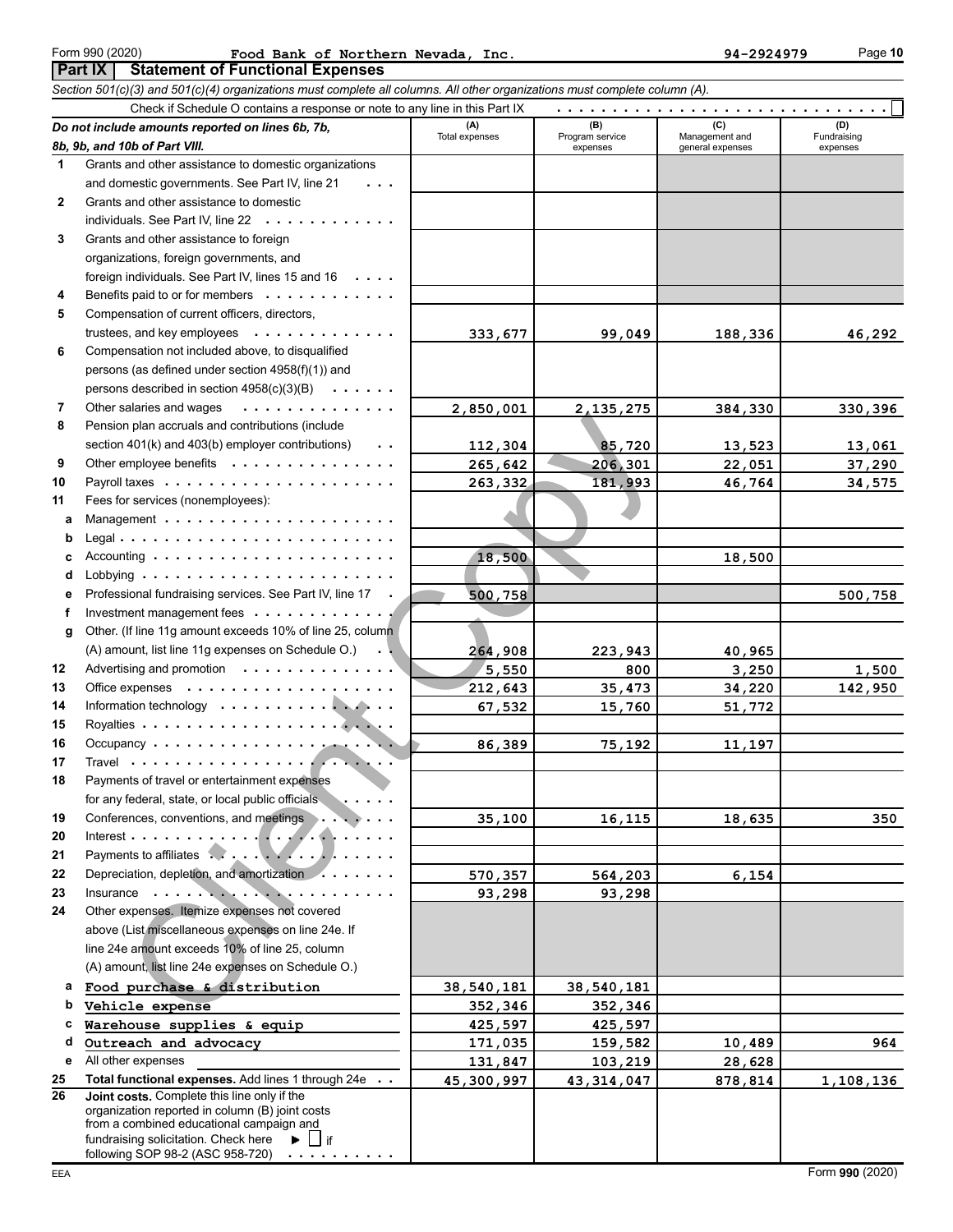| Form 990 (2020) |                             | Food Bank of Nort |  |
|-----------------|-----------------------------|-------------------|--|
|                 | <b>Part X Balance Sheet</b> |                   |  |

| ганл                        |     | <b>Dalalice Oliect</b>                                                                                                                                                                                                         |                   |                |             |
|-----------------------------|-----|--------------------------------------------------------------------------------------------------------------------------------------------------------------------------------------------------------------------------------|-------------------|----------------|-------------|
|                             |     | Check if Schedule O contains a response or note to any line in this Part $X_1, \ldots, X_n, \ldots, X_n, \ldots, X_n, \ldots, X_n, \ldots, X_n$                                                                                |                   |                |             |
|                             |     |                                                                                                                                                                                                                                | (A)               |                | (B)         |
|                             |     |                                                                                                                                                                                                                                | Beginning of year |                | End of year |
|                             | 1   | Cash - non-interest-bearing                                                                                                                                                                                                    |                   | 1              | 419,145     |
|                             | 2   |                                                                                                                                                                                                                                | 1,351,378         | 2              | 749,546     |
|                             | 3   |                                                                                                                                                                                                                                | 1,983,982         | 3              | 2,161,014   |
|                             | 4   |                                                                                                                                                                                                                                | 135,845           | 4              | 92,073      |
|                             | 5   | Loans and other receivables from any current or former officer, director,                                                                                                                                                      |                   |                |             |
|                             |     | trustee, key employee, creator or founder, substantial contributor, or 35%                                                                                                                                                     |                   |                |             |
|                             |     | controlled entity or family member of any of these persons                                                                                                                                                                     |                   | 5              |             |
|                             | 6   | Loans and other receivables from other disqualified persons (as defined                                                                                                                                                        |                   |                |             |
|                             |     | under section $4958(f)(1)$ , and persons described in section $4958(c)(3)(B)$<br>$\alpha$ , $\alpha$ , $\alpha$ , $\alpha$ , $\alpha$                                                                                          |                   | 6              |             |
|                             | 7   | Notes and loans receivable, net                                                                                                                                                                                                |                   | $\overline{7}$ |             |
| Assets                      | 8   | Inventories for sale or use                                                                                                                                                                                                    | 1,882,670         | 8              | 3,176,730   |
|                             | 9   |                                                                                                                                                                                                                                | 7,450             | 9              |             |
|                             | 10a | Land, buildings, and equipment: cost or other                                                                                                                                                                                  |                   |                |             |
|                             |     | basis. Complete Part VI of Schedule D $\ldots \ldots$ 10a<br>14, 161, 530                                                                                                                                                      |                   |                |             |
|                             | b   | Less: accumulated depreciation $\cdots \cdots \cdots$   10b<br>5,753,615                                                                                                                                                       | 7,217,180         | 10c            | 8,407,915   |
|                             | 11  |                                                                                                                                                                                                                                | 6,722,545         | 11             | 13,030,631  |
|                             | 12  | . <sup>.</sup><br>Investments - other securities. See Part IV, line 11                                                                                                                                                         |                   | 12             |             |
|                             | 13  | .<br>Investments - program-related. See Part IV, line 11                                                                                                                                                                       |                   | 13             |             |
|                             | 14  |                                                                                                                                                                                                                                |                   | 14             |             |
|                             | 15  |                                                                                                                                                                                                                                |                   | 15             |             |
|                             | 16  | <b>Total assets.</b> Add lines 1 through 15 (must equal line 33) $\cdots$ , $\cdots$ , $\cdots$ , $\cdots$ , $\cdots$                                                                                                          | 19,301,050        | 16             | 28,037,054  |
|                             | 17  |                                                                                                                                                                                                                                | 1,160,408         | 17             | 779,991     |
|                             | 18  |                                                                                                                                                                                                                                |                   | 18             |             |
|                             | 19  | Deferred revenue entrance in the set of the set of the set of the set of the set of the set of the set of the set of the set of the set of the set of the set of the set of the set of the set of the set of the set of the se | 1,310,887         | 19             | 1,702,147   |
|                             | 20  |                                                                                                                                                                                                                                |                   | 20             |             |
|                             | 21  | Escrow or custodial account liability. Complete Part IV of Schedule D                                                                                                                                                          |                   | 21             |             |
|                             | 22  | Loans and other payables to any current or former officer, director,                                                                                                                                                           |                   |                |             |
|                             |     | trustee, key employee, creator or founder, substantial contributor, or 35%                                                                                                                                                     |                   |                |             |
| Liabilities                 |     | controlled entity or family member of any of these persons<br>.                                                                                                                                                                |                   | 22             |             |
|                             | 23  | .<br>Secured mortgages and notes payable to unrelated third parties                                                                                                                                                            |                   | 23             |             |
|                             | 24  | .<br>Unsecured notes and loans payable to unrelated third parties                                                                                                                                                              | 383,538           | 24             |             |
|                             | 25  | Other liabilities (including federal income tax, payables to related third                                                                                                                                                     |                   |                |             |
|                             |     | parties, and other liabilities not included on lines 17-24). Complete Part X                                                                                                                                                   |                   |                |             |
|                             |     | of Schedule D $\cdots$                                                                                                                                                                                                         |                   | 25             |             |
|                             | 26  | Total liabilities. Add lines 17 through 25                                                                                                                                                                                     | 2,854,833         | 26             | 2,482,138   |
|                             |     | $\blacktriangleright$ $\overline{\mathbf{x}}$<br>Organizations that follow FASB ASC 958, check here                                                                                                                            |                   |                |             |
|                             |     | and complete lines 27, 28, 32, and 33.                                                                                                                                                                                         |                   |                |             |
|                             | 27  | Net assets without donor restrictions                                                                                                                                                                                          | 12,539,783        | 27             | 19,015,747  |
|                             | 28  | Net assets with donor restrictions                                                                                                                                                                                             | 3,906,434         | 28             | 6,539,169   |
|                             |     | Organizations that do not follow FASB ASC 958, check here<br>$\blacktriangleright$ $\perp$ $\perp$                                                                                                                             |                   |                |             |
|                             |     | and complete lines 29 through 33.                                                                                                                                                                                              |                   |                |             |
|                             | 29  | Capital stock or trust principal, or current funds<br>.                                                                                                                                                                        |                   | 29             |             |
|                             | 30  | Paid-in or capital surplus, or land, building, or equipment fund<br>.                                                                                                                                                          |                   | 30             |             |
| Net Assets or Fund Balances | 31  | Retained earnings, endowment, accumulated income, or other funds                                                                                                                                                               |                   | 31             |             |
|                             | 32  |                                                                                                                                                                                                                                | 16,446,217        | 32             | 25,554,916  |
|                             | 33  | Total liabilities and net assets/fund balances                                                                                                                                                                                 | 19,301,050        | 33             | 28,037,054  |

EEA **Form 990** (2020)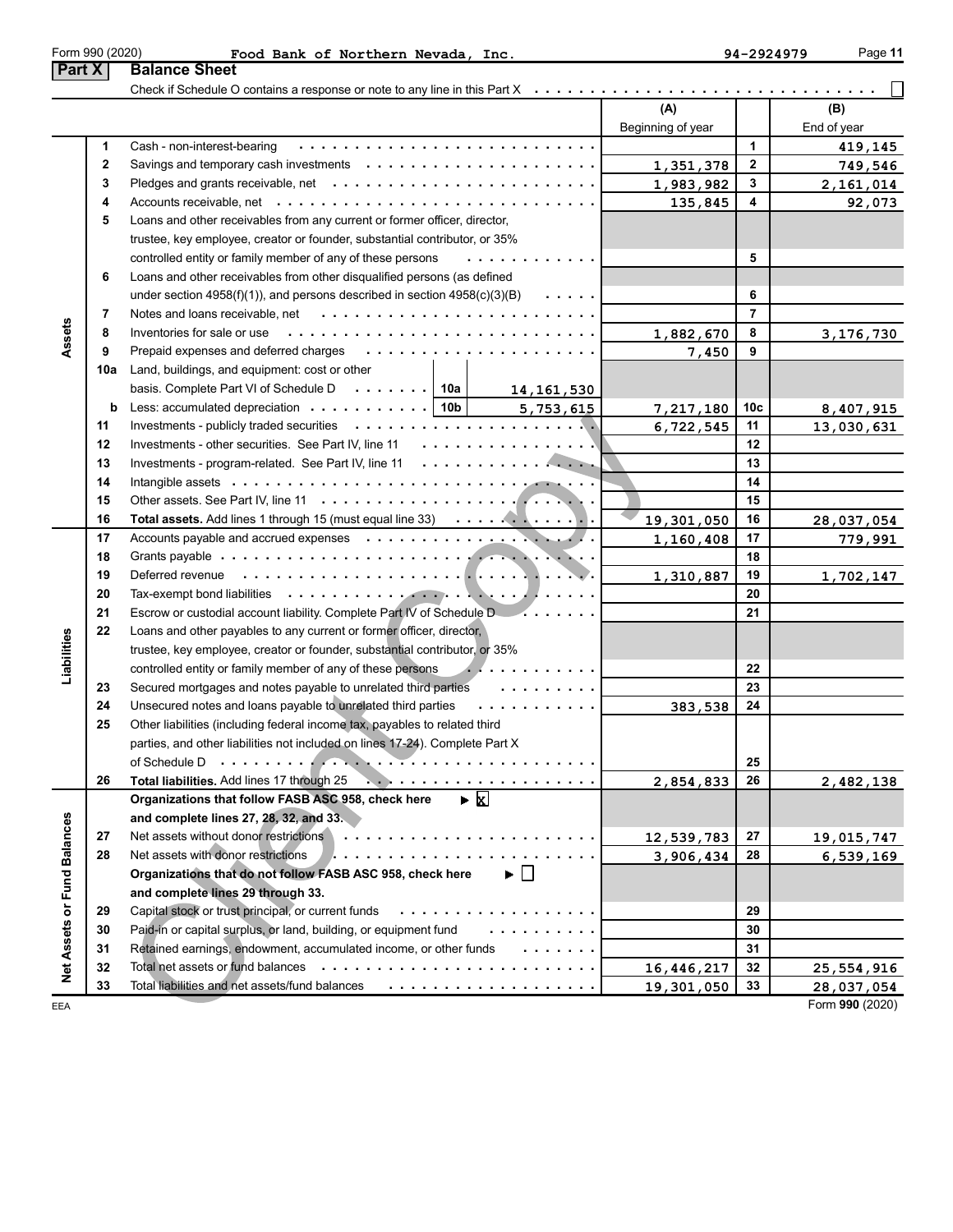|     | Form 990 (2020)<br>Food Bank of Northern Nevada, Inc.                                                                                                                                                                            | 94-2924979     |    |                      | Page 12 |
|-----|----------------------------------------------------------------------------------------------------------------------------------------------------------------------------------------------------------------------------------|----------------|----|----------------------|---------|
|     | <b>Reconciliation of Net Assets</b><br><b>Part XI</b>                                                                                                                                                                            |                |    |                      |         |
|     | Check if Schedule O contains a response or note to any line in this Part XI                                                                                                                                                      |                |    |                      |         |
| 1   | Total revenue (must equal Part VIII, column (A), line 12) $\cdots \cdots \cdots \cdots \cdots \cdots \cdots \cdots \cdots \cdots \cdots \cdots$                                                                                  | 1              |    | 53,623,900           |         |
| 2   | Total expenses (must equal Part IX, column (A), line 25) $\cdots \cdots \cdots \cdots \cdots \cdots \cdots \cdots \cdots \cdots \cdots \cdots$                                                                                   | $\mathbf{2}$   |    | 45,300,997           |         |
| 3   | Revenue less expenses. Subtract line 2 from line 1                                                                                                                                                                               | 3              |    | 8,322,903            |         |
| 4   |                                                                                                                                                                                                                                  | 4              |    | 16, 446, 217         |         |
| 5   | Net unrealized gains (losses) on investments (exception of the content of the content of the content of the co                                                                                                                   | 5              |    | 785,796              |         |
| 6   |                                                                                                                                                                                                                                  | 6              |    |                      |         |
| 7   | Investment expenses                                                                                                                                                                                                              | $\overline{7}$ |    |                      |         |
| 8   |                                                                                                                                                                                                                                  | 8              |    |                      |         |
| 9   | Other changes in net assets or fund balances (explain on Schedule O) $\cdots$                                                                                                                                                    | 9              |    |                      | 0       |
| 10  | Net assets or fund balances at end of year. Combine lines 3 through 9 (must equal Part X, line                                                                                                                                   |                |    |                      |         |
|     | 32, column (B))                                                                                                                                                                                                                  | 10             |    | 25,554,916           |         |
|     | <b>Financial Statements and Reporting</b><br><b>Part XII</b>                                                                                                                                                                     |                |    |                      |         |
|     | Check if Schedule O contains a response or note to any line in this Part XII                                                                                                                                                     |                |    |                      |         |
|     |                                                                                                                                                                                                                                  |                |    | <b>Yes</b>           | No      |
| 1   | ΙxΙ<br>Other<br>Accounting method used to prepare the Form 990:<br>Accrual<br>Cash                                                                                                                                               |                |    |                      |         |
|     | If the organization changed its method of accounting from a prior year or checked "Other," explain in                                                                                                                            |                |    |                      |         |
|     | Schedule O.                                                                                                                                                                                                                      |                |    |                      |         |
|     | 2a Were the organization's financial statements compiled or reviewed by an independent accountant?                                                                                                                               |                | 2a |                      | x       |
|     | If "Yes," check a box below to indicate whether the financial statements for the year were compiled or                                                                                                                           |                |    |                      |         |
|     | reviewed on a separate basis, consolidated basis, or both:                                                                                                                                                                       |                |    |                      |         |
|     | <b>Consolidated basis</b><br>Separate basis<br>$\perp$<br>Both consolidated and separate basis                                                                                                                                   |                |    |                      |         |
|     | <b>b</b> Were the organization's financial statements audited by an independent accountant?                                                                                                                                      |                | 2b | x                    |         |
|     | If "Yes," check a box below to indicate whether the financial statements for the year were audited on a                                                                                                                          |                |    |                      |         |
|     | separate basis, consolidated basis, or both:                                                                                                                                                                                     |                |    |                      |         |
|     | x<br>Separate basis<br>$\mathsf{L}$<br><b>Consolidated basis</b><br>Both consolidated and separate basis                                                                                                                         |                |    |                      |         |
|     | c If "Yes" to line 2a or 2b, does the organization have a committee that assumes responsibility for oversight of                                                                                                                 |                |    |                      |         |
|     | the audit, review, or compilation of its financial statements and selection of an independent accountant?                                                                                                                        |                | 2c | x                    |         |
|     | If the organization changed either its oversight process or selection process during the tax year, explain on                                                                                                                    |                |    |                      |         |
|     | Schedule O.                                                                                                                                                                                                                      |                |    |                      |         |
|     | 3a As a result of a federal award, was the organization required to undergo an audit or audits as set forth in the                                                                                                               |                |    |                      |         |
|     | Single Audit Act and OMB Circular A-133?                                                                                                                                                                                         |                | За | x                    |         |
|     | <b>b</b> If "Yes," did the organization undergo the required audit or audits? If the organization did not undergo the<br>required audit or audits, explain why on Schedule O and describe any steps taken to undergo such audits |                |    |                      |         |
|     |                                                                                                                                                                                                                                  | .              | 3b | x<br>Form 990 (2020) |         |
| EEA |                                                                                                                                                                                                                                  |                |    |                      |         |
|     |                                                                                                                                                                                                                                  |                |    |                      |         |
|     |                                                                                                                                                                                                                                  |                |    |                      |         |
|     |                                                                                                                                                                                                                                  |                |    |                      |         |
|     |                                                                                                                                                                                                                                  |                |    |                      |         |
|     |                                                                                                                                                                                                                                  |                |    |                      |         |
|     |                                                                                                                                                                                                                                  |                |    |                      |         |
|     |                                                                                                                                                                                                                                  |                |    |                      |         |
|     |                                                                                                                                                                                                                                  |                |    |                      |         |
|     |                                                                                                                                                                                                                                  |                |    |                      |         |
|     |                                                                                                                                                                                                                                  |                |    |                      |         |
|     |                                                                                                                                                                                                                                  |                |    |                      |         |
|     |                                                                                                                                                                                                                                  |                |    |                      |         |
|     |                                                                                                                                                                                                                                  |                |    |                      |         |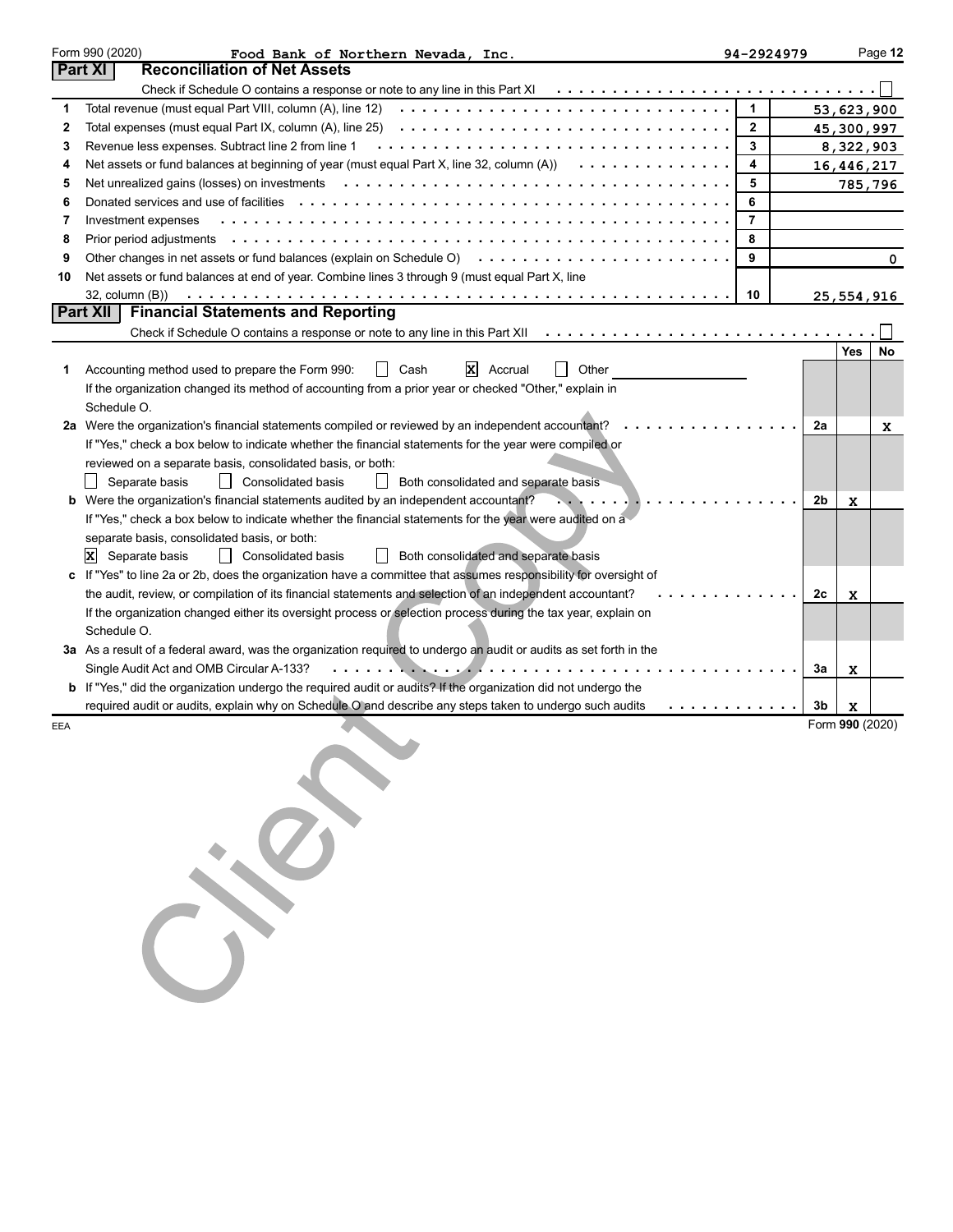| <b>SCHEDULE A</b>   |  |
|---------------------|--|
| (Form 990 or 990-E2 |  |

# SCHEDULE A **Public Charity Status and Public Support** (Form 990 or 990-EZ)

**Complete if the organization is a section 501(c)(3) organization or a section 4947(a)(1) nonexempt charitable trust.**

OMB No. 1545-0047 **2020**

| Department of the Treasury |              |                                                                                                                                                                                                                                                    |                                                                                                                             | <b>Open to Public</b><br>Attach to Form 990 or Form 990-EZ. |                                                                                                                                     |                                       |    |                                       |                    |  |  |  |  |
|----------------------------|--------------|----------------------------------------------------------------------------------------------------------------------------------------------------------------------------------------------------------------------------------------------------|-----------------------------------------------------------------------------------------------------------------------------|-------------------------------------------------------------|-------------------------------------------------------------------------------------------------------------------------------------|---------------------------------------|----|---------------------------------------|--------------------|--|--|--|--|
|                            |              | Internal Revenue Service                                                                                                                                                                                                                           |                                                                                                                             |                                                             | Go to www.irs.gov/Form990 for instructions and the latest information.                                                              |                                       |    |                                       | <b>Inspection</b>  |  |  |  |  |
|                            |              | Name of the organization                                                                                                                                                                                                                           |                                                                                                                             |                                                             |                                                                                                                                     |                                       |    | <b>Employer identification number</b> |                    |  |  |  |  |
|                            |              |                                                                                                                                                                                                                                                    | Food Bank of Northern Nevada, Inc.                                                                                          |                                                             |                                                                                                                                     |                                       |    | 94-2924979                            |                    |  |  |  |  |
| Part I                     |              |                                                                                                                                                                                                                                                    |                                                                                                                             |                                                             | Reason for Public Charity Status. (All organizations must complete this part.) See instructions.                                    |                                       |    |                                       |                    |  |  |  |  |
|                            |              |                                                                                                                                                                                                                                                    |                                                                                                                             |                                                             | The organization is not a private foundation because it is: (For lines 1 through 12, check only one box.)                           |                                       |    |                                       |                    |  |  |  |  |
| 1                          |              |                                                                                                                                                                                                                                                    |                                                                                                                             |                                                             | A church, convention of churches, or association of churches described in <b>section 170(b)(1)(A)(i).</b>                           |                                       |    |                                       |                    |  |  |  |  |
| 2                          |              |                                                                                                                                                                                                                                                    |                                                                                                                             |                                                             |                                                                                                                                     |                                       |    |                                       |                    |  |  |  |  |
|                            |              |                                                                                                                                                                                                                                                    |                                                                                                                             |                                                             | A school described in <b>section 170(b)(1)(A)(ii).</b> (Attach Schedule E (Form 990 or 990-EZ).)                                    |                                       |    |                                       |                    |  |  |  |  |
| 3                          |              |                                                                                                                                                                                                                                                    |                                                                                                                             |                                                             | A hospital or a cooperative hospital service organization described in section 170(b)(1)(A)(iii).                                   |                                       |    |                                       |                    |  |  |  |  |
| 4                          |              |                                                                                                                                                                                                                                                    |                                                                                                                             |                                                             | A medical research organization operated in conjunction with a hospital described in section 170(b)(1)(A)(iii). Enter the           |                                       |    |                                       |                    |  |  |  |  |
|                            |              |                                                                                                                                                                                                                                                    | hospital's name, city, and state:                                                                                           |                                                             |                                                                                                                                     |                                       |    |                                       |                    |  |  |  |  |
| 5                          |              |                                                                                                                                                                                                                                                    |                                                                                                                             |                                                             | An organization operated for the benefit of a college or university owned or operated by a governmental unit described in           |                                       |    |                                       |                    |  |  |  |  |
|                            |              |                                                                                                                                                                                                                                                    | section 170(b)(1)(A)(iv). (Complete Part II.)                                                                               |                                                             |                                                                                                                                     |                                       |    |                                       |                    |  |  |  |  |
| 6                          |              |                                                                                                                                                                                                                                                    | A federal, state, or local government or governmental unit described in section 170(b)(1)(A)(v).                            |                                                             |                                                                                                                                     |                                       |    |                                       |                    |  |  |  |  |
| 7                          | $\mathbf{x}$ |                                                                                                                                                                                                                                                    |                                                                                                                             |                                                             | An organization that normally receives a substantial part of its support from a governmental unit or from the general public        |                                       |    |                                       |                    |  |  |  |  |
|                            |              |                                                                                                                                                                                                                                                    | described in section 170(b)(1)(A)(vi). (Complete Part II.)                                                                  |                                                             |                                                                                                                                     |                                       |    |                                       |                    |  |  |  |  |
| 8                          |              |                                                                                                                                                                                                                                                    | A community trust described in section 170(b)(1)(A)(vi). (Complete Part II.)                                                |                                                             |                                                                                                                                     |                                       |    |                                       |                    |  |  |  |  |
| 9                          |              |                                                                                                                                                                                                                                                    |                                                                                                                             |                                                             | An agricultural research organization described in section 170(b)(1)(A)(ix) operated in conjunction with a land-grant college       |                                       |    |                                       |                    |  |  |  |  |
|                            |              |                                                                                                                                                                                                                                                    |                                                                                                                             |                                                             | or university or a non-land-grant college of agriculture (see instructions). Enter the name, city, and state of the college or      |                                       |    |                                       |                    |  |  |  |  |
|                            |              | university:                                                                                                                                                                                                                                        |                                                                                                                             |                                                             |                                                                                                                                     |                                       |    |                                       |                    |  |  |  |  |
| 10                         |              |                                                                                                                                                                                                                                                    | An organization that normally receives: (1) more than 33 1/3% of its support from contributions, membership fees, and gross |                                                             |                                                                                                                                     |                                       |    |                                       |                    |  |  |  |  |
|                            |              |                                                                                                                                                                                                                                                    |                                                                                                                             |                                                             |                                                                                                                                     |                                       |    |                                       |                    |  |  |  |  |
|                            |              | receipts from activities related to its exempt functions - subject to certain exceptions; and (2) no more than 33 1/3% of its<br>support from gross investment income and unrelated business taxable income (less section 511 tax) from businesses |                                                                                                                             |                                                             |                                                                                                                                     |                                       |    |                                       |                    |  |  |  |  |
|                            |              |                                                                                                                                                                                                                                                    |                                                                                                                             |                                                             | acquired by the organization after June 30, 1975. See section 509(a)(2). (Complete Part III.)                                       |                                       |    |                                       |                    |  |  |  |  |
| 11                         |              |                                                                                                                                                                                                                                                    |                                                                                                                             |                                                             | An organization organized and operated exclusively to test for public safety. See section 509(a)(4).                                |                                       |    |                                       |                    |  |  |  |  |
| 12                         |              |                                                                                                                                                                                                                                                    |                                                                                                                             |                                                             | An organization organized and operated exclusively for the benefit of, to perform the functions of, or to carry out the purposes    |                                       |    |                                       |                    |  |  |  |  |
|                            |              |                                                                                                                                                                                                                                                    |                                                                                                                             |                                                             | of one or more publicly supported organizations described in section $509(a)(1)$ or section $509(a)(2)$ . See section $509(a)(3)$ . |                                       |    |                                       |                    |  |  |  |  |
|                            |              |                                                                                                                                                                                                                                                    |                                                                                                                             |                                                             | Check the box in lines 12a through 12d that describes the type of supporting organization and complete lines 12e, 12f, and 12g.     |                                       |    |                                       |                    |  |  |  |  |
|                            | a            |                                                                                                                                                                                                                                                    |                                                                                                                             |                                                             | Type I. A supporting organization operated, supervised, or controlled by its supported organization(s), typically by giving         |                                       |    |                                       |                    |  |  |  |  |
|                            |              |                                                                                                                                                                                                                                                    |                                                                                                                             |                                                             | the supported organization(s) the power to regularly appoint or elect a majority of the directors or trustees of the                |                                       |    |                                       |                    |  |  |  |  |
|                            |              |                                                                                                                                                                                                                                                    |                                                                                                                             |                                                             |                                                                                                                                     |                                       |    |                                       |                    |  |  |  |  |
|                            |              |                                                                                                                                                                                                                                                    | supporting organization. You must complete Part IV, Sections A and B.                                                       |                                                             |                                                                                                                                     |                                       |    |                                       |                    |  |  |  |  |
|                            | b            |                                                                                                                                                                                                                                                    |                                                                                                                             |                                                             | Type II. A supporting organization supervised or controlled in connection with its supported organization(s), by having             |                                       |    |                                       |                    |  |  |  |  |
|                            |              |                                                                                                                                                                                                                                                    |                                                                                                                             |                                                             | control or management of the supporting organization vested in the same persons that control or manage the supported                |                                       |    |                                       |                    |  |  |  |  |
|                            |              |                                                                                                                                                                                                                                                    | organization(s). You must complete Part IV, Sections A and C.                                                               |                                                             |                                                                                                                                     |                                       |    |                                       |                    |  |  |  |  |
|                            | c            |                                                                                                                                                                                                                                                    |                                                                                                                             |                                                             | Type III functionally integrated. A supporting organization operated in connection with, and functionally integrated with,          |                                       |    |                                       |                    |  |  |  |  |
|                            |              |                                                                                                                                                                                                                                                    |                                                                                                                             |                                                             | its supported organization(s) (see instructions). You must complete Part IV, Sections A, D, and E.                                  |                                       |    |                                       |                    |  |  |  |  |
|                            | d            |                                                                                                                                                                                                                                                    |                                                                                                                             |                                                             | Type III non-functionally integrated. A supporting organization operated in connection with its supported organization(s)           |                                       |    |                                       |                    |  |  |  |  |
|                            |              |                                                                                                                                                                                                                                                    |                                                                                                                             |                                                             | that is not functionally integrated. The organization generally must satisfy a distribution requirement and an attentiveness        |                                       |    |                                       |                    |  |  |  |  |
|                            |              |                                                                                                                                                                                                                                                    |                                                                                                                             |                                                             | requirement (see instructions). You must complete Part IV, Sections A and D, and Part V.                                            |                                       |    |                                       |                    |  |  |  |  |
|                            | е            |                                                                                                                                                                                                                                                    |                                                                                                                             |                                                             | Check this box if the organization received a written determination from the IRS that it is a Type I, Type II, Type III             |                                       |    |                                       |                    |  |  |  |  |
|                            |              |                                                                                                                                                                                                                                                    |                                                                                                                             |                                                             | functionally integrated, or Type III non-functionally integrated supporting organization.                                           |                                       |    |                                       |                    |  |  |  |  |
|                            | f            |                                                                                                                                                                                                                                                    | Enter the number of supported organizations                                                                                 |                                                             |                                                                                                                                     |                                       |    |                                       |                    |  |  |  |  |
|                            | g            |                                                                                                                                                                                                                                                    | Provide the following information about the supported organization(s).                                                      |                                                             |                                                                                                                                     |                                       |    |                                       |                    |  |  |  |  |
|                            |              | (i) Name of supported organization                                                                                                                                                                                                                 |                                                                                                                             | (ii) EIN                                                    | (iii) Type of organization                                                                                                          | (iv) Is the organization              |    | (v) Amount of monetary                | (vi) Amount of     |  |  |  |  |
|                            |              |                                                                                                                                                                                                                                                    |                                                                                                                             |                                                             | (described on lines 1-10                                                                                                            | listed in your governing<br>document? |    | support (see                          | other support (see |  |  |  |  |
|                            |              |                                                                                                                                                                                                                                                    |                                                                                                                             |                                                             | above (see instructions))                                                                                                           |                                       |    | instructions)                         | instructions)      |  |  |  |  |
|                            |              |                                                                                                                                                                                                                                                    |                                                                                                                             |                                                             |                                                                                                                                     | Yes                                   | No |                                       |                    |  |  |  |  |
|                            |              |                                                                                                                                                                                                                                                    |                                                                                                                             |                                                             |                                                                                                                                     |                                       |    |                                       |                    |  |  |  |  |
| (A)                        |              |                                                                                                                                                                                                                                                    |                                                                                                                             |                                                             |                                                                                                                                     |                                       |    |                                       |                    |  |  |  |  |
| (B)                        |              |                                                                                                                                                                                                                                                    |                                                                                                                             |                                                             |                                                                                                                                     |                                       |    |                                       |                    |  |  |  |  |
|                            |              |                                                                                                                                                                                                                                                    |                                                                                                                             |                                                             |                                                                                                                                     |                                       |    |                                       |                    |  |  |  |  |
| (C)                        |              |                                                                                                                                                                                                                                                    |                                                                                                                             |                                                             |                                                                                                                                     |                                       |    |                                       |                    |  |  |  |  |
| (D)                        |              |                                                                                                                                                                                                                                                    |                                                                                                                             |                                                             |                                                                                                                                     |                                       |    |                                       |                    |  |  |  |  |
|                            |              |                                                                                                                                                                                                                                                    |                                                                                                                             |                                                             |                                                                                                                                     |                                       |    |                                       |                    |  |  |  |  |
| (E)                        |              |                                                                                                                                                                                                                                                    |                                                                                                                             |                                                             |                                                                                                                                     |                                       |    |                                       |                    |  |  |  |  |
| Total                      |              |                                                                                                                                                                                                                                                    |                                                                                                                             |                                                             |                                                                                                                                     |                                       |    |                                       |                    |  |  |  |  |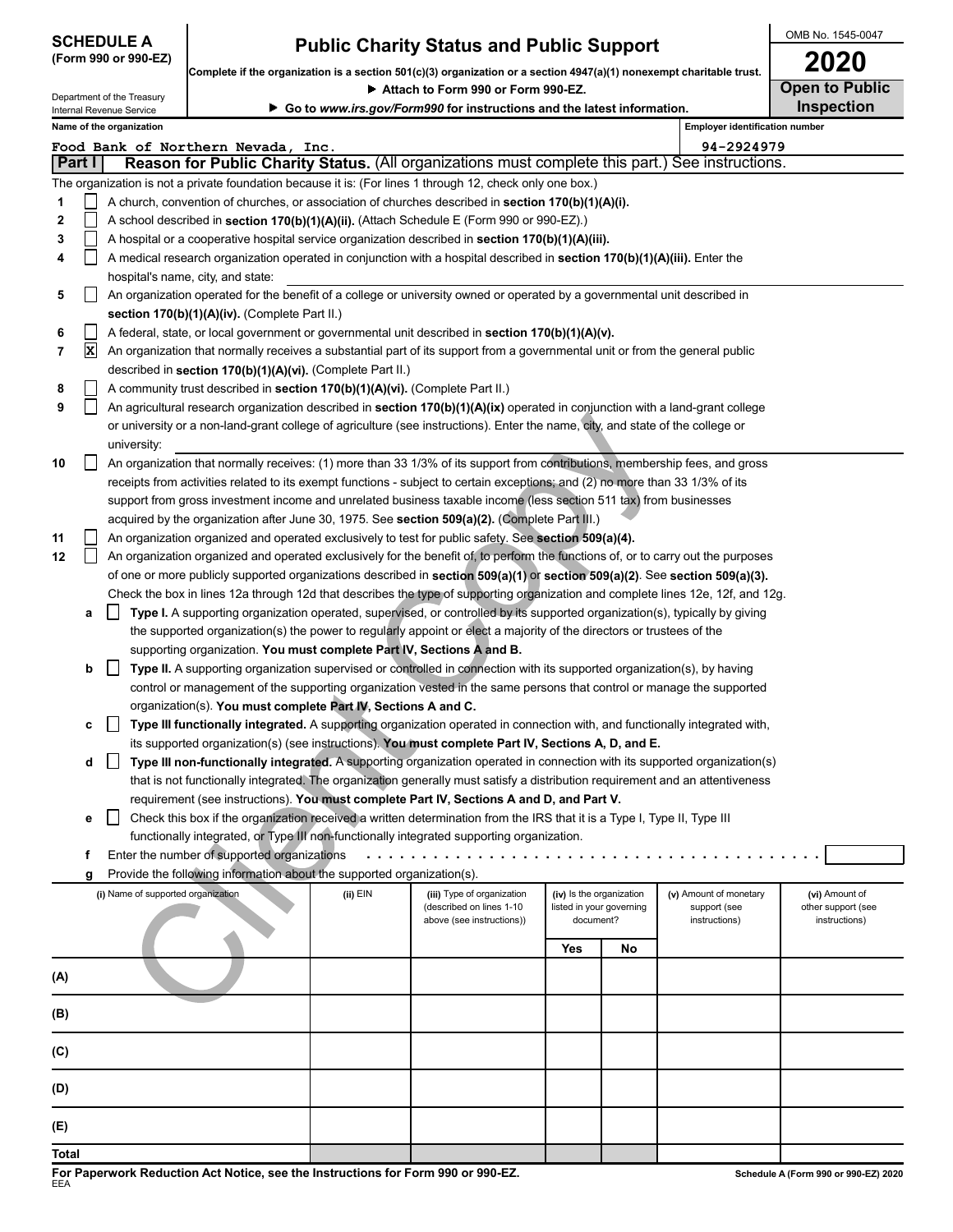|    | Schedule A (Form 990 or 990-EZ) 2020                                                                                                  | Food Bank of Northern Nevada, Inc. |            |            |            | 94-2924979 | Page 2                                                                         |
|----|---------------------------------------------------------------------------------------------------------------------------------------|------------------------------------|------------|------------|------------|------------|--------------------------------------------------------------------------------|
|    | Support Schedule for Organizations Described in Sections 170(b)(1)(A)(iv) and 170(b)(1)(A)(vi)<br><b>Part II</b>                      |                                    |            |            |            |            |                                                                                |
|    | (Complete only if you checked the box on line 5, 7, or 8 of Part I or if the organization failed to qualify under                     |                                    |            |            |            |            |                                                                                |
|    | Part III. If the organization fails to qualify under the tests listed below, please complete Part III.)                               |                                    |            |            |            |            |                                                                                |
|    | <b>Section A. Public Support</b>                                                                                                      |                                    |            |            |            |            |                                                                                |
|    | Calendar year (or fiscal year beginning in) ▶                                                                                         | (a) 2016                           | (b) 2017   | $(c)$ 2018 | $(d)$ 2019 | (e) 2020   | (f) Total                                                                      |
| 1. | Gifts, grants, contributions, and                                                                                                     |                                    |            |            |            |            |                                                                                |
|    | membership fees received. (Do not                                                                                                     |                                    |            |            |            |            |                                                                                |
|    | include any "unusual grants.") $\cdots$ .                                                                                             |                                    |            |            |            |            | 30,091,766 33,870,987 39,397,455 48,868,026 53,379,100 205,607,334             |
|    | 2 Tax revenues levied for the                                                                                                         |                                    |            |            |            |            |                                                                                |
|    | organization's benefit and either paid to                                                                                             |                                    |            |            |            |            |                                                                                |
|    | or expended on its behalf                                                                                                             |                                    |            |            |            |            |                                                                                |
| 3  | The value of services or facilities                                                                                                   |                                    |            |            |            |            |                                                                                |
|    | furnished by a governmental unit to the                                                                                               |                                    |            |            |            |            |                                                                                |
|    | organization without charge<br>4 Total. Add lines 1 through 3                                                                         |                                    |            |            |            |            |                                                                                |
|    |                                                                                                                                       |                                    |            |            |            |            | 30, 091, 766 33, 870, 987 39, 397, 455 48, 868, 026 53, 379, 100 205, 607, 334 |
| 5. | The portion of total contributions by                                                                                                 |                                    |            |            |            |            |                                                                                |
|    | each person (other than a<br>governmental unit or publicly                                                                            |                                    |            |            |            |            |                                                                                |
|    |                                                                                                                                       |                                    |            |            |            |            |                                                                                |
|    | supported organization) included on<br>line 1 that exceeds 2% of the amount                                                           |                                    |            |            |            |            |                                                                                |
|    | shown on line 11, column $(f)$                                                                                                        |                                    |            |            |            |            |                                                                                |
|    | 6 Public support. Subtract line 5 from line 4                                                                                         |                                    |            |            |            |            |                                                                                |
|    | <b>Section B. Total Support</b>                                                                                                       |                                    |            |            |            |            | 205, 607, 334                                                                  |
|    | Calendar year (or fiscal year beginning in) ▶                                                                                         | (a) 2016                           | (b) $2017$ | $(c)$ 2018 | $(d)$ 2019 | (e) 2020   | (f) Total                                                                      |
|    | 7 Amounts from line 4                                                                                                                 |                                    |            |            |            |            | 30,091,766 33,870,987 39,397,455 48,868,026 53,379,100 205,607,334             |
| 8  | Gross income from interest, dividends,                                                                                                |                                    |            |            |            |            |                                                                                |
|    | payments received on securities loans,                                                                                                |                                    |            |            |            |            |                                                                                |
|    | rents, royalties, and income from                                                                                                     |                                    |            |            |            |            |                                                                                |
|    | similar sources                                                                                                                       | 91,844                             | 98,471     | 9,827      | 8,262      | 8,030      | 216,434                                                                        |
| 9  | Net income from unrelated business                                                                                                    |                                    |            |            |            |            |                                                                                |
|    | activities, whether or not the business                                                                                               |                                    |            |            |            |            |                                                                                |
|    | is regularly carried on                                                                                                               |                                    |            |            |            |            |                                                                                |
|    | 10 Other income. Do not include gain or                                                                                               |                                    |            |            |            |            |                                                                                |
|    | loss from the sale of capital assets                                                                                                  |                                    |            |            |            |            |                                                                                |
|    | (Explain in Part VI.)                                                                                                                 | 85,524                             | 69,519     | 95,100     | 86,884     | 155,318    | 492,345                                                                        |
|    | 11 Total support. Add lines 7 through 10                                                                                              |                                    |            |            |            |            | 206, 316, 113                                                                  |
|    |                                                                                                                                       |                                    |            |            |            |            |                                                                                |
|    | 13 First five years. If the Form 990 is for the organization's first, second, third, fourth, or fifth tax year as a section 501(c)(3) |                                    |            |            |            |            |                                                                                |
|    |                                                                                                                                       |                                    |            |            |            |            | ▶ │ │                                                                          |
|    | <b>Section C. Computation of Public Support Percentage</b>                                                                            |                                    |            |            |            |            |                                                                                |
|    | 14 Public support percentage for 2020 (line 6, column (f), divided by line 11, column (f))                                            |                                    |            |            |            | 14         | 99.66%                                                                         |
|    |                                                                                                                                       |                                    |            |            |            | 15         | 99.61 %                                                                        |
|    | 16a 33 1/3% support test - 2020. If the organization did not check the box on line 13, and line 14 is 33 1/3% or more, check this     |                                    |            |            |            |            |                                                                                |
|    | box and stop here. The organization qualifies as a publicly supported organization $\ldots \ldots \ldots \ldots \ldots \ldots \ldots$ |                                    |            |            |            |            | ⊠                                                                              |
|    | b 33 1/3% support test - 2019. If the organization did not check a box on line 13 or 16a, and line 15 is 33 1/3% or more, check       |                                    |            |            |            |            |                                                                                |
|    | this box and stop here. The organization qualifies as a publicly supported organization $\dots \dots \dots \dots \dots \dots \dots$   |                                    |            |            |            |            | $\Box$                                                                         |
|    | 17a 10%-facts-and-circumstances test - 2020. If the organization did not check a box on line 13, 16a, or 16b, and line 14 is          |                                    |            |            |            |            |                                                                                |
|    | 10% or more, and if the organization meets the facts-and-circumstances test, check this box and stop here. Explain in                 |                                    |            |            |            |            |                                                                                |
|    | Part VI how the organization meets the facts-and-circumstances test. The organization qualifies as a publicly supported               |                                    |            |            |            |            |                                                                                |
|    |                                                                                                                                       |                                    |            |            |            |            |                                                                                |
|    | b 10%-facts-and-circumstances test - 2019. If the organization did not check a box on line 13, 16a, 16b, or 17a, and line             |                                    |            |            |            |            |                                                                                |
|    | 15 is 10% or more, and if the organization meets the facts-and-circumstances test, check this box and stop here. Explain              |                                    |            |            |            |            |                                                                                |
|    | in Part VI how the organization meets the facts-and-circumstances test. The organization qualifies as a publicly supported            |                                    |            |            |            |            |                                                                                |
|    |                                                                                                                                       |                                    |            |            |            |            |                                                                                |
|    | 18 Private foundation. If the organization did not check a box on line 13, 16a, 16b, 17a, or 17b, check this box and see              |                                    |            |            |            |            |                                                                                |
|    |                                                                                                                                       |                                    |            |            |            |            |                                                                                |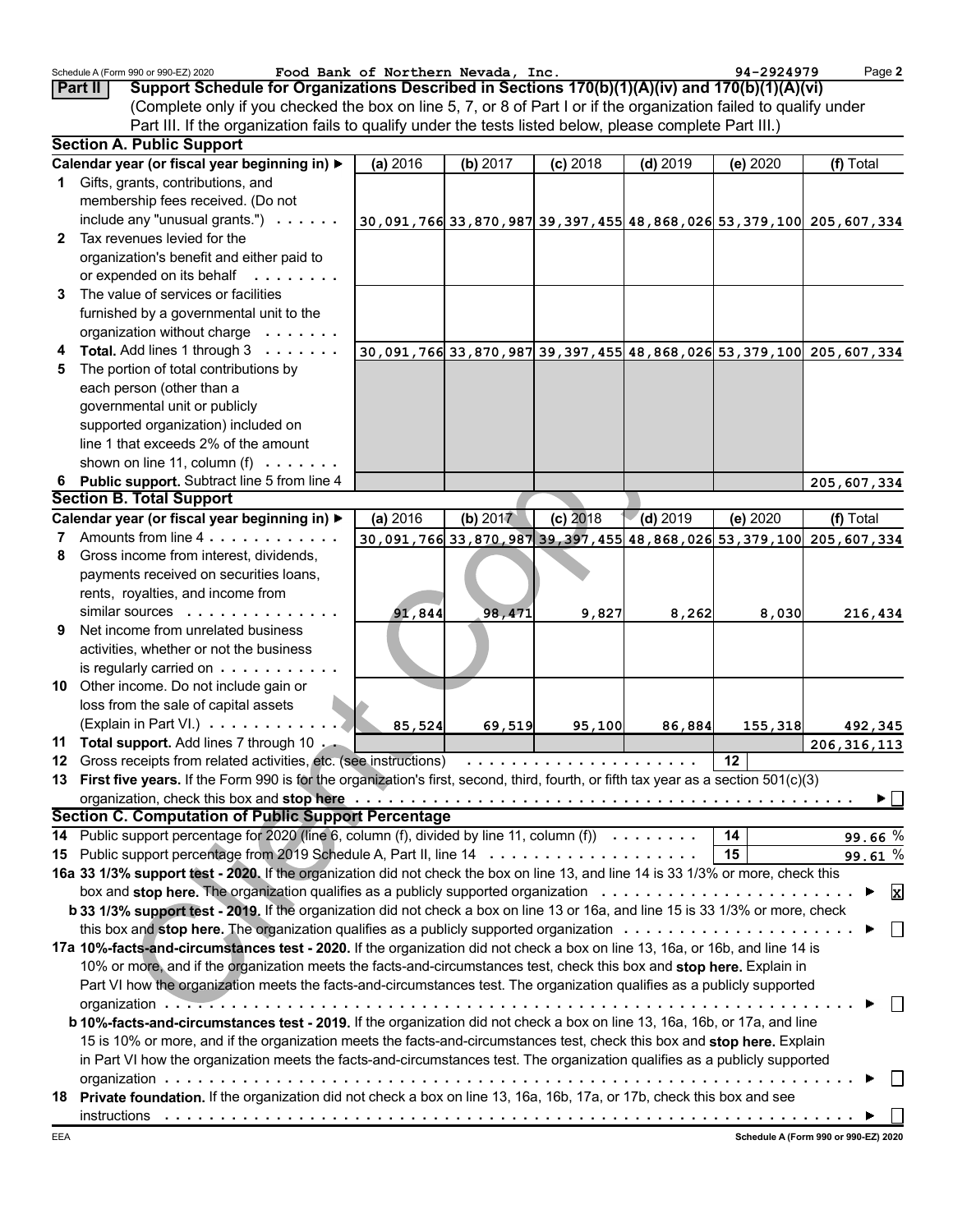|              | Schedule A (Form 990 or 990-EZ) 2020                                                                                                  |            | Food Bank of Northern Nevada, Inc. |              |            | 94-2924979 | Page 3        |
|--------------|---------------------------------------------------------------------------------------------------------------------------------------|------------|------------------------------------|--------------|------------|------------|---------------|
|              | Support Schedule for Organizations Described in Section 509(a)(2)<br><b>Part III</b>                                                  |            |                                    |              |            |            |               |
|              | (Complete only if you checked the box on line 10 of Part I or if the organization failed to qualify under Part II.                    |            |                                    |              |            |            |               |
|              | If the organization fails to qualify under the tests listed below, please complete Part II.)                                          |            |                                    |              |            |            |               |
|              | <b>Section A. Public Support</b>                                                                                                      |            |                                    |              |            |            |               |
|              | Calendar year (or fiscal year beginning in) ▶                                                                                         | (a) 2016   | (b) 2017                           | (c) 2018     | $(d)$ 2019 | (e) 2020   | (f) Total     |
| 1.           | Gifts, grants, contributions, and membership fees                                                                                     |            |                                    |              |            |            |               |
|              | received. (Do not include any "unusual grants.")                                                                                      |            |                                    |              |            |            |               |
| $\mathbf{2}$ | Gross receipts from admissions, merchandise                                                                                           |            |                                    |              |            |            |               |
|              | sold or services performed, or facilities                                                                                             |            |                                    |              |            |            |               |
|              | furnished in any activity that is related to the                                                                                      |            |                                    |              |            |            |               |
|              | organization's tax-exempt purpose                                                                                                     |            |                                    |              |            |            |               |
| 3            | Gross receipts from activities that are not an                                                                                        |            |                                    |              |            |            |               |
|              | unrelated trade or business under section 513 -                                                                                       |            |                                    |              |            |            |               |
| 4            | Tax revenues levied for the                                                                                                           |            |                                    |              |            |            |               |
|              | organization's benefit and either paid to                                                                                             |            |                                    |              |            |            |               |
|              | or expended on its behalf<br>The value of services or facilities                                                                      |            |                                    |              |            |            |               |
| 5.           |                                                                                                                                       |            |                                    |              |            |            |               |
|              | furnished by a governmental unit to the<br>organization without charge                                                                |            |                                    |              |            |            |               |
|              | Total. Add lines 1 through 5                                                                                                          |            |                                    |              |            |            |               |
| 6            | 7a Amounts included on lines 1, 2, and 3                                                                                              |            |                                    |              |            |            |               |
|              | received from disqualified persons                                                                                                    |            |                                    |              |            |            |               |
|              | $\sim$ $\sim$ $\sim$<br><b>b</b> Amounts included on lines 2 and 3                                                                    |            |                                    |              |            |            |               |
|              |                                                                                                                                       |            |                                    |              |            |            |               |
|              | received from other than disqualified                                                                                                 |            |                                    |              |            |            |               |
|              | persons that exceed the greater of \$5,000<br>or 1% of the amount on line 13 for the year                                             |            |                                    |              |            |            |               |
|              | c Add lines 7a and 7b $\ldots$                                                                                                        |            |                                    |              |            |            |               |
|              |                                                                                                                                       |            |                                    |              |            |            |               |
| 8            | Public support. (Subtract line 7c from<br>line 6.) $\ldots \ldots \ldots \ldots \ldots \ldots$                                        |            |                                    |              |            |            |               |
|              | <b>Section B. Total Support</b>                                                                                                       |            |                                    |              |            |            |               |
|              | Calendar year (or fiscal year beginning in) ▶                                                                                         | $(a)$ 2016 | $(b)$ 2017                         | $(c)$ 2018   | $(d)$ 2019 | (e) 2020   | (f) Total     |
|              | 9 Amounts from line 6                                                                                                                 |            |                                    |              |            |            |               |
|              | <b>10a</b> Gross income from interest, dividends,                                                                                     |            |                                    |              |            |            |               |
|              | payments received on securities loans, rents,                                                                                         |            |                                    |              |            |            |               |
|              | royalties, and income from similar sources                                                                                            |            |                                    |              |            |            |               |
|              | <b>b</b> Unrelated business taxable income (less                                                                                      |            |                                    |              |            |            |               |
|              | section 511 taxes) from businesses                                                                                                    |            |                                    |              |            |            |               |
|              | acquired after June 30, 1975                                                                                                          |            |                                    |              |            |            |               |
|              | c Add lines 10a and 10b $\ldots$                                                                                                      |            |                                    |              |            |            |               |
| 11           | Net income from unrelated business                                                                                                    |            |                                    |              |            |            |               |
|              | activities not included in line 10b, whether                                                                                          |            |                                    |              |            |            |               |
|              | or not the business is regularly carried on                                                                                           |            |                                    |              |            |            |               |
|              | 12 Other income. Do not include gain or                                                                                               |            |                                    |              |            |            |               |
|              | loss from the sale of capital assets                                                                                                  |            |                                    |              |            |            |               |
|              | (Explain in Part VI.)                                                                                                                 |            |                                    |              |            |            |               |
|              | 13 Total support. (Add lines 9, 10c, 11,                                                                                              |            |                                    |              |            |            |               |
|              | and 12.) $\ldots$                                                                                                                     |            |                                    |              |            |            |               |
|              | 14 First 5 years. If the Form 990 is for the organization's first, second, third, fourth, or fifth tax year as a section 501(c)(3)    |            |                                    |              |            |            |               |
|              |                                                                                                                                       |            |                                    |              |            |            |               |
|              | Section C. Computation of Public Support Percentage                                                                                   |            |                                    |              |            |            |               |
|              | 15 Public support percentage for 2020 (line 8, column (f), divided by line 13, column (f))                                            |            |                                    |              |            | 15         | $\frac{0}{0}$ |
|              | 16 Public support percentage from 2019 Schedule A, Part III, line 15                                                                  |            |                                    | . <u>.</u> . |            | 16         | $\%$          |
|              | Section D. Computation of Investment Income Percentage                                                                                |            |                                    |              |            |            |               |
| 17           | Investment income percentage for 2020 (line 10c, column (f), divided by line 13, column (f))                                          |            |                                    |              | $\cdot$    | 17         | $\%$          |
| 18           | Investment income percentage from 2019 Schedule A, Part III, line 17                                                                  |            |                                    |              |            | 18         | $\%$          |
|              | 19a 33 1/3% support tests - 2020. If the organization did not check the box on line 14, and line 15 is more than 33 1/3%, and line    |            |                                    |              |            |            |               |
|              | 17 is not more than 33 1/3%, check this box and stop here. The organization qualifies as a publicly supported organization ►          |            |                                    |              |            |            | $\Box$        |
|              | b 33 1/3% support tests - 2019. If the organization did not check a box on line 14 or line 19a, and line 16 is more than 33 1/3%, and |            |                                    |              |            |            |               |
|              | line 18 is not more than 33 1/3%, check this box and stop here. The organization qualifies as a publicly supported organization ►     |            |                                    |              |            |            | $\mathsf{L}$  |
|              | 20 Private foundation. If the organization did not check a box on line 14, 19a, or 19b, check this box and see instructions           |            |                                    |              |            |            |               |
|              |                                                                                                                                       |            |                                    |              |            |            |               |

Page **3**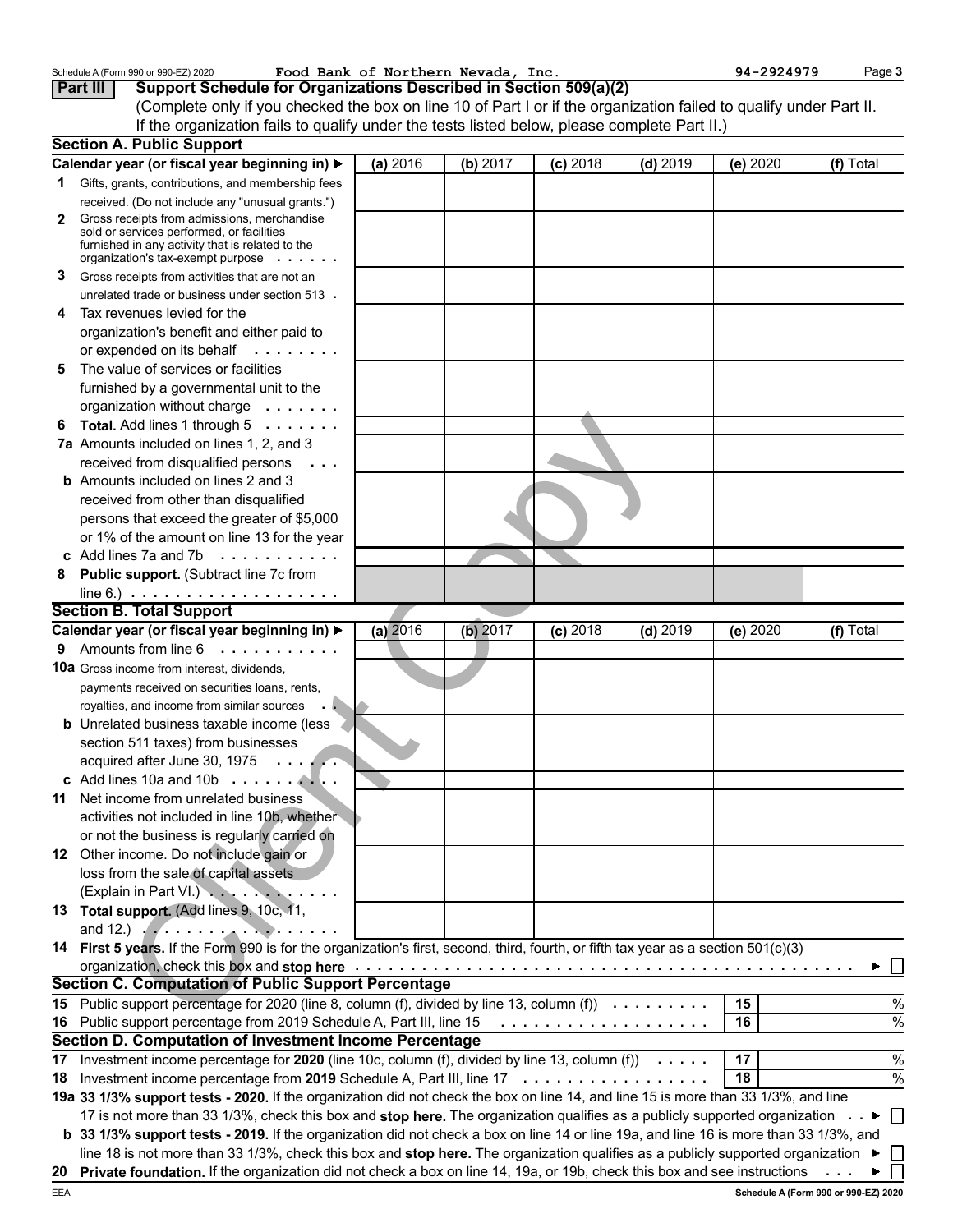|                | 94-2924979<br>Food Bank of Northern Nevada, Inc.<br>Schedule A (Form 990 or 990-EZ) 2020                                                                                                                                  |                 |     | Page 4 |
|----------------|---------------------------------------------------------------------------------------------------------------------------------------------------------------------------------------------------------------------------|-----------------|-----|--------|
| <b>Part IV</b> | <b>Supporting Organizations</b>                                                                                                                                                                                           |                 |     |        |
|                | (Complete only if you checked a box in line 12 on Part I. If you checked box 12a, Part I, complete Sections A                                                                                                             |                 |     |        |
|                | and B. If you checked box 12b, Part I, complete Sections A and C. If you checked box 12c, Part I, complete                                                                                                                |                 |     |        |
|                | Sections A, D, and E. If you checked box 12d, Part I, complete Sections A and D, and complete Part V.)                                                                                                                    |                 |     |        |
|                | <b>Section A. All Supporting Organizations</b>                                                                                                                                                                            |                 |     |        |
|                |                                                                                                                                                                                                                           |                 | Yes | No     |
| 1              | Are all of the organization's supported organizations listed by name in the organization's governing                                                                                                                      |                 |     |        |
|                | documents? If "No," describe in Part VI how the supported organizations are designated. If designated by                                                                                                                  |                 |     |        |
|                | class or purpose, describe the designation. If historic and continuing relationship, explain.                                                                                                                             | 1               |     |        |
| $\mathbf{2}$   | Did the organization have any supported organization that does not have an IRS determination of status                                                                                                                    |                 |     |        |
|                | under section 509(a)(1) or (2)? If "Yes," explain in Part VI how the organization determined that the supported                                                                                                           |                 |     |        |
|                | organization was described in section 509(a)(1) or (2).                                                                                                                                                                   | 2               |     |        |
|                | 3a Did the organization have a supported organization described in section $501(c)(4)$ , (5), or (6)? If "Yes," answer                                                                                                    |                 |     |        |
|                | lines 3b and 3c below.                                                                                                                                                                                                    | 3a              |     |        |
|                | Did the organization confirm that each supported organization qualified under section $501(c)(4)$ , (5), or (6) and                                                                                                       |                 |     |        |
|                | satisfied the public support tests under section $509(a)(2)$ ? If "Yes," describe in Part VI when and how the                                                                                                             |                 |     |        |
|                | organization made the determination.                                                                                                                                                                                      | 3 <sub>b</sub>  |     |        |
|                | c Did the organization ensure that all support to such organizations was used exclusively for section $170(c)(2)(B)$                                                                                                      |                 |     |        |
|                | purposes? If "Yes," explain in Part VI what controls the organization put in place to ensure such use.                                                                                                                    | 3 <sub>c</sub>  |     |        |
|                | 4a Was any supported organization not organized in the United States ("foreign supported organization")? If                                                                                                               |                 |     |        |
|                | "Yes," and if you checked 12a or 12b in Part I, answer lines 4b and 4c below.                                                                                                                                             | 4a              |     |        |
|                | Did the organization have ultimate control and discretion in deciding whether to make grants to the foreign                                                                                                               |                 |     |        |
|                | supported organization? If "Yes," describe in Part VI how the organization had such control and discretion                                                                                                                |                 |     |        |
|                | despite being controlled or supervised by or in connection with its supported organizations.                                                                                                                              | 4b              |     |        |
|                | Did the organization support any foreign supported organization that does not have an IRS determination                                                                                                                   |                 |     |        |
|                | under sections 501(c)(3) and 509(a)(1) or (2)? If "Yes," explain in <b>Part VI</b> what controls the organization used                                                                                                    |                 |     |        |
|                | to ensure that all support to the foreign supported organization was used exclusively for section 170(c)(2)(B)                                                                                                            |                 |     |        |
|                | purposes.                                                                                                                                                                                                                 | 4c              |     |        |
|                | 5a Did the organization add, substitute, or remove any supported organizations during the tax year? If "Yes,"                                                                                                             |                 |     |        |
|                | answer lines 5b and 5c below (if applicable). Also, provide detail in Part VI, including (i) the names and EIN                                                                                                            |                 |     |        |
|                | numbers of the supported organizations added, substituted, or removed; (ii) the reasons for each such action;                                                                                                             |                 |     |        |
|                | (iii) the authority under the organization's organizing document authorizing such action; and (iv) how the action                                                                                                         |                 |     |        |
|                | was accomplished (such as by amendment to the organizing document).                                                                                                                                                       | 5a              |     |        |
|                | <b>b</b> Type I or Type II only. Was any added or substituted supported organization part of a class already                                                                                                              |                 |     |        |
|                | designated in the organization's organizing document?                                                                                                                                                                     | 5b              |     |        |
|                | c Substitutions only. Was the substitution the result of an event beyond the organization's control?                                                                                                                      | 5c              |     |        |
|                | Did the organization provide support (whether in the form of grants or the provision of services or facilities) to                                                                                                        |                 |     |        |
|                | anyone other than (i) its supported organizations, (ii) individuals that are part of the charitable class benefited                                                                                                       |                 |     |        |
|                | by one or more of its supported organizations, or (iii) other supporting organizations that also support or                                                                                                               |                 |     |        |
|                | benefit one or more of the filing organization's supported organizations? If "Yes," provide detail in Part VI.                                                                                                            | 6               |     |        |
| 7              | Did the organization provide a grant, loan, compensation, or other similar payment to a substantial contributor                                                                                                           |                 |     |        |
|                | (as defined in section $4958(c)(3)(C)$ ), a family member of a substantial contributor, or a 35% controlled entity                                                                                                        |                 |     |        |
|                | with regard to a substantial contributor? If "Yes," complete Part I of Schedule L (Form 990 or 990-EZ).                                                                                                                   | 7               |     |        |
| 8              | Did the organization make a loan to a disqualified person (as defined in section 4958) not described in line 7?                                                                                                           |                 |     |        |
|                | If "Yes," complete Part I of Schedule L (Form 990 or 990-EZ).                                                                                                                                                             | 8               |     |        |
| 9а             | Was the organization controlled directly or indirectly at any time during the tax year by one or more                                                                                                                     |                 |     |        |
|                | disqualified persons, as defined in section 4946 (other than foundation managers and organizations                                                                                                                        |                 |     |        |
|                | described in section 509(a)(1) or (2))? If "Yes," provide detail in Part VI.                                                                                                                                              | 9a              |     |        |
| b              | Did one or more disqualified persons (as defined in line 9a) hold a controlling interest in any entity in which                                                                                                           |                 |     |        |
|                | the supporting organization had an interest? If "Yes," provide detail in Part VI.                                                                                                                                         | 9b              |     |        |
| с              | Did a disqualified person (as defined in line 9a) have an ownership interest in, or derive any personal benefit                                                                                                           | 9c              |     |        |
|                | from, assets in which the supporting organization also had an interest? If "Yes," provide detail in Part VI.<br>10a Was the organization subject to the excess business holdings rules of section 4943 because of section |                 |     |        |
|                | 4943(f) (regarding certain Type II supporting organizations, and all Type III non-functionally integrated                                                                                                                 |                 |     |        |
|                | supporting organizations)? If "Yes," answer 10b below.                                                                                                                                                                    | 10a             |     |        |
| b              | Did the organization have any excess business holdings in the tax year? (Use Schedule C, Form 4720, to                                                                                                                    |                 |     |        |
|                | determine whether the organization had excess business holdings.)                                                                                                                                                         | 10 <sub>b</sub> |     |        |
|                |                                                                                                                                                                                                                           |                 |     |        |
| EEA            | Schedule A (Form 990 or 990-EZ) 2020                                                                                                                                                                                      |                 |     |        |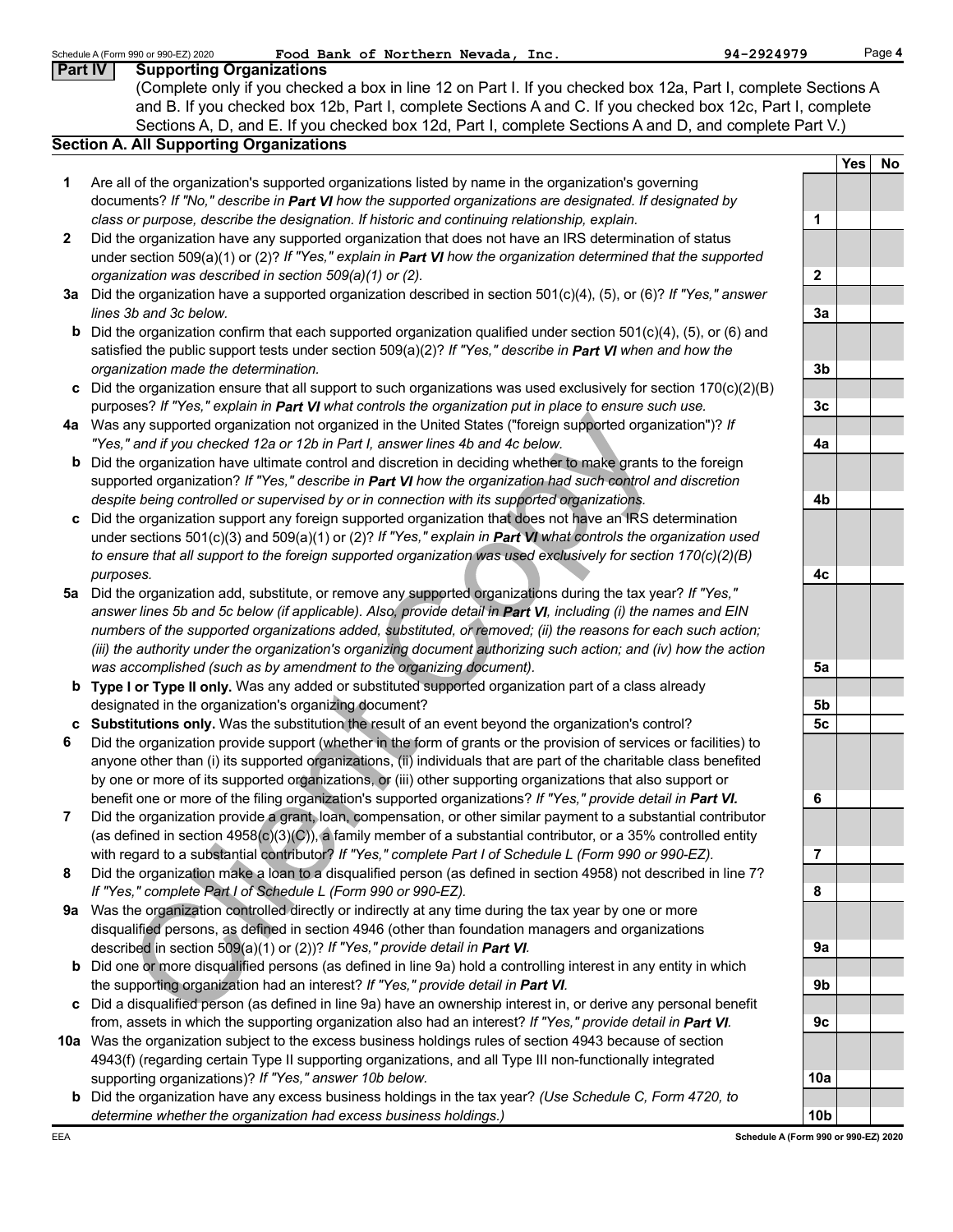Page **5**

- **Yes No 11** Has the organization accepted a gift or contribution from any of the following persons? **a** A person who directly or indirectly controls, either alone or together with persons described in lines 11b and **11a 11b 11c Yes No 1** Did the governing body, members of the governing body, officers acting in their official capacity, or membership of one or **1 2** Did the organization operate for the benefit of any supported organization other than the supported **2 Yes No 1** Were a majority of the organization's directors or trustees during the tax year also a majority of the directors **1 Yes No 1** Did the organization provide to each of its supported organizations, by the last day of the fifth month of the **1 2** Were any of the organization's officers, directors, or trustees either (i) appointed or elected by the supported **2 2 2 3** By reason of the relationship described in line 2, above, did the organization's supported organizations have **3 1 a** The organization satisfied the Activities Test. *Complete line 2 below.* **b** The organization is the parent of each of its supported organizations. *Complete line 3 below.* **c** The organization supported a governmental entity. *Describe in Part VI how you supported a government entity (see instructions).* **2 Yes No** Activities Test. *Answer lines 2a and 2b below.* **a** Did substantially all of the organization's activities during the tax year directly further the exempt purposes of **2a b** Did the activities described in line 2a, above, constitute activities that, but for the organization's involvement, **2b 3** Parent of Supported Organizations. *Answer lines 3a and 3b below.* 11c below, the governing body of a supported organization? A family member of a person described in line 11a above? **b** A 35% controlled entity of a person described in 11a or 11b above? *If "Yes" to line 11a, 11b, or 11c, provide* **c** *detail in Part VI.* organization(s) that operated, supervised, or controlled the supporting organization? *If "Yes," explain in Part VI how providing such benefit carried out the purposes of the supported organization(s) that operated, supervised, or controlled the supporting organization.* or trustees of each of the organization's supported organization(s)? *If "No," describe in Part VI how control or management of the supporting organization was vested in the same persons that controlled or managed the supported organization(s).* organization's tax year, (i) a written notice describing the type and amount of support provided during the prior tax year, (ii) a copy of the Form 990 that was most recently filed as of the date of notification, and (iii) copies of the organization's governing documents in effect on the date of notification, to the extent not previously provided? organization(s) or (ii) serving on the governing body of a supported organization? *If "No," explain in Part VI how the organization maintained a close and continuous working relationship with the supported organization(s).* a significant voice in the organization's investment policies and in directing the use of the organization's income or assets at all times during the tax year? *If "Yes," describe in Part VI the role the organization's supported organizations played in this regard. Check the box next to the method that the organization used to satisfy the Integral Part Test during the year (see instructions).* the supported organization(s) to which the organization was responsive? *If "Yes," then in Part VI identify those supported organizations and explain how these activities directly furthered their exempt purposes, how the organization was responsive to those supported organizations, and how the organization determined that these activities constituted substantially all of its activities.* one or more of the organization's supported organization(s) would have been engaged in? *If "Yes," explain in Part VI the reasons for the organization's position that its supported organization(s) would have engaged in these activities but for the organization's involvement.* **Section B. Type I Supporting Organizations Section C. Type II Supporting Organizations Section D. All Type III Supporting Organizations Section E. Type III Functionally Integrated Supporting Organizations** more supported organizations have the power to regularly appoint or elect at least a majority of the organization's officers, directors, or trustees at all times during the tax year? *If "No," describe in Part VI how the supported organization(s) effectively operated, supervised, or controlled the organization's activities. If the organization had more than one supported organization, describe how the powers to appoint and/or remove officers, directors, or trustees were allocated among the supported organizations and what conditions or restrictions, if any, applied to such powers during the tax year.*
	- **a** Did the organization have the power to regularly appoint or elect a majority of the officers, directors, or trustees of each of the supported organizations? *If "Yes" or "No," provide details in Part VI.*
	- **b** Did the organization exercise a substantial degree of direction over the policies, programs, and activities of each of its supported organizations? *If "Yes," describe in Part VI the role played by the organization in this regard.*

**3a**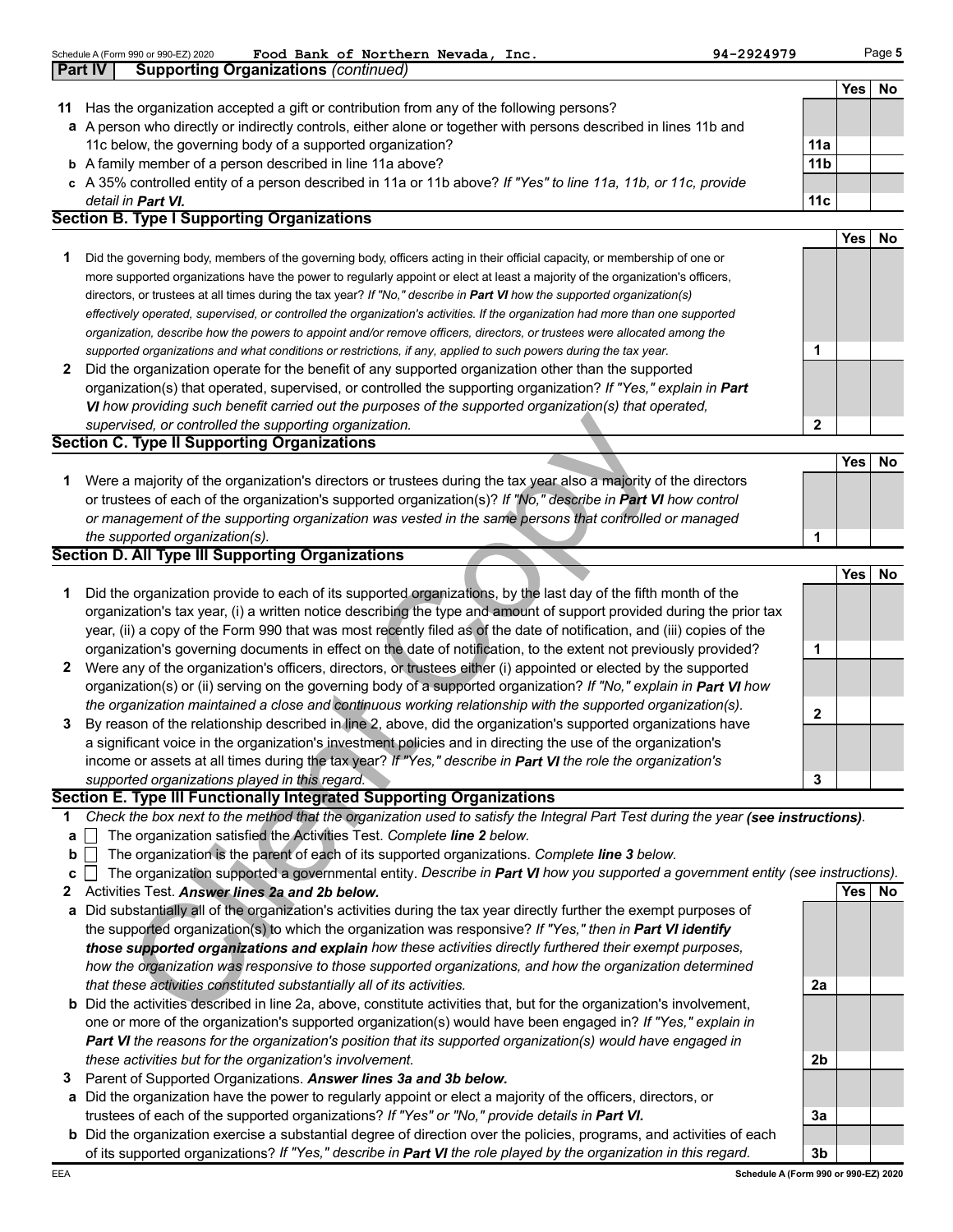|                         | Food Bank of Northern Nevada, Inc.<br>Schedule A (Form 990 or 990-EZ) 2020                                                       |                         | 94-2924979     | Page 6                               |
|-------------------------|----------------------------------------------------------------------------------------------------------------------------------|-------------------------|----------------|--------------------------------------|
|                         | Type III Non-Functionally Integrated 509(a)(3) Supporting Organizations<br><b>Part V</b>                                         |                         |                |                                      |
| 1                       | Check here if the organization satisfied the Integral Part Test as a qualifying trust on Nov. 20, 1970 (explain in Part VI). See |                         |                |                                      |
|                         | instructions. All other Type III non-functionally integrated supporting organizations must complete Sections A through E.        |                         |                |                                      |
|                         | <b>Section A - Adjusted Net Income</b>                                                                                           |                         | (A) Prior Year | (B) Current Year                     |
|                         |                                                                                                                                  |                         |                | (optional)                           |
| 1                       | Net short-term capital gain                                                                                                      | 1                       |                |                                      |
| $\mathbf{2}$            | Recoveries of prior-year distributions                                                                                           | $\mathbf{2}$            |                |                                      |
| 3                       | Other gross income (see instructions)                                                                                            | 3                       |                |                                      |
| 4                       | Add lines 1 through 3.                                                                                                           | 4                       |                |                                      |
| 5                       | Depreciation and depletion                                                                                                       | 5                       |                |                                      |
| 6                       | Portion of operating expenses paid or incurred for production or collection                                                      |                         |                |                                      |
|                         | of gross income or for management, conservation, or maintenance of                                                               |                         |                |                                      |
|                         | property held for production of income (see instructions)<br>7 Other expenses (see instructions)                                 | 6<br>7                  |                |                                      |
|                         |                                                                                                                                  | 8                       |                |                                      |
|                         | 8 Adjusted Net Income (subtract lines 5, 6, and 7 from line 4)                                                                   |                         |                |                                      |
|                         | <b>Section B - Minimum Asset Amount</b>                                                                                          |                         | (A) Prior Year | (B) Current Year<br>(optional)       |
| 1                       | Aggregate fair market value of all non-exempt-use assets (see                                                                    |                         |                |                                      |
|                         | instructions for short tax year or assets held for part of year):                                                                |                         |                |                                      |
|                         | a Average monthly value of securities                                                                                            | <sup>1</sup> 1a         |                |                                      |
|                         | <b>b</b> Average monthly cash balances                                                                                           | 1 <sub>b</sub>          |                |                                      |
|                         | c Fair market value of other non-exempt-use assets                                                                               | 1 <sub>c</sub>          |                |                                      |
|                         | d Total (add lines 1a, 1b, and 1c)                                                                                               | 1 <sub>d</sub>          |                |                                      |
|                         | e Discount claimed for blockage or other factors                                                                                 |                         |                |                                      |
|                         | (explain in detail in Part VI):                                                                                                  |                         |                |                                      |
|                         | 2 Acquisition indebtedness applicable to non-exempt-use assets                                                                   | 2                       |                |                                      |
| $3 -$                   | Subtract line 2 from line 1d.                                                                                                    | 3                       |                |                                      |
| 4                       | Cash deemed held for exempt use. Enter 0.015 of line 3 (for greater amount,                                                      |                         |                |                                      |
|                         | see instructions).                                                                                                               | 4                       |                |                                      |
| 5                       | Net value of non-exempt-use assets (subtract line 4 from line 3)                                                                 | 5                       |                |                                      |
| 6                       | Multiply line 5 by 0.035.                                                                                                        | 6                       |                |                                      |
| 7                       | Recoveries of prior-year distributions                                                                                           | 7                       |                |                                      |
| 8                       | Minimum Asset Amount (add line 7 to line 6)                                                                                      | 8                       |                |                                      |
|                         | <b>Section C - Distributable Amount</b>                                                                                          |                         |                | <b>Current Year</b>                  |
|                         | Adjusted net income for prior year (from Section A, line 8, Column A)                                                            | 1                       |                |                                      |
| $\overline{\mathbf{2}}$ | Enter 0.85 of line 1.                                                                                                            | $\overline{\mathbf{2}}$ |                |                                      |
| 3                       | Minimum asset amount for prior year (from Section B, line 8, Column A)                                                           | 3                       |                |                                      |
| 4                       | Enter greater of line 2 or line 3.                                                                                               | 4                       |                |                                      |
| 5                       | Income tax imposed in prior year                                                                                                 | 5                       |                |                                      |
| 6                       | Distributable Amount. Subtract line 5 from line 4, unless subject to                                                             |                         |                |                                      |
|                         | emergency temporary reduction (see instructions).                                                                                | 6                       |                |                                      |
| $\overline{7}$          | Check here if the current year is the organization's first as a non-functionally integrated Type III supporting organization     |                         |                |                                      |
|                         | (see instructions).                                                                                                              |                         |                |                                      |
| EEA                     |                                                                                                                                  |                         |                | Schedule A (Form 990 or 990-EZ) 2020 |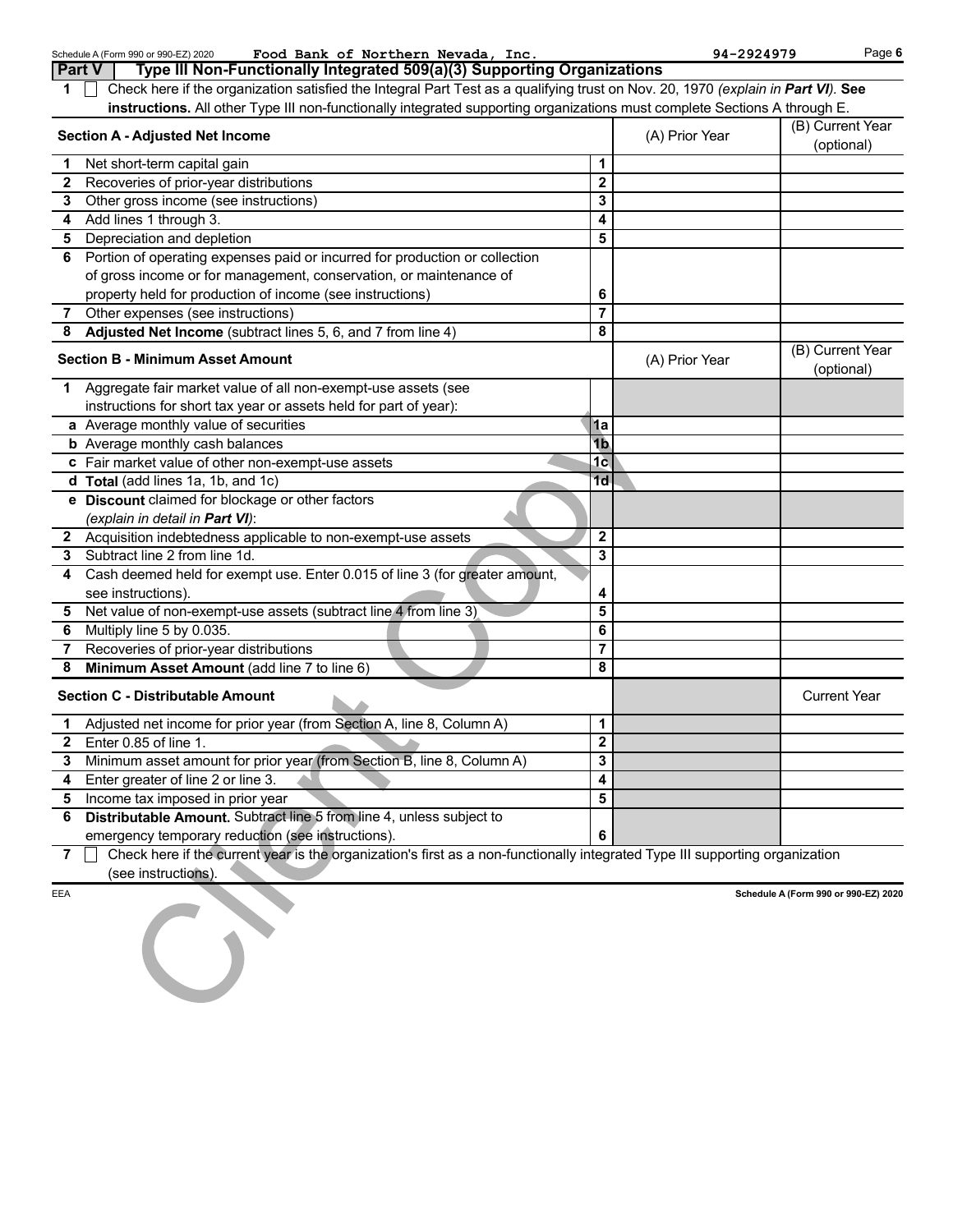| <b>Part V</b>                    | Food Bank of Northern Nevada, Inc.<br>Schedule A (Form 990 or 990-EZ) 2020<br>Type III Non-Functionally Integrated 509(a)(3) Supporting Organizations (continued) |                                    |                                                       | 94-2924979 | Page 7                                           |
|----------------------------------|-------------------------------------------------------------------------------------------------------------------------------------------------------------------|------------------------------------|-------------------------------------------------------|------------|--------------------------------------------------|
| <b>Section D - Distributions</b> | <b>Current Year</b>                                                                                                                                               |                                    |                                                       |            |                                                  |
| 1                                | Amounts paid to supported organizations to accomplish exempt purposes                                                                                             |                                    |                                                       | 1          |                                                  |
|                                  | 2 Amounts paid to perform activity that directly furthers exempt purposes of supported                                                                            |                                    |                                                       |            |                                                  |
|                                  | organizations, in excess of income from activity                                                                                                                  |                                    |                                                       | 2          |                                                  |
| 3                                | Administrative expenses paid to accomplish exempt purposes of supported organizations                                                                             |                                    |                                                       | 3          |                                                  |
| 4                                | Amounts paid to acquire exempt-use assets                                                                                                                         |                                    |                                                       | 4          |                                                  |
| 5                                | Qualified set-aside amounts (prior IRS approval required) - provide details in Part VI)                                                                           |                                    |                                                       | 5          |                                                  |
| 6                                | Other distributions (describe in Part VI). See instructions.                                                                                                      |                                    |                                                       | 6          |                                                  |
| 7                                | Total annual distributions. Add lines 1 through 6.                                                                                                                |                                    |                                                       | 7          |                                                  |
| 8                                | Distributions to attentive supported organizations to which the organization is responsive                                                                        |                                    |                                                       |            |                                                  |
|                                  | (provide details in Part VI). See instructions.                                                                                                                   |                                    |                                                       | 8          |                                                  |
| 9                                | Distributable amount for 2020 from Section C, line 6                                                                                                              |                                    |                                                       | 9          |                                                  |
|                                  | 10 Line 8 amount divided by line 9 amount                                                                                                                         |                                    |                                                       | 10         |                                                  |
|                                  | <b>Section E - Distribution Allocations (see instructions)</b>                                                                                                    | (i)<br><b>Excess Distributions</b> | (iii)<br><b>Underdistributions</b><br><b>Pre-2020</b> |            | (iii)<br><b>Distributable</b><br>Amount for 2020 |
| 1                                | Distributable amount for 2020 from Section C, line 6                                                                                                              |                                    |                                                       |            |                                                  |
|                                  | 2 Underdistributions, if any, for years prior to 2020                                                                                                             |                                    |                                                       |            |                                                  |
|                                  | (reasonable cause required - explain in Part VI). See                                                                                                             |                                    |                                                       |            |                                                  |
|                                  | instructions.                                                                                                                                                     |                                    |                                                       |            |                                                  |
|                                  | 3 Excess distributions carryover, if any, to 2020                                                                                                                 |                                    |                                                       |            |                                                  |
|                                  | <b>a</b> From 2015<br>.                                                                                                                                           |                                    |                                                       |            |                                                  |
|                                  | <b>b</b> From 2016<br>.                                                                                                                                           |                                    |                                                       |            |                                                  |
|                                  | c From 2017<br>.                                                                                                                                                  |                                    |                                                       |            |                                                  |
|                                  | <b>d</b> From 2018<br>.                                                                                                                                           |                                    |                                                       |            |                                                  |
|                                  | e From 2019<br>.                                                                                                                                                  |                                    |                                                       |            |                                                  |
|                                  | f Total of lines 3a through 3e                                                                                                                                    |                                    |                                                       |            |                                                  |
|                                  | g Applied to underdistributions of prior years                                                                                                                    |                                    |                                                       |            |                                                  |
|                                  | h Applied to 2020 distributable amount                                                                                                                            |                                    |                                                       |            |                                                  |
|                                  | <i>i</i> Carryover from 2015 not applied (see instructions)                                                                                                       |                                    |                                                       |            |                                                  |
|                                  | Remainder. Subtract lines 3g, 3h, and 3i from line 3f.                                                                                                            |                                    |                                                       |            |                                                  |
| 4                                | Distributions for 2020 from                                                                                                                                       |                                    |                                                       |            |                                                  |
|                                  | $\frac{1}{2}$<br>Section D, line 7:                                                                                                                               |                                    |                                                       |            |                                                  |
|                                  | a Applied to underdistributions of prior years                                                                                                                    |                                    |                                                       |            |                                                  |
|                                  | <b>b</b> Applied to 2020 distributable amount                                                                                                                     |                                    |                                                       |            |                                                  |
|                                  | c Remainder. Subtract lines 4a and 4b from line 4.                                                                                                                |                                    |                                                       |            |                                                  |
|                                  | 5 Remaining underdistributions for years prior to 2020, if                                                                                                        |                                    |                                                       |            |                                                  |
|                                  | any. Subtract lines 3g and 4a from line 2. For result                                                                                                             |                                    |                                                       |            |                                                  |
|                                  | greater than zero, explain in Part VI. See instructions.                                                                                                          |                                    |                                                       |            |                                                  |
|                                  | 6 Remaining underdistributions for 2020. Subtract lines 3h                                                                                                        |                                    |                                                       |            |                                                  |
|                                  | and 4b from line 1. For result greater than zero, explain in                                                                                                      |                                    |                                                       |            |                                                  |
|                                  | Part VI. See instructions.                                                                                                                                        |                                    |                                                       |            |                                                  |
|                                  | 7 Excess distributions carryover to 2021. Add lines 3j<br>and 4c.                                                                                                 |                                    |                                                       |            |                                                  |
| 8                                | Breakdown of line 7:                                                                                                                                              |                                    |                                                       |            |                                                  |
|                                  | a Excess from 2016                                                                                                                                                |                                    |                                                       |            |                                                  |
|                                  | $\cdots$<br><b>b</b> Excess from 2017                                                                                                                             |                                    |                                                       |            |                                                  |
|                                  | $\mathcal{L}$ , $\mathcal{L}$<br>c Excess from 2018                                                                                                               |                                    |                                                       |            |                                                  |
|                                  | $\mathcal{L}$<br>d Excess from 2019                                                                                                                               |                                    |                                                       |            |                                                  |
|                                  | .<br>e Excess from 2020                                                                                                                                           |                                    |                                                       |            |                                                  |
|                                  | .                                                                                                                                                                 |                                    |                                                       |            |                                                  |
| EEA                              |                                                                                                                                                                   |                                    |                                                       |            | Schedule A (Form 990 or 990-EZ) 2020             |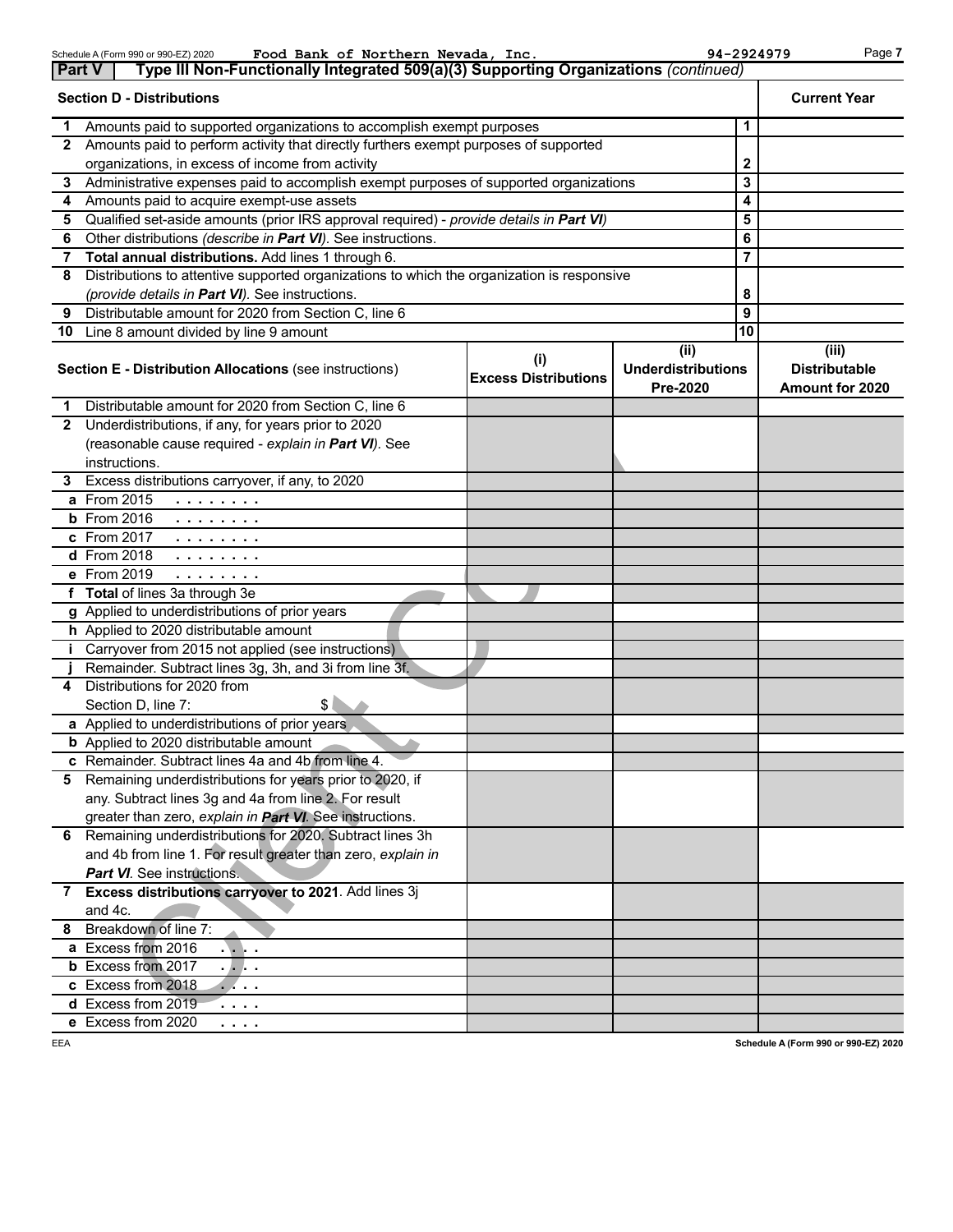|                | Food Bank of Northern Nevada, Inc.<br>Schedule A (Form 990 or 990-EZ) 2020                                                                                                                                                                     | Page 8<br>94-2924979 |
|----------------|------------------------------------------------------------------------------------------------------------------------------------------------------------------------------------------------------------------------------------------------|----------------------|
| <b>Part VI</b> | Supplemental Information. Provide the explanations required by Part II, line 10; Part II, line 17a or 17b; Part                                                                                                                                |                      |
|                | III, line 12; Part IV, Section A, lines 1, 2, 3b, 3c, 4b, 4c, 5a, 6, 9a, 9b, 9c, 11a, 11b, and 11c; Part IV, Section<br>B, lines 1 and 2; Part IV, Section C, line 1; Part IV, Section D, lines 2 and 3; Part IV, Section E, lines 1c, 2a, 2b, |                      |
|                | 3a, and 3b; Part V, line 1; Part V, Section B, line 1e; Part V, Section D, lines 5, 6, and 8; and Part V, Section E,                                                                                                                           |                      |
|                | lines 2, 5, and 6. Also complete this part for any additional information. (See instructions.)                                                                                                                                                 |                      |
|                | 01. Other income (Part II, line 10 or Part III, line 12)                                                                                                                                                                                       |                      |
|                |                                                                                                                                                                                                                                                |                      |
|                | Reimbursements received each year                                                                                                                                                                                                              |                      |
|                |                                                                                                                                                                                                                                                |                      |
|                |                                                                                                                                                                                                                                                |                      |
|                |                                                                                                                                                                                                                                                |                      |
|                |                                                                                                                                                                                                                                                |                      |
|                |                                                                                                                                                                                                                                                |                      |
|                |                                                                                                                                                                                                                                                |                      |
|                |                                                                                                                                                                                                                                                |                      |
|                |                                                                                                                                                                                                                                                |                      |
|                |                                                                                                                                                                                                                                                |                      |
|                |                                                                                                                                                                                                                                                |                      |
|                |                                                                                                                                                                                                                                                |                      |
|                |                                                                                                                                                                                                                                                |                      |
|                |                                                                                                                                                                                                                                                |                      |
|                |                                                                                                                                                                                                                                                |                      |
|                |                                                                                                                                                                                                                                                |                      |
|                |                                                                                                                                                                                                                                                |                      |
|                |                                                                                                                                                                                                                                                |                      |
|                |                                                                                                                                                                                                                                                |                      |
|                |                                                                                                                                                                                                                                                |                      |
|                |                                                                                                                                                                                                                                                |                      |
|                |                                                                                                                                                                                                                                                |                      |
|                |                                                                                                                                                                                                                                                |                      |
|                |                                                                                                                                                                                                                                                |                      |
|                |                                                                                                                                                                                                                                                |                      |
|                |                                                                                                                                                                                                                                                |                      |
|                |                                                                                                                                                                                                                                                |                      |
|                |                                                                                                                                                                                                                                                |                      |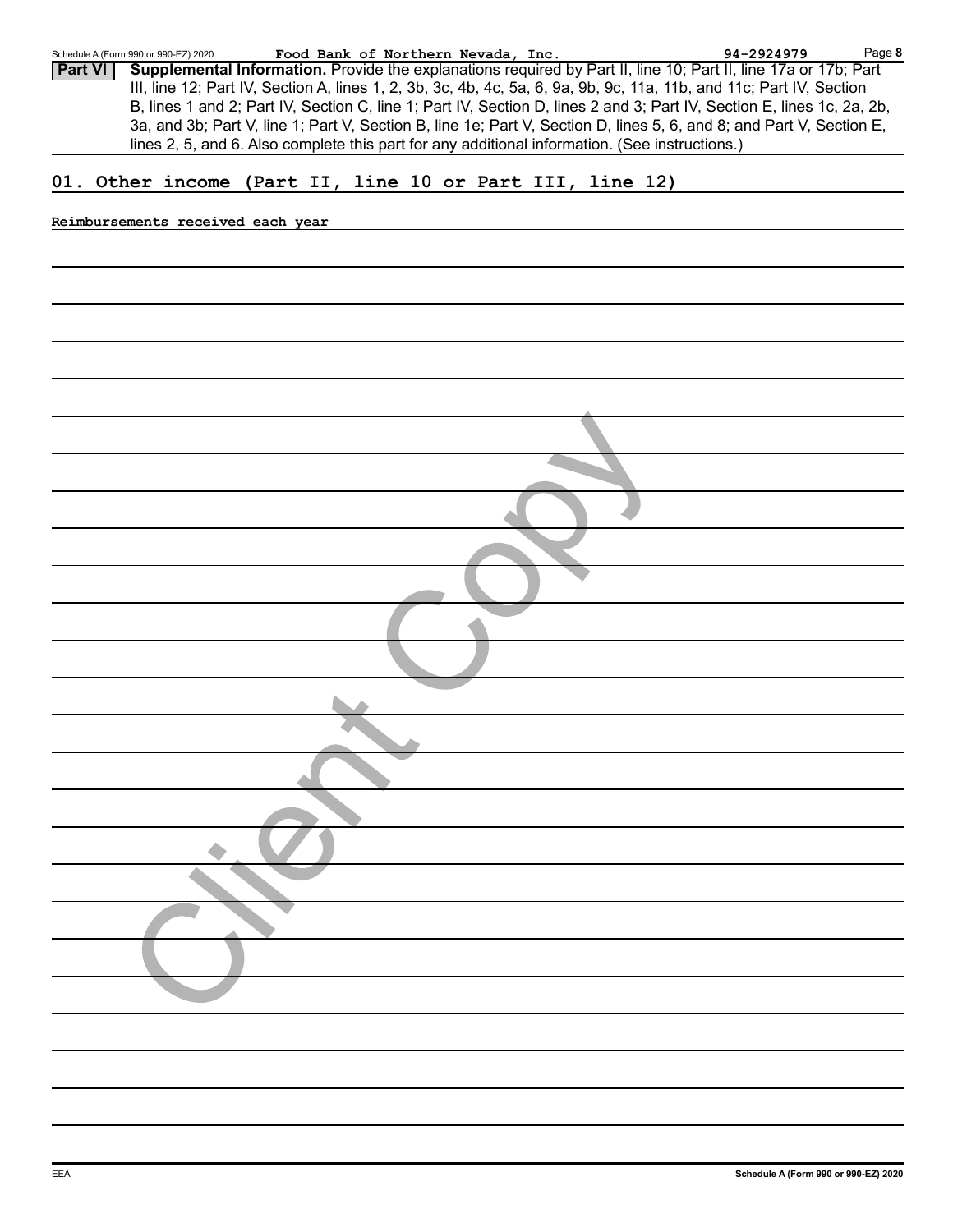| <b>SCHEDULE D</b> |  |
|-------------------|--|
| (Form 990)        |  |

Department of the Treasury Internal Revenue Service

## **Supplemental Financial Statements**

**Complete if the organization answered "Yes" on Form 990,**

**Part IV, line 6, 7, 8, 9, 10, 11a, 11b, 11c, 11d, 11e, 11f, 12a, or 12b.**

OMB No. 1545-0047

▶ Attach to Form 990. **Department of Public** Open to Public

**Inspection**

|  | ► Go to www.irs.gov/Form990 for instructions and the latest information. |  |
|--|--------------------------------------------------------------------------|--|
|  |                                                                          |  |

|              | Name of the organization                                                                                                                              |                         | <b>Employer identification number</b>              |
|--------------|-------------------------------------------------------------------------------------------------------------------------------------------------------|-------------------------|----------------------------------------------------|
|              | Food Bank of Northern Nevada, Inc.                                                                                                                    |                         | 94-2924979                                         |
| Part I       | Organizations Maintaining Donor Advised Funds or Other Similar Funds or Accounts.                                                                     |                         |                                                    |
|              | Complete if the organization answered "Yes" on Form 990, Part IV, line 6.                                                                             |                         |                                                    |
|              |                                                                                                                                                       | (a) Donor advised funds | (b) Funds and other accounts                       |
| 1            | Total number at end of year $\cdots$                                                                                                                  |                         |                                                    |
| 2            | Aggregate value of contributions to (during year) $\cdots$ .                                                                                          |                         |                                                    |
| 3            | Aggregate value of grants from (during year) $\cdots$                                                                                                 |                         |                                                    |
| 4            | Aggregate value at end of year                                                                                                                        |                         |                                                    |
| 5            | Did the organization inform all donors and donor advisors in writing that the assets held in donor advised                                            |                         |                                                    |
|              | funds are the organization's property, subject to the organization's exclusive legal control?                                                         |                         | .<br>l I Yes<br>No                                 |
| 6            | Did the organization inform all grantees, donors, and donor advisors in writing that grant funds can be used                                          |                         |                                                    |
|              | only for charitable purposes and not for the benefit of the donor or donor advisor, or for any other purpose                                          |                         |                                                    |
|              | conferring impermissible private benefit?                                                                                                             |                         | ∣ Yes<br>No                                        |
|              | Part II<br><b>Conservation Easements.</b>                                                                                                             |                         |                                                    |
|              | Complete if the organization answered "Yes" on Form 990, Part IV, line 7.                                                                             |                         |                                                    |
| $\mathbf 1$  | Purpose(s) of conservation easements held by the organization (check all that apply).                                                                 |                         |                                                    |
|              | Preservation of land for public use (e.g., recreation or education)                                                                                   |                         | Preservation of a historically important land area |
|              | Protection of natural habitat                                                                                                                         |                         | Preservation of a certified historic structure     |
|              | Preservation of open space                                                                                                                            |                         |                                                    |
| 2            | Complete lines 2a through 2d if the organization held a qualified conservation contribution in the form of a conservation                             |                         |                                                    |
|              | easement on the last day of the tax year.                                                                                                             |                         |                                                    |
|              | Total number of conservation easements                                                                                                                |                         | Held at the End of the Tax Year<br>2a              |
| а            | Total acreage restricted by conservation easements                                                                                                    |                         | 2 <sub>b</sub>                                     |
| b            |                                                                                                                                                       | .                       | 2c                                                 |
| с            | Number of conservation easements on a certified historic structure included in (a)                                                                    |                         |                                                    |
| d            | Number of conservation easements included in (c) acquired after 7/25/06, and not on a                                                                 |                         |                                                    |
|              | historic structure listed in the National Register                                                                                                    |                         | 2d                                                 |
| 3            | Number of conservation easements modified, transferred, released, extinguished, or terminated by the organization during the                          |                         |                                                    |
|              | tax year $\blacktriangleright$                                                                                                                        |                         |                                                    |
| 4            | Number of states where property subject to conservation easement is located                                                                           |                         |                                                    |
| 5            | Does the organization have a written policy regarding the periodic monitoring, inspection, handling of                                                |                         |                                                    |
|              | violations, and enforcement of the conservation easements it holds?                                                                                   | .                       | <b>No</b><br>l Yes                                 |
| 6            | Staff and volunteer hours devoted to monitoring, inspecting, handling of violations, and enforcing conservation easements during the year             |                         |                                                    |
|              |                                                                                                                                                       |                         |                                                    |
| 7            | Amount of expenses incurred in monitoring, inspecting, handling of violations, and enforcing conservation easements during the year                   |                         |                                                    |
|              | ► \$                                                                                                                                                  |                         |                                                    |
| 8            | Does each conservation easement reported on line 2(d) above satisfy the requirements of section 170(h)(4)(B)(i)                                       |                         |                                                    |
|              |                                                                                                                                                       |                         | $\Box$ Yes<br>$\Box$ No                            |
| 9            | In Part XIII, describe how the organization reports conservation easements in its revenue and expense statement and                                   |                         |                                                    |
|              | balance sheet, and include, if applicable, the text of the footnote to the organization's financial statements that describes the                     |                         |                                                    |
|              | organization's accounting for conservation easements.<br>Organizations Maintaining Collections of Art, Historical Treasures, or Other Similar Assets. |                         |                                                    |
|              | Part III                                                                                                                                              |                         |                                                    |
|              | Complete if the organization answered "Yes" on Form 990, Part IV, line 8.                                                                             |                         |                                                    |
| 1a           | If the organization elected, as permitted under FASB ASC 958, not to report in its revenue statement and balance sheet works                          |                         |                                                    |
|              | of art, historical treasures, or other similar assets held for public exhibition, education, or research in furtherance of public                     |                         |                                                    |
|              | service, provide, in Part XIII the text of the footnote to its financial statements that describes these items.                                       |                         |                                                    |
| b            | If the organization elected, as permitted under FASB ASC 958, to report in its revenue statement and balance sheet works of                           |                         |                                                    |
|              | art, historical treasures, or other similar assets held for public exhibition, education, or research in furtherance of public service,               |                         |                                                    |
|              | provide the following amounts relating to these items:                                                                                                |                         |                                                    |
|              | (i) Revenue included on Form 990, Part VIII, line 1                                                                                                   |                         |                                                    |
|              | (ii) Assets included in Form 990, Part X                                                                                                              |                         |                                                    |
| $\mathbf{2}$ | If the organization received or held works of art, historical treasures, or other similar assets for financial gain, provide the                      |                         |                                                    |
|              | following amounts required to be reported under FASB ASC 958 relating to these items:                                                                 |                         |                                                    |
| а            |                                                                                                                                                       |                         | \$                                                 |
| b            |                                                                                                                                                       |                         | ► \$                                               |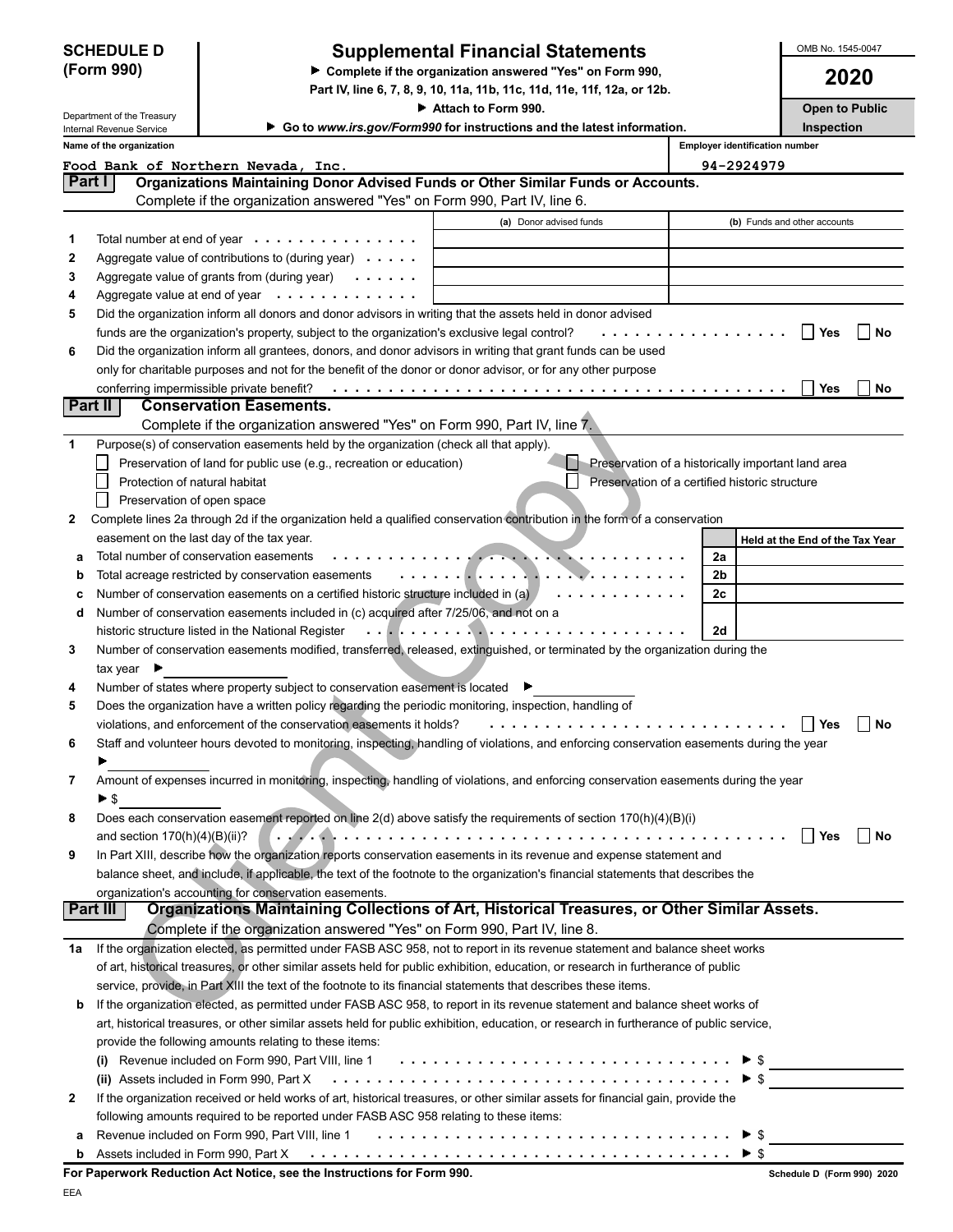|     | Food Bank of Northern Nevada, Inc.<br>Schedule D (Form 990) 2020                                                                |                         |                |           |                         |         | 94-2924979           |         |                | Page 2                     |
|-----|---------------------------------------------------------------------------------------------------------------------------------|-------------------------|----------------|-----------|-------------------------|---------|----------------------|---------|----------------|----------------------------|
|     | Organizations Maintaining Collections of Art, Historical Treasures, or Other Similar Assets (continued)<br>Part III             |                         |                |           |                         |         |                      |         |                |                            |
| 3   | Using the organization's acquisition, accession, and other records, check any of the following that make significant use of its |                         |                |           |                         |         |                      |         |                |                            |
|     | collection items (check all that apply):                                                                                        |                         |                |           |                         |         |                      |         |                |                            |
| a   | Public exhibition<br>Loan or exchange programs<br>d                                                                             |                         |                |           |                         |         |                      |         |                |                            |
| b   | Scholarly research                                                                                                              |                         | e              | Other     |                         |         |                      |         |                |                            |
| c   | Preservation for future generations                                                                                             |                         |                |           |                         |         |                      |         |                |                            |
| 4   | Provide a description of the organization's collections and explain how they further the organization's exempt purpose in Part  |                         |                |           |                         |         |                      |         |                |                            |
|     | XIII.                                                                                                                           |                         |                |           |                         |         |                      |         |                |                            |
| 5   | During the year, did the organization solicit or receive donations of art, historical treasures, or other similar               |                         |                |           |                         |         |                      |         |                |                            |
|     | assets to be sold to raise funds rather than to be maintained as part of the organization's collection?                         |                         |                |           |                         |         |                      |         | Yes            | No                         |
|     | <b>Escrow and Custodial Arrangements.</b><br><b>Part IV</b>                                                                     |                         |                |           |                         |         |                      |         |                |                            |
|     | Complete if the organization answered "Yes" on Form 990, Part IV, line 9, or reported an amount on Form                         |                         |                |           |                         |         |                      |         |                |                            |
|     | 990, Part X, line 21.                                                                                                           |                         |                |           |                         |         |                      |         |                |                            |
| 1a  | Is the organization an agent, trustee, custodian or other intermediary for contributions or other assets not                    |                         |                |           |                         |         |                      |         |                |                            |
|     | included on Form 990, Part X?                                                                                                   |                         |                |           |                         |         |                      | l I Yes |                | $ $ No                     |
| b   | If "Yes," explain the arrangement in Part XIII and complete the following table:                                                |                         |                |           |                         |         |                      |         |                |                            |
|     |                                                                                                                                 |                         |                |           |                         |         |                      | Amount  |                |                            |
|     |                                                                                                                                 |                         |                |           |                         |         |                      |         |                |                            |
| c   | Beginning balance                                                                                                               |                         |                |           |                         | 1c      |                      |         |                |                            |
| d   | Additions during the year                                                                                                       |                         |                |           |                         | 1d      |                      |         |                |                            |
| е   | Distributions during the year                                                                                                   |                         |                |           |                         | 1e      |                      |         |                |                            |
| f   | Ending balance                                                                                                                  |                         |                |           |                         | 1f      |                      |         |                |                            |
| 2a  | Did the organization include an amount on Form 990, Part X, line 21, for escrow or custodial account liability?                 |                         |                |           |                         |         | .                    |         | Yes            | No                         |
| b   | If "Yes," explain the arrangement in Part XIII. Check here if the explanation has been provided on Part XIII                    |                         |                |           |                         |         | .                    |         |                |                            |
|     | <b>Endowment Funds.</b><br><b>Part V</b>                                                                                        |                         |                |           |                         |         |                      |         |                |                            |
|     | Complete if the organization answered "Yes" on Form 990, Part IV, line 10.                                                      |                         |                |           |                         |         |                      |         |                |                            |
|     |                                                                                                                                 | (a) Current year        | (b) Prior year |           | (c) Two years back      |         | (d) Three years back |         |                | (e) Four years back        |
| 1a  | Beginning of year balance                                                                                                       | 2,077,419               |                | 2,040,303 | 2,074,493               |         | 2,036,419            |         |                | 1,871,785                  |
| b   | Contributions<br>.                                                                                                              | 350,000                 |                | 94,635    |                         |         |                      |         |                |                            |
| c   | Net investment earnings, gains, and                                                                                             |                         |                |           |                         |         |                      |         |                |                            |
|     | $losses$                                                                                                                        | 564,154                 |                | (20, 719) |                         | 117,222 | 121,948              |         |                | 164,634                    |
| d   | Grants or scholarships<br>.                                                                                                     |                         |                |           |                         |         |                      |         |                |                            |
| е   | Other expenditures for facilities and                                                                                           |                         |                |           |                         |         |                      |         |                |                            |
|     | programs                                                                                                                        | 31,656                  |                | 36,800    |                         | 151,412 | 83,874               |         |                |                            |
| f   | Administrative expenses                                                                                                         |                         |                |           |                         |         |                      |         |                |                            |
| g   | End of year balance<br>.                                                                                                        | 2,959,917               |                | 2,077,419 | 2,040,303               |         | 2,074,493            |         |                | 2,036,419                  |
| 2   | Provide the estimated percentage of the current year end balance (line 1g, column (a)) held as:                                 |                         |                |           |                         |         |                      |         |                |                            |
|     | Board designated or quasi-endowment 2 16.05 %                                                                                   |                         |                |           |                         |         |                      |         |                |                            |
|     | Permanent endowment ▶                                                                                                           | $\%$                    |                |           |                         |         |                      |         |                |                            |
| c   | Term endowment<br>$\%$<br>83.95                                                                                                 |                         |                |           |                         |         |                      |         |                |                            |
|     | The percentages on lines 2a, 2b, and 2c should equal 100%.                                                                      |                         |                |           |                         |         |                      |         |                |                            |
| За  | Are there endowment funds not in the possession of the organization that are held and administered for the                      |                         |                |           |                         |         |                      |         |                |                            |
|     | organization by:                                                                                                                |                         |                |           |                         |         |                      |         | Yes            | No                         |
|     | Unrelated organizations<br>(i)                                                                                                  |                         |                |           |                         |         |                      | 3a(i)   | X              |                            |
|     | (ii) Related organizations                                                                                                      |                         |                |           |                         |         |                      | 3a(ii)  |                | x                          |
| b   | If "Yes" on line 3a(ii), are the related organizations listed as required on Schedule R? $\cdots$ ,                             |                         |                |           |                         |         |                      | 3b      |                |                            |
| 4   | Describe in Part XIII the intended uses of the organization's endowment funds.                                                  |                         |                |           |                         |         |                      |         |                |                            |
|     | Land, Buildings, and Equipment.<br><b>Part VI</b>                                                                               |                         |                |           |                         |         |                      |         |                |                            |
|     | Complete if the organization answered "Yes" on Form 990, Part IV, line 11a. See Form 990, Part X, line 10.                      |                         |                |           |                         |         |                      |         |                |                            |
|     | Description of property                                                                                                         | (a) Cost or other basis |                |           | (b) Cost or other basis |         | (c) Accumulated      |         | (d) Book value |                            |
|     |                                                                                                                                 | (investment)            |                |           | (other)                 |         | depreciation         |         |                |                            |
| 1a  | Land                                                                                                                            |                         |                |           | 682,145                 |         |                      |         |                | 682,145                    |
| b   | <b>Buildings</b><br>.                                                                                                           |                         |                |           | 10,585,017              |         | 3,910,134            |         |                | 6,674,883                  |
| c   | Leasehold improvements                                                                                                          |                         |                |           |                         |         |                      |         |                |                            |
| d   | Equipment                                                                                                                       |                         |                |           | 2,894,368               |         | 1,843,481            |         |                | 1,050,887                  |
| е   | Other                                                                                                                           |                         |                |           |                         |         |                      |         |                |                            |
|     | Total. Add lines 1a through 1e. (Column (d) must equal Form 990, Part X, column (B), line 10c.) $\ldots \ldots \ldots \ldots$   |                         |                |           |                         |         |                      |         |                | 8,407,915                  |
| EEA |                                                                                                                                 |                         |                |           |                         |         |                      |         |                | Schedule D (Form 990) 2020 |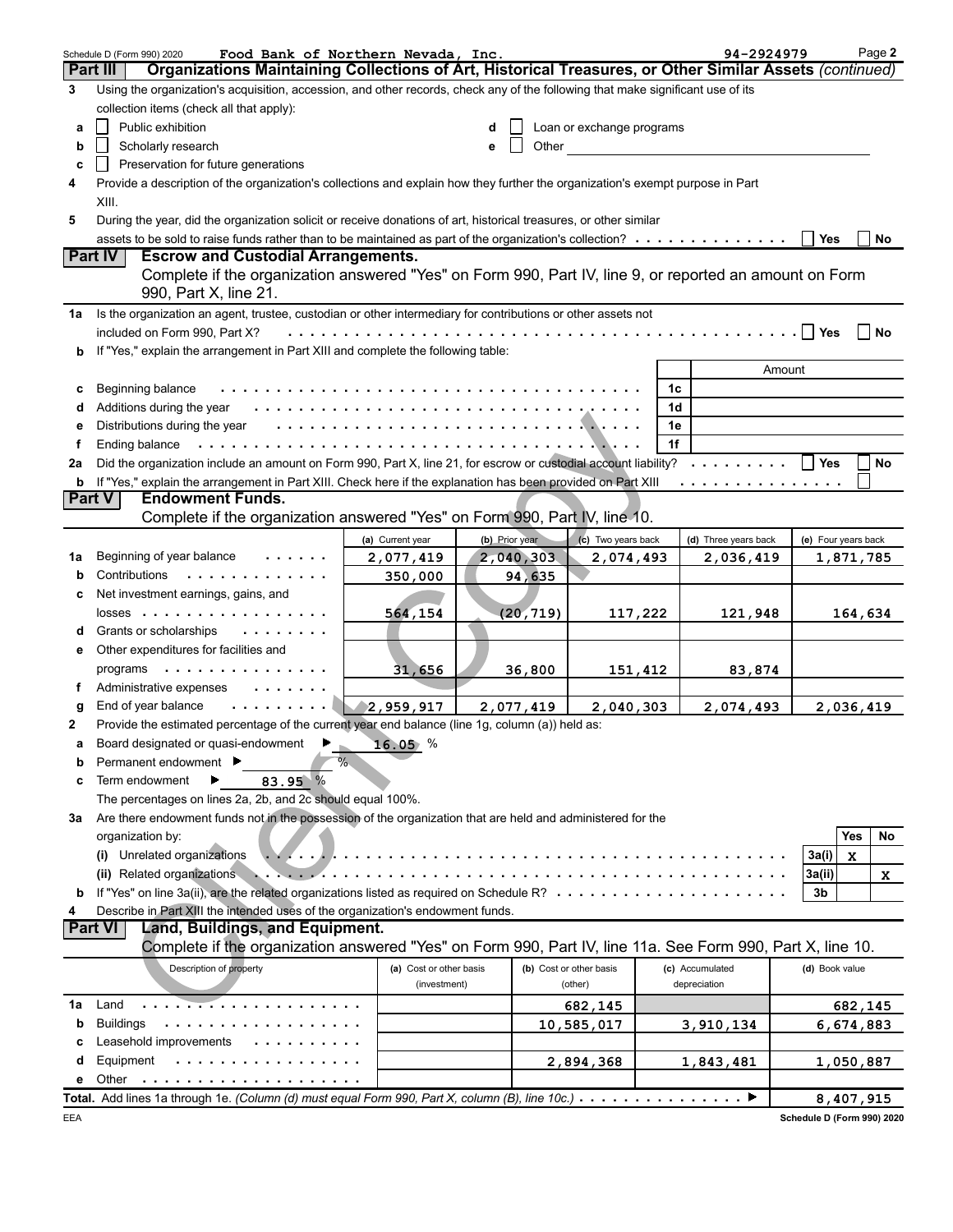| <b>Part VII</b>           | <b>Investments - Other Securities.</b>                                                                                                               |                |                |                                                              |
|---------------------------|------------------------------------------------------------------------------------------------------------------------------------------------------|----------------|----------------|--------------------------------------------------------------|
|                           | Complete if the organization answered "Yes" on Form 990, Part IV, line 11b. See Form 990, Part X, line 12.                                           |                |                |                                                              |
|                           | (a) Description of security or category<br>(including name of security)                                                                              |                | (b) Book value | (c) Method of valuation:<br>Cost or end-of-year market value |
| (1) Financial derivatives | .                                                                                                                                                    |                |                |                                                              |
|                           | (2) Closely-held equity interests                                                                                                                    |                |                |                                                              |
| $(3)$ Other               |                                                                                                                                                      |                |                |                                                              |
| (A)                       |                                                                                                                                                      |                |                |                                                              |
| (B)                       |                                                                                                                                                      |                |                |                                                              |
| (C)                       |                                                                                                                                                      |                |                |                                                              |
| (D)                       |                                                                                                                                                      |                |                |                                                              |
| (E)                       |                                                                                                                                                      |                |                |                                                              |
| (F)                       |                                                                                                                                                      |                |                |                                                              |
| (G)                       |                                                                                                                                                      |                |                |                                                              |
| (H)                       |                                                                                                                                                      |                |                |                                                              |
|                           | <b>Total.</b> (Column (b) must equal Form 990, Part X, col. (B) line 12.) $\cdots \cdots$                                                            |                |                |                                                              |
| <b>Part VIII</b>          | <b>Investments - Program Related.</b>                                                                                                                |                |                |                                                              |
|                           | Complete if the organization answered "Yes" on Form 990, Part IV, line 11c. See Form 990, Part X, line 13.                                           |                |                |                                                              |
|                           | (a) Description of investment                                                                                                                        |                | (b) Book value | (c) Method of valuation:<br>Cost or end-of-year market value |
| (1)                       |                                                                                                                                                      |                |                |                                                              |
| (2)                       |                                                                                                                                                      |                |                |                                                              |
| (3)                       |                                                                                                                                                      |                |                |                                                              |
| (4)                       |                                                                                                                                                      |                |                |                                                              |
| (5)                       |                                                                                                                                                      |                |                |                                                              |
| (6)                       |                                                                                                                                                      |                |                |                                                              |
| (7)                       |                                                                                                                                                      |                |                |                                                              |
| (8)                       |                                                                                                                                                      |                |                |                                                              |
| (9)                       |                                                                                                                                                      |                |                |                                                              |
| <b>Part IX</b>            | Total. (Column (b) must equal Form 990, Part X, col. (B) line $13$ .) $\cdots$<br><b>Other Assets.</b>                                               |                |                |                                                              |
|                           | Complete if the organization answered "Yes" on Form 990, Part IV, line 11d. See Form 990, Part X, line 15.                                           |                |                |                                                              |
|                           |                                                                                                                                                      |                |                |                                                              |
|                           | (a) Description                                                                                                                                      |                |                | (b) Book value                                               |
| (1)<br>(2)                |                                                                                                                                                      |                |                |                                                              |
| (3)                       |                                                                                                                                                      |                |                |                                                              |
| (4)                       |                                                                                                                                                      |                |                |                                                              |
| (5)                       |                                                                                                                                                      |                |                |                                                              |
| (6)                       |                                                                                                                                                      |                |                |                                                              |
| (7)                       |                                                                                                                                                      |                |                |                                                              |
| (8)                       |                                                                                                                                                      |                |                |                                                              |
| (9)                       |                                                                                                                                                      |                |                |                                                              |
|                           | Total. (Column (b) must equal Form 990, Part X, col. (B) line 15.) $\ldots \ldots \ldots \ldots \ldots \ldots \ldots \ldots \ldots \ldots$           |                |                |                                                              |
| <b>Part X</b>             | <b>Other Liabilities.</b>                                                                                                                            |                |                |                                                              |
|                           | Complete if the organization answered "Yes" on Form 990, Part IV, line 11e or 11f. See Form 990, Part X,<br>line $25$ .                              |                |                |                                                              |
| 1.                        | (a) Description of liability                                                                                                                         | (b) Book value |                |                                                              |
| (1) Federal income taxes  |                                                                                                                                                      |                |                |                                                              |
| (2)                       |                                                                                                                                                      |                |                |                                                              |
| (3)                       |                                                                                                                                                      |                |                |                                                              |
| (4)                       |                                                                                                                                                      |                |                |                                                              |
| (5)                       |                                                                                                                                                      |                |                |                                                              |
| (6)                       |                                                                                                                                                      |                |                |                                                              |
| (7)                       |                                                                                                                                                      |                |                |                                                              |
| (8)                       |                                                                                                                                                      |                |                |                                                              |
| (9)                       |                                                                                                                                                      |                |                |                                                              |
|                           | Total. (Column (b) must equal Form 990, Part X, col. (B) line 25.) $\bullet \bullet$                                                                 |                |                |                                                              |
|                           | 2. Liability for uncertain tax positions. In Part XIII, provide the text of the footnote to the organization's financial statements that reports the |                |                |                                                              |

**Food Bank of Northern Nevada, Inc. 94-2924979**

organization's liability for uncertain tax positions under FASB ASC 740. Check here if the text of the footnote has been provided in Part XIII  $\dots$  . . . . . .  $\boxtimes$ 

Page **3**

Schedule D (Form 990) 2020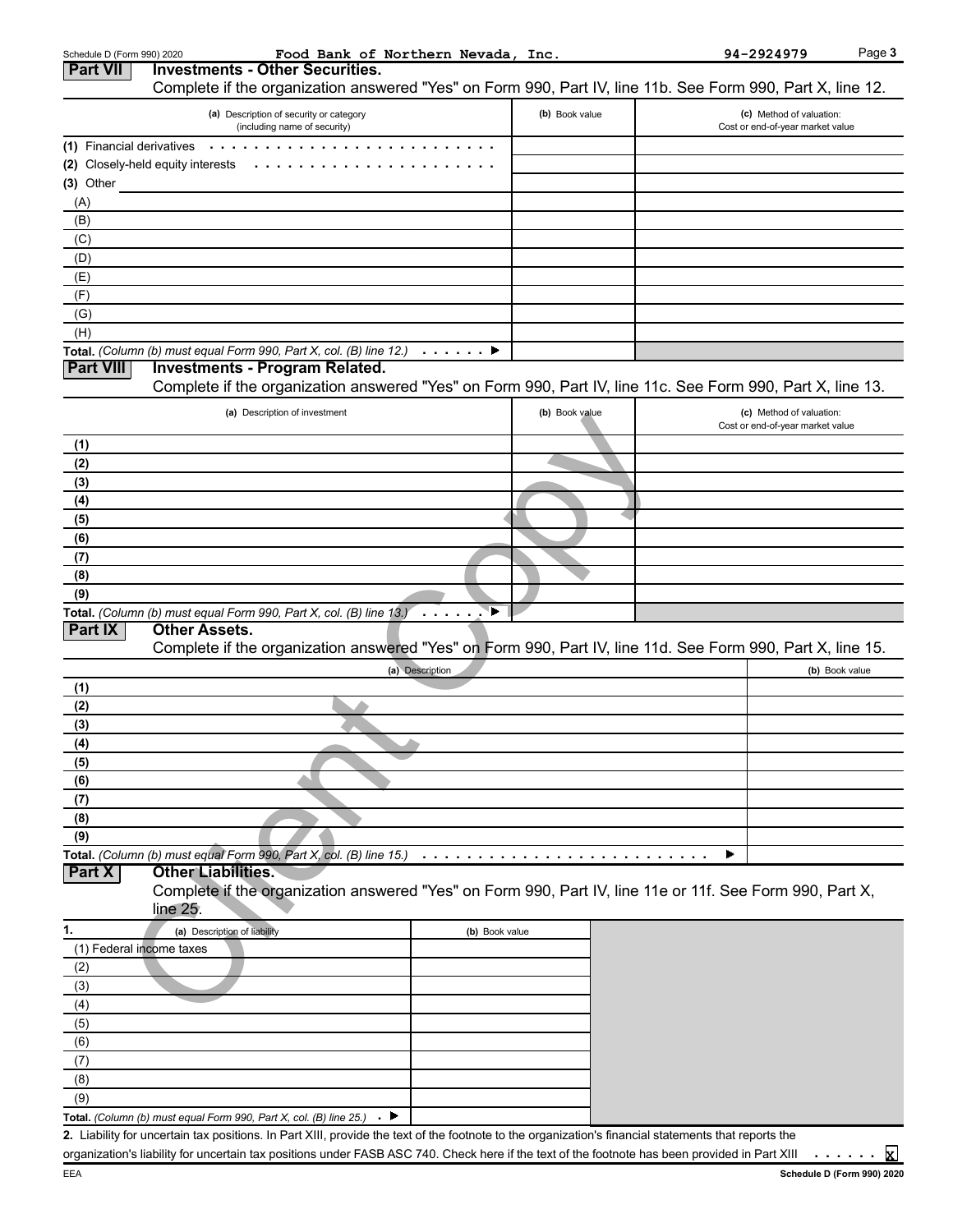|                | Schedule D (Form 990) 2020<br>Food Bank of Northern Nevada, Inc.                                                                                   | 94-2924979 | Page 4     |
|----------------|----------------------------------------------------------------------------------------------------------------------------------------------------|------------|------------|
| <b>Part XI</b> | Reconciliation of Revenue per Audited Financial Statements With Revenue per Return.                                                                |            |            |
|                | Complete if the organization answered "Yes" on Form 990, Part IV, line 12a.                                                                        |            |            |
| 1              | Total revenue, gains, and other support per audited financial statements $\cdots \cdots$                                                           | 1          | 54,409,696 |
| 2              | Amounts included on line 1 but not on Form 990, Part VIII, line 12:                                                                                |            |            |
| a              | 2a<br>785,796                                                                                                                                      |            |            |
| b              | 2 <sub>b</sub>                                                                                                                                     |            |            |
| c              | 2c                                                                                                                                                 |            |            |
| d              | 2d                                                                                                                                                 |            |            |
| e              |                                                                                                                                                    | 2е         | 785,796    |
| 3              |                                                                                                                                                    | 3          | 53,623,900 |
| 4              | Amounts included on Form 990, Part VIII, line 12, but not on line 1:                                                                               |            |            |
| a              | Investment expenses not included on Form 990, Part VIII, line 7b<br>.<br>4a<br>4b                                                                  |            |            |
| b<br>C         | Add lines 4a and 4b                                                                                                                                | 4c         |            |
| 5              | Total revenue. Add lines 3 and 4c. (This must equal Form 990, Part I, line 12.)                                                                    | 5          |            |
|                | <b>Part XII</b><br>Reconciliation of Expenses per Audited Financial Statements With Expenses per Return.                                           |            | 53,623,900 |
|                | Complete if the organization answered "Yes" on Form 990, Part IV, line 12a.                                                                        |            |            |
| 1              | Total expenses and losses per audited financial statements<br>.                                                                                    | 1          | 45,300,997 |
| 2              | Amounts included on line 1 but not on Form 990, Part IX, line 25:                                                                                  |            |            |
| a              | Donated services and use of facilities $\cdots \cdots \cdots \cdots \cdots \cdots \cdots$<br>2a                                                    |            |            |
| b              | 2 <sub>b</sub>                                                                                                                                     |            |            |
| c              | 2c                                                                                                                                                 |            |            |
| d              | 2d                                                                                                                                                 |            |            |
| е              |                                                                                                                                                    | 2e         |            |
| 3              | $\sim$ $\sim$ $\sim$ $\sim$                                                                                                                        | 3          | 45,300,997 |
| 4              | Amounts included on Form 990, Part IX, line 25, but not on line 1:                                                                                 |            |            |
| a              | Investment expenses not included on Form 990, Part VIII, line 7b<br>.4a                                                                            |            |            |
| b              | 4 <sub>b</sub>                                                                                                                                     |            |            |
| c              |                                                                                                                                                    | 4c         |            |
| 5              | Total expenses. Add lines 3 and 4c. (This must equal Form 990, Part I, line 18) $\cdots$                                                           | 5          | 45,300,997 |
|                | <b>Part XIII</b><br><b>Supplemental Information.</b>                                                                                               |            |            |
|                | Provide the descriptions required for Part II, lines 3, 5, and 9; Part III, lines 1a and 4; Part IV, lines 1b and 2b; Part V, line 4; Part X, line |            |            |
|                | 2; Part XI, lines 2d and 4b; and Part XII, lines 2d and 4b. Also complete this part to provide any additional information.                         |            |            |
|                | 01. Endowment funds intended uses (Part V, line 4)                                                                                                 |            |            |
|                |                                                                                                                                                    |            |            |
|                | The Food Bank has established an endowment fund to provide for the future capital maintenance and                                                  |            |            |
|                |                                                                                                                                                    |            |            |
|                | repairs of the Donald W. Reynolds Food Distribution Center as required by the Donald W. Reynolds                                                   |            |            |
|                |                                                                                                                                                    |            |            |
|                | Foundation. The fund was originally established with donor restricted funds.                                                                       |            |            |
|                |                                                                                                                                                    |            |            |
|                |                                                                                                                                                    |            |            |
|                |                                                                                                                                                    |            |            |
|                | In addition, the Food Bank has established a board-designated endowment fund to support operating                                                  |            |            |
|                |                                                                                                                                                    |            |            |
|                | activities. Unbudgeted revenue derived from sources without donor restrictions may be included in                                                  |            |            |
|                | this board-designated endowment fund at the Food Bank's discretion. Revenue specifically assigned to                                               |            |            |
|                |                                                                                                                                                    |            |            |
|                | this fund by the donor will be recorded as endowment funds with donor restrictions. Funds without                                                  |            |            |
|                |                                                                                                                                                    |            |            |
|                | donor restrictions are available to support the Food Bank's operations at the designation of                                                       |            |            |
|                |                                                                                                                                                    |            |            |
|                | management. Endowment funds with donor restrictions can be accessed quarterly at up to 3% of the                                                   |            |            |
|                |                                                                                                                                                    |            |            |
|                | account's value.                                                                                                                                   |            |            |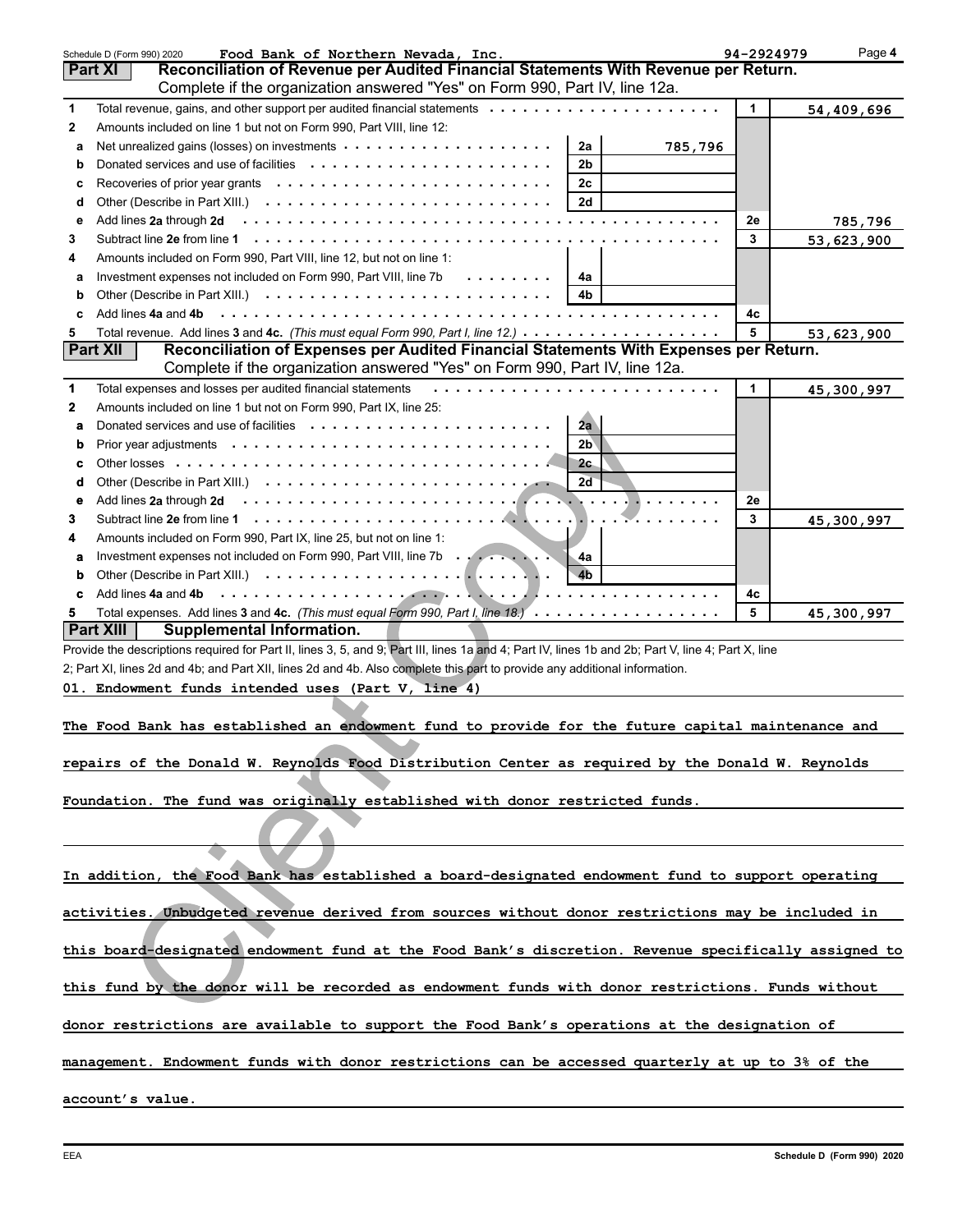| Schedule D (Form 990) 2020<br>Food Bank of Northern Nevada, Inc.                                     | 94-2924979 | Page 5 |
|------------------------------------------------------------------------------------------------------|------------|--------|
| Supplemental Information (continued)<br><b>Part XIII</b>                                             |            |        |
| 02. Footnote for uncertain tax position under FIN 48 (Part X)                                        |            |        |
| Management believes that it has appropriate support for any tax positions taken affecting its annual |            |        |
| filing requirements, and as such, does not have any uncertain tax positions that are material to the |            |        |
| financial statements. The Food Bank would recognize future accrued interest and penalties related to |            |        |
| unrecognized tax benefits and liabilities in income tax expense if such interest and penalties are   |            |        |
| incurred.                                                                                            |            |        |
|                                                                                                      |            |        |
|                                                                                                      |            |        |
|                                                                                                      |            |        |
|                                                                                                      |            |        |
|                                                                                                      |            |        |
|                                                                                                      |            |        |
|                                                                                                      |            |        |
|                                                                                                      |            |        |
|                                                                                                      |            |        |
|                                                                                                      |            |        |
|                                                                                                      |            |        |
|                                                                                                      |            |        |
|                                                                                                      |            |        |
|                                                                                                      |            |        |
|                                                                                                      |            |        |
|                                                                                                      |            |        |
|                                                                                                      |            |        |
|                                                                                                      |            |        |
|                                                                                                      |            |        |
|                                                                                                      |            |        |
|                                                                                                      |            |        |
|                                                                                                      |            |        |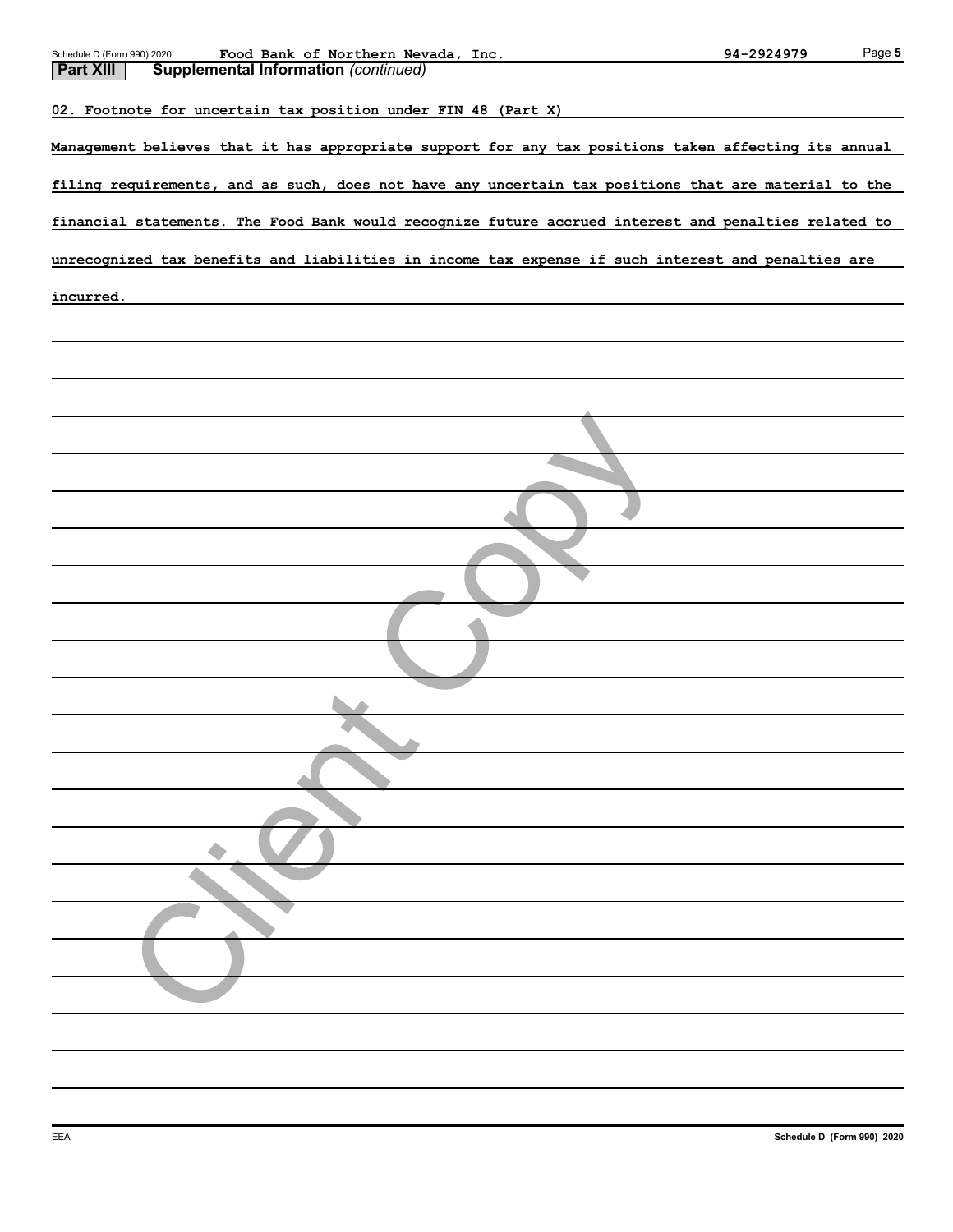| <b>SCHEDULE G</b><br><b>Supplemental Information Regarding Fundraising or Gaming Activities</b>                                                                                                                                                                                                                                                                                                                                                                                                                                                                                                                                                                                                                         |                                                                                                                                                                     |                                                                                                              |            |                                                                      |                                                                                                                                         |  |                                                                            | OMB No. 1545-0047                                       |  |
|-------------------------------------------------------------------------------------------------------------------------------------------------------------------------------------------------------------------------------------------------------------------------------------------------------------------------------------------------------------------------------------------------------------------------------------------------------------------------------------------------------------------------------------------------------------------------------------------------------------------------------------------------------------------------------------------------------------------------|---------------------------------------------------------------------------------------------------------------------------------------------------------------------|--------------------------------------------------------------------------------------------------------------|------------|----------------------------------------------------------------------|-----------------------------------------------------------------------------------------------------------------------------------------|--|----------------------------------------------------------------------------|---------------------------------------------------------|--|
| (Form 990 or 990-EZ)                                                                                                                                                                                                                                                                                                                                                                                                                                                                                                                                                                                                                                                                                                    | Complete if the organization answered "Yes" on Form 990, Part IV, line 17, 18, or 19, or if the<br>organization entered more than \$15,000 on Form 990-EZ, line 6a. |                                                                                                              |            |                                                                      |                                                                                                                                         |  |                                                                            | <b>2020</b>                                             |  |
| Department of the Treasury<br>Internal Revenue Service                                                                                                                                                                                                                                                                                                                                                                                                                                                                                                                                                                                                                                                                  |                                                                                                                                                                     | Attach to Form 990 or Form 990-EZ.<br>Go to www.irs.gov/Form990 for instructions and the latest information. |            |                                                                      |                                                                                                                                         |  |                                                                            | <b>Open to Public</b><br>Inspection                     |  |
| Name of the organization                                                                                                                                                                                                                                                                                                                                                                                                                                                                                                                                                                                                                                                                                                |                                                                                                                                                                     |                                                                                                              |            |                                                                      |                                                                                                                                         |  |                                                                            | Employer identification number                          |  |
| Food Bank of Northern Nevada, Inc.                                                                                                                                                                                                                                                                                                                                                                                                                                                                                                                                                                                                                                                                                      |                                                                                                                                                                     |                                                                                                              |            |                                                                      |                                                                                                                                         |  | 94-2924979                                                                 |                                                         |  |
| Part I                                                                                                                                                                                                                                                                                                                                                                                                                                                                                                                                                                                                                                                                                                                  |                                                                                                                                                                     |                                                                                                              |            |                                                                      | Fundraising Activities. Complete if the organization answered "Yes" on Form 990, Part IV, line 17.                                      |  |                                                                            |                                                         |  |
|                                                                                                                                                                                                                                                                                                                                                                                                                                                                                                                                                                                                                                                                                                                         |                                                                                                                                                                     | Form 990-EZ filers are not required to complete this part.                                                   |            |                                                                      |                                                                                                                                         |  |                                                                            |                                                         |  |
| Indicate whether the organization raised funds through any of the following activities. Check all that apply.<br>1.<br><b>x</b> Mail solicitations<br>a<br>xl<br>Internet and email solicitations<br>b<br>X Phone solicitations<br>c<br>x In-person solicitations<br>d<br>2a Did the organization have a written or oral agreement with any individual (including officers, directors, trustees,<br>or key employees listed in Form 990, Part VII) or entity in connection with professional fundraising services?<br><b>b</b> If "Yes," list the 10 highest paid individuals or entities (fundraisers) pursuant to agreements under which the fundraiser is to be<br>compensated at least \$5,000 by the organization. |                                                                                                                                                                     |                                                                                                              | f<br>g     |                                                                      | e $\lfloor x \rfloor$ Solicitation of non-government grants<br>Solicitation of government grants<br><b>x</b> Special fundraising events |  | xl<br>Yes                                                                  | No                                                      |  |
|                                                                                                                                                                                                                                                                                                                                                                                                                                                                                                                                                                                                                                                                                                                         |                                                                                                                                                                     |                                                                                                              |            |                                                                      |                                                                                                                                         |  |                                                                            |                                                         |  |
| (i) Name and address of individual<br>or entity (fundraiser)                                                                                                                                                                                                                                                                                                                                                                                                                                                                                                                                                                                                                                                            |                                                                                                                                                                     | (ii) Activity                                                                                                |            | (iii) Did fundraiser have<br>custody or control of<br>contributions? | (iv) Gross receipts<br>from activity                                                                                                    |  | (v) Amount paid to<br>(or retained by)<br>fundraiser listed in<br>col. (i) | (vi) Amount paid to<br>(or retained by)<br>organization |  |
|                                                                                                                                                                                                                                                                                                                                                                                                                                                                                                                                                                                                                                                                                                                         |                                                                                                                                                                     |                                                                                                              | <b>Yes</b> | No                                                                   |                                                                                                                                         |  |                                                                            |                                                         |  |
| 1 One & All                                                                                                                                                                                                                                                                                                                                                                                                                                                                                                                                                                                                                                                                                                             |                                                                                                                                                                     | Direct mail                                                                                                  |            |                                                                      |                                                                                                                                         |  |                                                                            |                                                         |  |
| N Lake Suite 700 CA                                                                                                                                                                                                                                                                                                                                                                                                                                                                                                                                                                                                                                                                                                     |                                                                                                                                                                     | and e-appeal                                                                                                 |            | x                                                                    | 1,795,246                                                                                                                               |  | 500,758                                                                    | 1,294,488                                               |  |
| $\overline{2}$                                                                                                                                                                                                                                                                                                                                                                                                                                                                                                                                                                                                                                                                                                          |                                                                                                                                                                     |                                                                                                              |            |                                                                      |                                                                                                                                         |  |                                                                            |                                                         |  |
| 3                                                                                                                                                                                                                                                                                                                                                                                                                                                                                                                                                                                                                                                                                                                       |                                                                                                                                                                     |                                                                                                              |            |                                                                      |                                                                                                                                         |  |                                                                            |                                                         |  |
| 4                                                                                                                                                                                                                                                                                                                                                                                                                                                                                                                                                                                                                                                                                                                       |                                                                                                                                                                     |                                                                                                              |            |                                                                      |                                                                                                                                         |  |                                                                            |                                                         |  |
| 5                                                                                                                                                                                                                                                                                                                                                                                                                                                                                                                                                                                                                                                                                                                       |                                                                                                                                                                     |                                                                                                              |            |                                                                      |                                                                                                                                         |  |                                                                            |                                                         |  |
| 6                                                                                                                                                                                                                                                                                                                                                                                                                                                                                                                                                                                                                                                                                                                       |                                                                                                                                                                     |                                                                                                              |            |                                                                      |                                                                                                                                         |  |                                                                            |                                                         |  |
| $\overline{7}$                                                                                                                                                                                                                                                                                                                                                                                                                                                                                                                                                                                                                                                                                                          |                                                                                                                                                                     |                                                                                                              |            |                                                                      |                                                                                                                                         |  |                                                                            |                                                         |  |
| 8                                                                                                                                                                                                                                                                                                                                                                                                                                                                                                                                                                                                                                                                                                                       |                                                                                                                                                                     |                                                                                                              |            |                                                                      |                                                                                                                                         |  |                                                                            |                                                         |  |
| 9                                                                                                                                                                                                                                                                                                                                                                                                                                                                                                                                                                                                                                                                                                                       |                                                                                                                                                                     |                                                                                                              |            |                                                                      |                                                                                                                                         |  |                                                                            |                                                         |  |
| 10                                                                                                                                                                                                                                                                                                                                                                                                                                                                                                                                                                                                                                                                                                                      |                                                                                                                                                                     |                                                                                                              |            |                                                                      |                                                                                                                                         |  |                                                                            |                                                         |  |
| Total                                                                                                                                                                                                                                                                                                                                                                                                                                                                                                                                                                                                                                                                                                                   |                                                                                                                                                                     |                                                                                                              |            |                                                                      | 1,795,246                                                                                                                               |  | 500,758                                                                    | 1,294,488                                               |  |
| 3 List all states in which the organization is registered or licensed to solicit contributions or has been notified it is exempt from                                                                                                                                                                                                                                                                                                                                                                                                                                                                                                                                                                                   |                                                                                                                                                                     |                                                                                                              |            |                                                                      |                                                                                                                                         |  |                                                                            |                                                         |  |
| registration or licensing.                                                                                                                                                                                                                                                                                                                                                                                                                                                                                                                                                                                                                                                                                              |                                                                                                                                                                     |                                                                                                              |            |                                                                      |                                                                                                                                         |  |                                                                            |                                                         |  |
| All States                                                                                                                                                                                                                                                                                                                                                                                                                                                                                                                                                                                                                                                                                                              |                                                                                                                                                                     |                                                                                                              |            |                                                                      |                                                                                                                                         |  |                                                                            |                                                         |  |
|                                                                                                                                                                                                                                                                                                                                                                                                                                                                                                                                                                                                                                                                                                                         |                                                                                                                                                                     |                                                                                                              |            |                                                                      |                                                                                                                                         |  |                                                                            |                                                         |  |
|                                                                                                                                                                                                                                                                                                                                                                                                                                                                                                                                                                                                                                                                                                                         |                                                                                                                                                                     |                                                                                                              |            |                                                                      |                                                                                                                                         |  |                                                                            |                                                         |  |
|                                                                                                                                                                                                                                                                                                                                                                                                                                                                                                                                                                                                                                                                                                                         |                                                                                                                                                                     |                                                                                                              |            |                                                                      |                                                                                                                                         |  |                                                                            |                                                         |  |
|                                                                                                                                                                                                                                                                                                                                                                                                                                                                                                                                                                                                                                                                                                                         |                                                                                                                                                                     |                                                                                                              |            |                                                                      |                                                                                                                                         |  |                                                                            |                                                         |  |
|                                                                                                                                                                                                                                                                                                                                                                                                                                                                                                                                                                                                                                                                                                                         |                                                                                                                                                                     |                                                                                                              |            |                                                                      |                                                                                                                                         |  |                                                                            |                                                         |  |
|                                                                                                                                                                                                                                                                                                                                                                                                                                                                                                                                                                                                                                                                                                                         |                                                                                                                                                                     |                                                                                                              |            |                                                                      |                                                                                                                                         |  |                                                                            |                                                         |  |
|                                                                                                                                                                                                                                                                                                                                                                                                                                                                                                                                                                                                                                                                                                                         |                                                                                                                                                                     |                                                                                                              |            |                                                                      |                                                                                                                                         |  |                                                                            |                                                         |  |
|                                                                                                                                                                                                                                                                                                                                                                                                                                                                                                                                                                                                                                                                                                                         |                                                                                                                                                                     |                                                                                                              |            |                                                                      |                                                                                                                                         |  |                                                                            |                                                         |  |

**For Paperwork Reduction Act Notice, see the Instructions for Form 990 or 990-EZ.** Schedule G (Form 990 or 990-EZ) 2020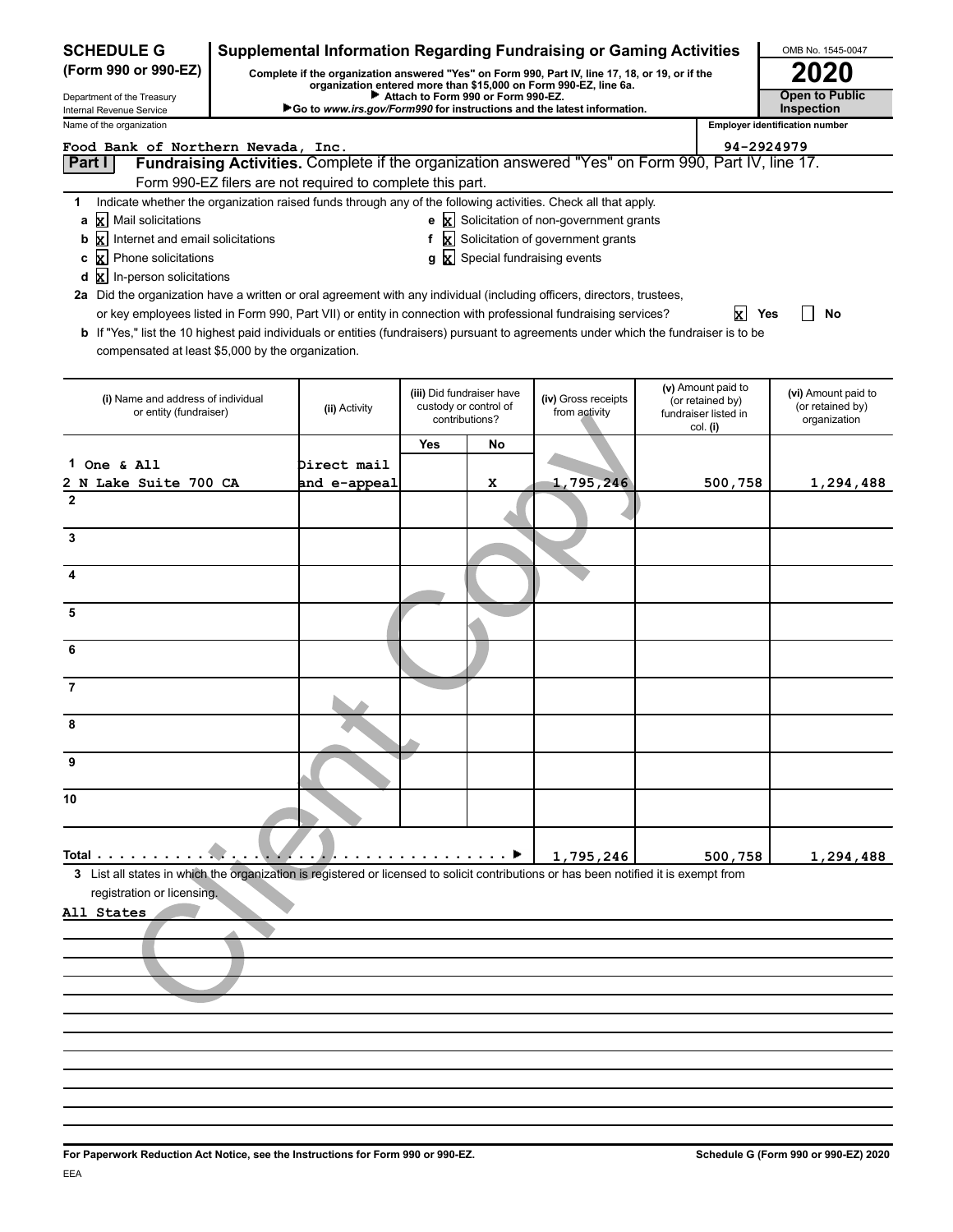|  | Schedule G (Form 990 or 990-EZ) 2020 | Food Bank of Northern Nevada, | Inc. | 94-2924979 | Page |
|--|--------------------------------------|-------------------------------|------|------------|------|
|--|--------------------------------------|-------------------------------|------|------------|------|

**2**

| Part II | Fundraising Events. Complete if the organization answered "Yes" on Form 990, Part IV, line 18, or reported more    |  |
|---------|--------------------------------------------------------------------------------------------------------------------|--|
|         | than \$15,000 of fundraising event contributions and gross income on Form 990-EZ, lines 1 and 6b. List events with |  |
|         | gross receipts greater than \$5,000.                                                                               |  |

|                 |                | gross receipts greater than \$0,000                                                                                                                                      |                              |                         |                        |                                   |
|-----------------|----------------|--------------------------------------------------------------------------------------------------------------------------------------------------------------------------|------------------------------|-------------------------|------------------------|-----------------------------------|
|                 |                |                                                                                                                                                                          | (a) Event $#1$               | $(b)$ Event #2          | (c) Other events       | (d) Total events                  |
|                 |                |                                                                                                                                                                          | Canstruction<br>(event type) | (event type)            | None<br>(total number) | (add col. (a) through<br>col. (c) |
|                 |                |                                                                                                                                                                          |                              |                         |                        |                                   |
| Revenue         | 1              | Gross receipts                                                                                                                                                           | 48,410                       |                         |                        | 48,410                            |
|                 | 2              | Less: Contributions<br>.                                                                                                                                                 | 48,410                       |                         |                        | 48,410                            |
|                 | 3              | Gross income (line 1 minus                                                                                                                                               |                              |                         |                        |                                   |
|                 |                | $line 2) \ldots \ldots \ldots \ldots$                                                                                                                                    |                              |                         |                        |                                   |
|                 | 4              | Cash prizes                                                                                                                                                              |                              |                         |                        |                                   |
|                 |                |                                                                                                                                                                          |                              |                         |                        |                                   |
|                 | 5              | Noncash prizes<br>.                                                                                                                                                      |                              |                         |                        |                                   |
|                 | 6              | Rent/facility costs                                                                                                                                                      |                              |                         |                        |                                   |
| Direct Expenses | 7              | Food and beverages                                                                                                                                                       |                              |                         |                        |                                   |
|                 | 8              | Entertainment                                                                                                                                                            |                              |                         |                        |                                   |
|                 | 9              | Other direct expenses<br>$\sim$                                                                                                                                          |                              |                         |                        |                                   |
|                 |                |                                                                                                                                                                          |                              |                         |                        |                                   |
|                 | 10             | Direct expense summary. Add lines 4 through 9 in column (d)                                                                                                              |                              | . <b>.</b><br>$\sim$    | .                      |                                   |
|                 | 11<br>Part III | Net income summary. Subtract line 10 from line 3, column (d)<br>Gaming. Complete if the organization answered "Yes" on Form 990, Part IV, line 19, or reported more than |                              |                         |                        |                                   |
|                 |                | \$15,000 on Form 990-EZ, line 6a.                                                                                                                                        |                              |                         |                        |                                   |
|                 |                |                                                                                                                                                                          |                              | (b) Pull tabs/instant   |                        | (d) Total gaming (add             |
| Revenue         |                |                                                                                                                                                                          | (a) Bingo                    | bingo/progressive bingo | (c) Other gaming       | col. (a) through col. (c))        |
|                 |                |                                                                                                                                                                          |                              |                         |                        |                                   |
|                 | 1              | Gross revenue $\cdots$                                                                                                                                                   |                              |                         |                        |                                   |
|                 | 2              | .<br>Cash prizes                                                                                                                                                         |                              |                         |                        |                                   |
|                 |                |                                                                                                                                                                          |                              |                         |                        |                                   |
|                 | 3              | Noncash prizes                                                                                                                                                           |                              |                         |                        |                                   |
| Direct Expenses | 4              | Rent/facility costs                                                                                                                                                      |                              |                         |                        |                                   |
|                 | 5              | Other direct expenses                                                                                                                                                    |                              |                         |                        |                                   |
|                 | 6              | Volunteer labor                                                                                                                                                          | $\%$<br>Yes<br>No            | $\%$<br>Yes<br>No       | $\%$<br>Yes<br>No      |                                   |
|                 | 7              | Direct expense summary. Add lines 2 through 5 in column (d)                                                                                                              |                              |                         |                        |                                   |
|                 |                |                                                                                                                                                                          |                              |                         |                        |                                   |
|                 | 8              | Net gaming income summary. Subtract line 7 from line 1, column (d)                                                                                                       |                              |                         |                        |                                   |
| 9               |                | Enter the state(s) in which the organization conducts gaming activities:                                                                                                 |                              |                         |                        |                                   |
| а               |                | Is the organization licensed to conduct gaming activities in each of these states?                                                                                       |                              |                         | .                      | <b>Yes</b><br>No                  |
|                 |                | b If "No," explain:                                                                                                                                                      |                              |                         |                        |                                   |
|                 |                |                                                                                                                                                                          |                              |                         |                        |                                   |
|                 |                | 10a Were any of the organization's gaming licenses revoked, suspended, or terminated during the tax year?                                                                |                              |                         |                        | <b>Yes</b><br>No                  |
|                 |                | b If "Yes," explain:                                                                                                                                                     |                              |                         |                        |                                   |
|                 |                |                                                                                                                                                                          |                              |                         |                        |                                   |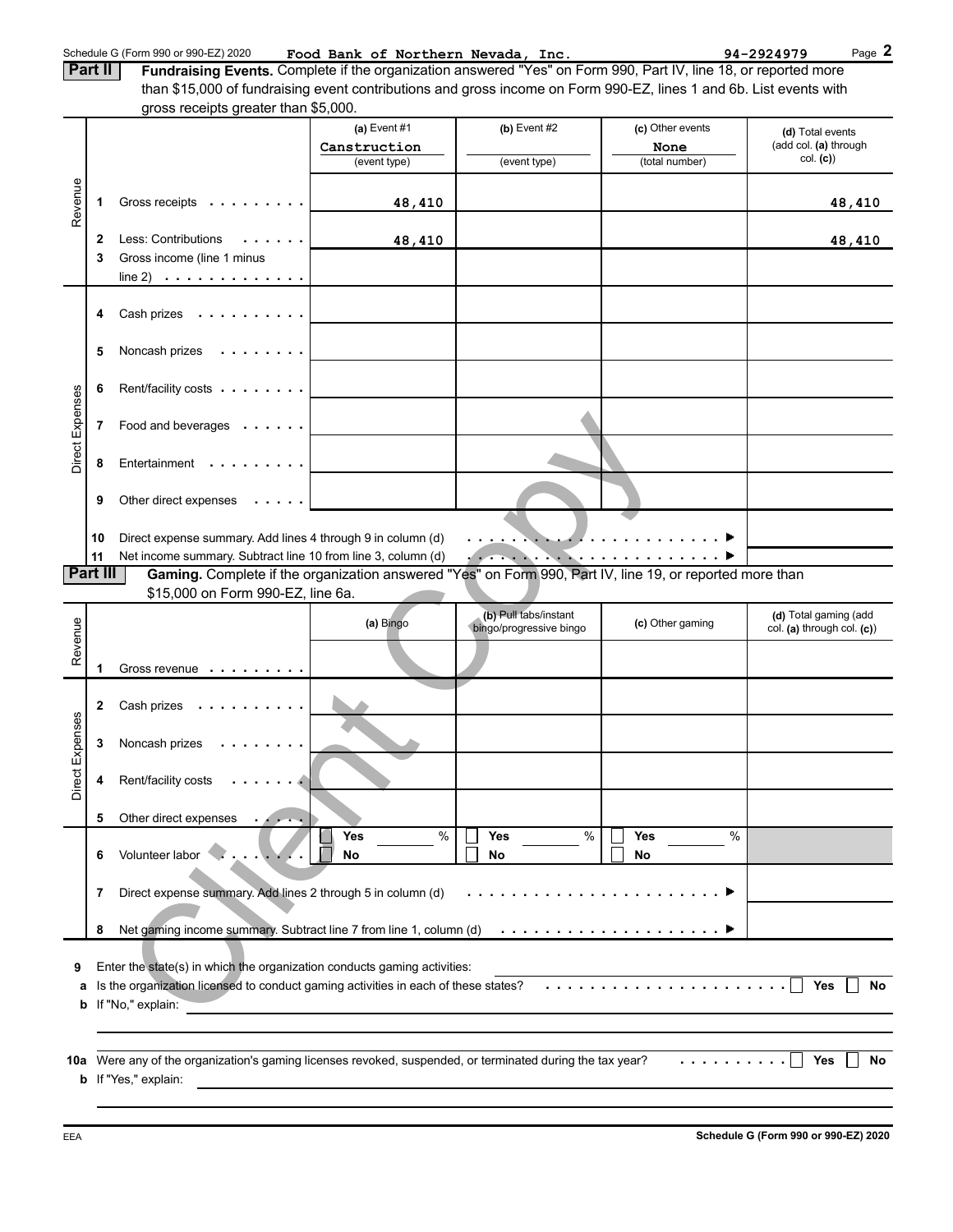| <b>SCHEDULE J</b>                                                                                                                                                                                                        | <b>Compensation Information</b>                                                                                                                                                                                    |                       | OMB No. 1545-0047 |              |  |  |  |
|--------------------------------------------------------------------------------------------------------------------------------------------------------------------------------------------------------------------------|--------------------------------------------------------------------------------------------------------------------------------------------------------------------------------------------------------------------|-----------------------|-------------------|--------------|--|--|--|
| (Form 990)<br>For certain Officers, Directors, Trustees, Key Employees, and Highest<br><b>Compensated Employees</b><br>Complete if the organization answered "Yes" on Form 990, Part IV, line 23.<br>Attach to Form 990. |                                                                                                                                                                                                                    | 2020                  |                   |              |  |  |  |
|                                                                                                                                                                                                                          |                                                                                                                                                                                                                    | <b>Open to Public</b> |                   |              |  |  |  |
| Department of the Treasury<br>Go to www.irs.gov/Form990 for instructions and the latest information.<br>Internal Revenue Service                                                                                         |                                                                                                                                                                                                                    |                       |                   | Inspection   |  |  |  |
| Name of the organization                                                                                                                                                                                                 | <b>Employer identification number</b>                                                                                                                                                                              |                       |                   |              |  |  |  |
| Part I                                                                                                                                                                                                                   | Food Bank of Northern Nevada, Inc.<br>94-2924979<br><b>Questions Regarding Compensation</b>                                                                                                                        |                       |                   |              |  |  |  |
|                                                                                                                                                                                                                          |                                                                                                                                                                                                                    |                       | <b>Yes</b>        | No           |  |  |  |
|                                                                                                                                                                                                                          | 1a Check the appropriate box(es) if the organization provided any of the following to or for a person listed on Form                                                                                               |                       |                   |              |  |  |  |
|                                                                                                                                                                                                                          | 990, Part VII, Section A, line 1a. Complete Part III to provide any relevant information regarding these items.                                                                                                    |                       |                   |              |  |  |  |
|                                                                                                                                                                                                                          | First-class or charter travel<br>Housing allowance or residence for personal use                                                                                                                                   |                       |                   |              |  |  |  |
|                                                                                                                                                                                                                          | Travel for companions<br>Payments for business use of personal residence                                                                                                                                           |                       |                   |              |  |  |  |
|                                                                                                                                                                                                                          | Tax indemnification and gross-up payments<br>Health or social club dues or initiation fees                                                                                                                         |                       |                   |              |  |  |  |
|                                                                                                                                                                                                                          | Discretionary spending account<br>Personal services (such as maid, chauffeur, chef)                                                                                                                                |                       |                   |              |  |  |  |
| b                                                                                                                                                                                                                        | If any of the boxes on line 1a are checked, did the organization follow a written policy regarding payment                                                                                                         |                       |                   |              |  |  |  |
|                                                                                                                                                                                                                          | or reimbursement or provision of all of the expenses described above? If "No," complete Part III to                                                                                                                |                       |                   |              |  |  |  |
|                                                                                                                                                                                                                          | .                                                                                                                                                                                                                  | 1b                    |                   |              |  |  |  |
|                                                                                                                                                                                                                          |                                                                                                                                                                                                                    |                       |                   |              |  |  |  |
| 2                                                                                                                                                                                                                        | Did the organization require substantiation prior to reimbursing or allowing expenses incurred by all                                                                                                              |                       |                   |              |  |  |  |
|                                                                                                                                                                                                                          | directors, trustees, and officers, including the CEO/Executive Director, regarding the items checked on line                                                                                                       |                       |                   |              |  |  |  |
|                                                                                                                                                                                                                          |                                                                                                                                                                                                                    | 2                     |                   |              |  |  |  |
| 3                                                                                                                                                                                                                        | Indicate which, if any, of the following the organization used to establish the compensation of the                                                                                                                |                       |                   |              |  |  |  |
|                                                                                                                                                                                                                          | organization's CEO/Executive Director. Check all that apply. Do not check any boxes for methods used by a                                                                                                          |                       |                   |              |  |  |  |
|                                                                                                                                                                                                                          | related organization to establish compensation of the CEO/Executive Director, but explain in Part III.                                                                                                             |                       |                   |              |  |  |  |
|                                                                                                                                                                                                                          | Compensation committee<br>Written employment contract                                                                                                                                                              |                       |                   |              |  |  |  |
|                                                                                                                                                                                                                          | Independent compensation consultant<br>Compensation survey or study                                                                                                                                                |                       |                   |              |  |  |  |
|                                                                                                                                                                                                                          | Form 990 of other organizations<br>X Approval by the board or compensation committee                                                                                                                               |                       |                   |              |  |  |  |
|                                                                                                                                                                                                                          |                                                                                                                                                                                                                    |                       |                   |              |  |  |  |
| 4                                                                                                                                                                                                                        | During the year, did any person listed on Form 990, Part VII, Section A, line 1a, with respect to the filing                                                                                                       |                       |                   |              |  |  |  |
|                                                                                                                                                                                                                          | organization or a related organization:<br>a Receive a severance payment or change-of-control payment?                                                                                                             |                       |                   |              |  |  |  |
|                                                                                                                                                                                                                          | <b>b</b> Participate in or receive payment from a supplemental nonqualified retirement plan?<br>.                                                                                                                  | 4a<br>4b              |                   | x            |  |  |  |
|                                                                                                                                                                                                                          | c Participate in or receive payment from an equity-based compensation arrangement?<br>.                                                                                                                            | 4c                    |                   | x            |  |  |  |
|                                                                                                                                                                                                                          | If "Yes" to any of lines 4a-c, list the persons and provide the applicable amounts for each item in Part III.                                                                                                      |                       |                   | x            |  |  |  |
|                                                                                                                                                                                                                          |                                                                                                                                                                                                                    |                       |                   |              |  |  |  |
|                                                                                                                                                                                                                          | Only section 501(c)(3), 501(c)(4), and 501(c)(29) organizations must complete lines 5-9.                                                                                                                           |                       |                   |              |  |  |  |
| 5                                                                                                                                                                                                                        | For persons listed on Form 990, Part VII, Section A, line 1a, did the organization pay or accrue any                                                                                                               |                       |                   |              |  |  |  |
|                                                                                                                                                                                                                          | compensation contingent on the revenues of:                                                                                                                                                                        |                       |                   |              |  |  |  |
|                                                                                                                                                                                                                          |                                                                                                                                                                                                                    | 5a                    |                   | x            |  |  |  |
|                                                                                                                                                                                                                          |                                                                                                                                                                                                                    | 5 <sub>b</sub>        |                   | $\mathbf{x}$ |  |  |  |
|                                                                                                                                                                                                                          | If "Yes" on line 5a or 5b, describe in Part III.                                                                                                                                                                   |                       |                   |              |  |  |  |
| 6                                                                                                                                                                                                                        | For persons listed on Form 990, Part VII, Section A, line 1a, did the organization pay or accrue any                                                                                                               |                       |                   |              |  |  |  |
|                                                                                                                                                                                                                          | compensation contingent on the net earnings of:                                                                                                                                                                    |                       |                   |              |  |  |  |
|                                                                                                                                                                                                                          |                                                                                                                                                                                                                    | 6a                    |                   | x            |  |  |  |
|                                                                                                                                                                                                                          |                                                                                                                                                                                                                    | 6b                    |                   | $\mathbf{x}$ |  |  |  |
|                                                                                                                                                                                                                          | If "Yes" on line 6a or 6b, describe in Part III.                                                                                                                                                                   |                       |                   |              |  |  |  |
|                                                                                                                                                                                                                          |                                                                                                                                                                                                                    |                       |                   |              |  |  |  |
| 7                                                                                                                                                                                                                        | For persons listed on Form 990, Part VII, Section A, line 1a, did the organization provide any nonfixed                                                                                                            |                       |                   |              |  |  |  |
| 8                                                                                                                                                                                                                        |                                                                                                                                                                                                                    | $\overline{7}$        |                   | x            |  |  |  |
|                                                                                                                                                                                                                          | Were any amounts reported on Form 990, Part VII, paid or accrued pursuant to a contract that was subject<br>to the initial contract exception described in Regulations section 53.4958-4(a)(3)? If "Yes," describe |                       |                   |              |  |  |  |
|                                                                                                                                                                                                                          |                                                                                                                                                                                                                    | 8                     |                   | x            |  |  |  |
|                                                                                                                                                                                                                          |                                                                                                                                                                                                                    |                       |                   |              |  |  |  |
| 9                                                                                                                                                                                                                        | If "Yes" on line 8, did the organization also follow the rebuttable presumption procedure described in                                                                                                             |                       |                   |              |  |  |  |
|                                                                                                                                                                                                                          |                                                                                                                                                                                                                    | 9                     |                   |              |  |  |  |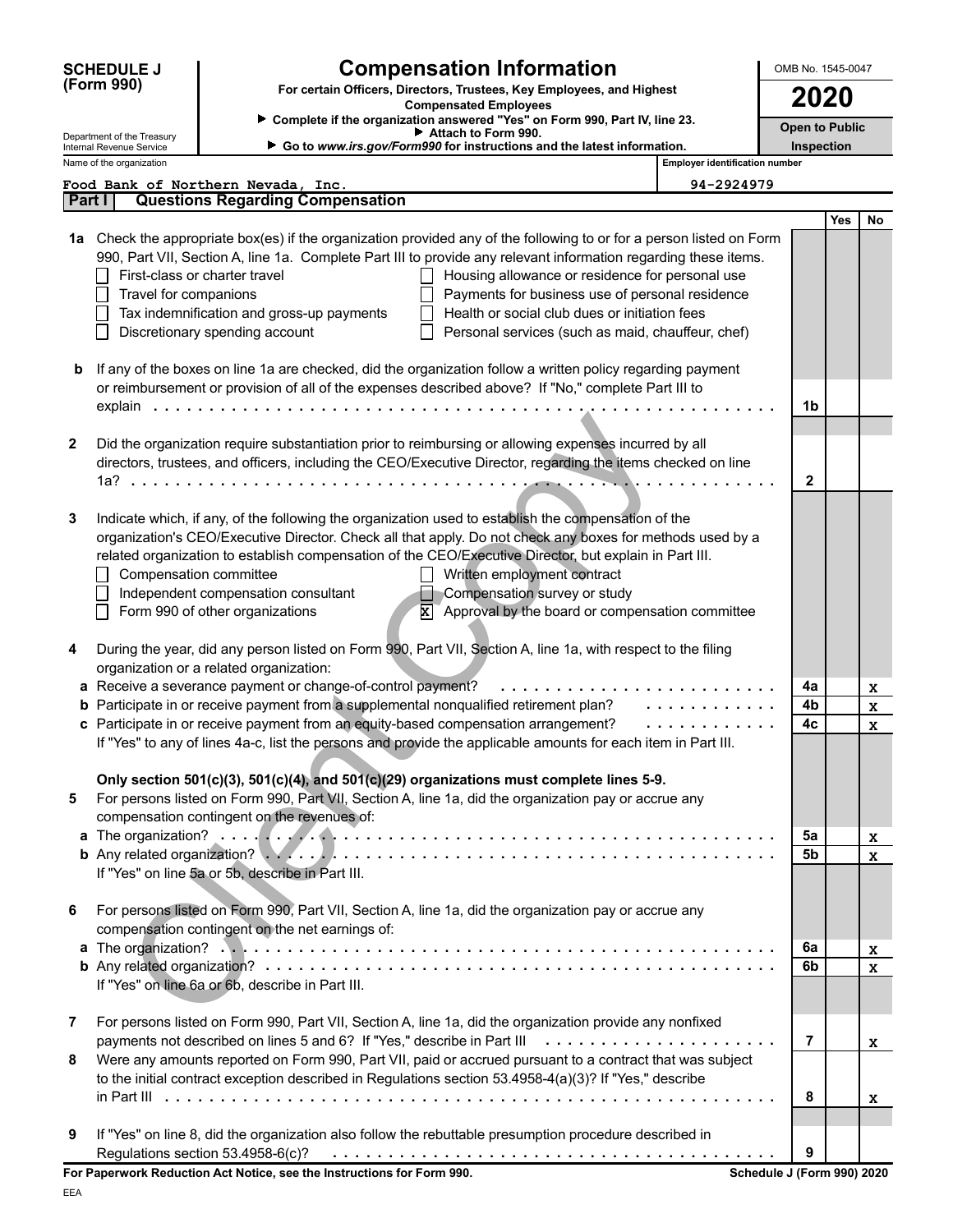#### **Part IIOfficers, Directors, Trustees, Key Employees, and Highest Compensated Employees.** Use duplicate copies if additional space is needed.

For each individual whose compensation must be reported on Schedule J, report compensation from the organization on row (i) and from related organizations, described in the instructions, on row (ii). Do not list any individuals that aren't listed on Form 990, Part VII.

Note: The sum of columns (B)(i)-(iii) for each listed individual must equal the total amount of Form 990, Part VII, Section A, line 1a, applicable column (D) and (E) amounts for that individual.

| (A) Name and Title |             | (B) Breakdown of W-2 and/or 1099-MISC compensation |                                        |                                           | (C) Retirement and             | (D) Nontaxable | (E) Total of columns | (F) Compensation                                           |  |
|--------------------|-------------|----------------------------------------------------|----------------------------------------|-------------------------------------------|--------------------------------|----------------|----------------------|------------------------------------------------------------|--|
|                    |             | (i) Base<br>compensation                           | (ii) Bonus & incentive<br>compensation | (iii) Other<br>reportable<br>compensation | other deferred<br>compensation | benefits       | $(B)(i)-(D)$         | in column (B) reported<br>as deferred on prior<br>Form 990 |  |
| Nicole Lamboley    | (i)         | 171,454                                            | $\mathbf 0$                            | $\mathbf 0$                               | 8,573                          | 8,401          | 188,428              | $\mathbf 0$                                                |  |
| 1 CEO/President    | (i)         | $\mathbf 0$                                        | $\mathbf 0$                            | $\mathbf 0$                               | $\mathbf 0$                    | 0              | $\mathbf 0$          | $\mathbf{0}$                                               |  |
|                    | (i)         |                                                    |                                        |                                           |                                |                |                      |                                                            |  |
| $\overline{2}$     | (ii)        |                                                    |                                        |                                           |                                |                |                      |                                                            |  |
|                    | (i)         |                                                    |                                        |                                           |                                |                |                      |                                                            |  |
| 3                  | (i)         |                                                    |                                        |                                           |                                |                |                      |                                                            |  |
|                    | (i)         |                                                    |                                        |                                           |                                |                |                      |                                                            |  |
|                    | (ii)        |                                                    |                                        |                                           |                                |                |                      |                                                            |  |
|                    | (i)         |                                                    |                                        |                                           |                                |                |                      |                                                            |  |
| 5                  | (ii)        |                                                    |                                        |                                           |                                |                |                      |                                                            |  |
|                    | (i)         |                                                    |                                        |                                           |                                |                |                      |                                                            |  |
| 6                  | (i)         |                                                    |                                        |                                           |                                |                |                      |                                                            |  |
|                    | (i)         |                                                    |                                        |                                           |                                |                |                      |                                                            |  |
| -7                 | (ii)        |                                                    |                                        |                                           |                                |                |                      |                                                            |  |
|                    | (i)         |                                                    |                                        |                                           |                                |                |                      |                                                            |  |
| 8                  | (i)         |                                                    |                                        |                                           |                                |                |                      |                                                            |  |
|                    | (i)         |                                                    |                                        |                                           |                                |                |                      |                                                            |  |
| 9                  | (i)         |                                                    |                                        |                                           |                                |                |                      |                                                            |  |
|                    | (i)         |                                                    |                                        |                                           |                                |                |                      |                                                            |  |
| $10\,$             | (ii)        |                                                    |                                        |                                           |                                |                |                      |                                                            |  |
|                    | (i)         |                                                    |                                        |                                           |                                |                |                      |                                                            |  |
| 11                 | (ii)        |                                                    |                                        |                                           |                                |                |                      |                                                            |  |
|                    | (i)         |                                                    |                                        |                                           |                                |                |                      |                                                            |  |
| $12\,$             | (ii)        |                                                    |                                        |                                           |                                |                |                      |                                                            |  |
|                    | (i)         |                                                    |                                        |                                           |                                |                |                      |                                                            |  |
| 13                 | (ii)        |                                                    |                                        |                                           |                                |                |                      |                                                            |  |
| 14                 | (i)<br>(ii) |                                                    |                                        |                                           |                                |                |                      |                                                            |  |
|                    | (i)         |                                                    |                                        |                                           |                                |                |                      |                                                            |  |
| 15                 | (ii)        |                                                    |                                        |                                           |                                |                |                      |                                                            |  |
|                    |             |                                                    |                                        |                                           |                                |                |                      |                                                            |  |
| 16                 | (i)<br>(ii) |                                                    |                                        |                                           |                                |                |                      |                                                            |  |
|                    |             |                                                    |                                        |                                           |                                |                |                      | Cahadula, Littagen 0001, 2020                              |  |

**Schedule J (Form 990) 2020**

EEA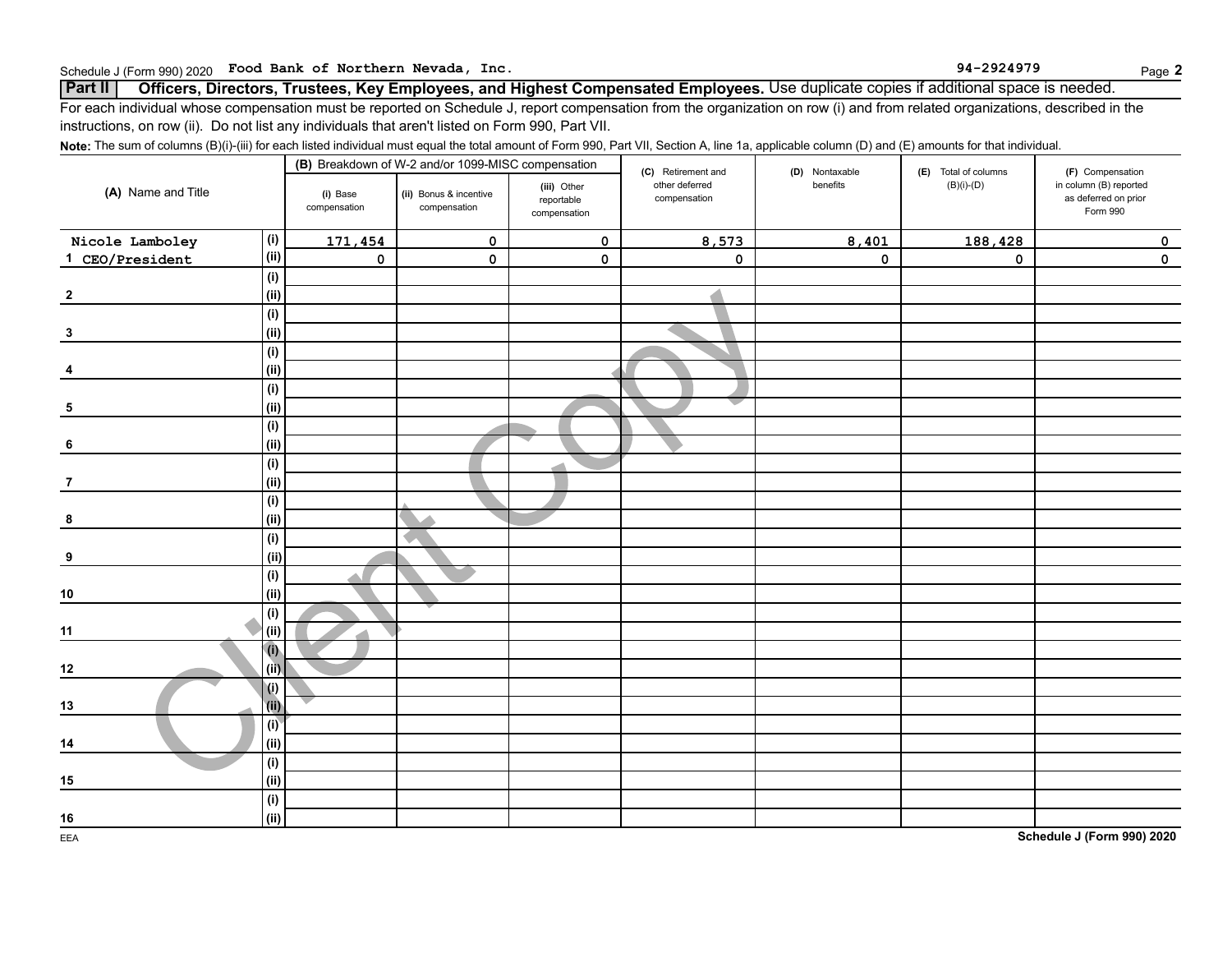# **(Form 990)**

## **SCHEDULE M Noncash Contributions**

OMB No. 1545-0047 **2020**

| Department of the Treasury |  |
|----------------------------|--|
| Internal Revenue Service   |  |

**Complete if the organizations answered "Yes" on Form 990, Part IV, lines 29 or 30.**

**Attach to Form 990.**

**Go to** *www.irs.gov/Form990* **for instructions and the latest information.**

**Open to Public Inspection**

Name of the organization

**Employer identification number**

|               | Food Bank of Northern Nevada, Inc. | 94-2924979 |
|---------------|------------------------------------|------------|
| <b>Part I</b> | <b>Types of Property</b>           |            |

|          |                                                                                                                              | (a)<br>Check if<br>applicable | (b)<br>Number of contributions or<br>items contributed | (c)<br>Noncash contribution<br>amounts reported on<br>Form 990, Part VIII, line 1q | Method of determining<br>noncash contribution amounts | (d) |     |    |
|----------|------------------------------------------------------------------------------------------------------------------------------|-------------------------------|--------------------------------------------------------|------------------------------------------------------------------------------------|-------------------------------------------------------|-----|-----|----|
| 1        | Art - Works of art<br>$\sim$ . The second contribution of the $\sim$                                                         |                               |                                                        |                                                                                    |                                                       |     |     |    |
| 2        | Art - Historical treasures                                                                                                   |                               |                                                        |                                                                                    |                                                       |     |     |    |
| 3        | Art - Fractional interests                                                                                                   |                               |                                                        |                                                                                    |                                                       |     |     |    |
| 4        | Books and publications                                                                                                       |                               |                                                        |                                                                                    |                                                       |     |     |    |
| 5        | Clothing and household                                                                                                       |                               |                                                        |                                                                                    |                                                       |     |     |    |
|          |                                                                                                                              |                               |                                                        |                                                                                    |                                                       |     |     |    |
| 6        | Cars and other vehicles                                                                                                      |                               |                                                        |                                                                                    |                                                       |     |     |    |
| 7        | Boats and planes                                                                                                             |                               |                                                        |                                                                                    |                                                       |     |     |    |
| 8        | Intellectual property $\dots \dots \dots$                                                                                    |                               |                                                        |                                                                                    |                                                       |     |     |    |
| 9        | Securities - Publicly traded                                                                                                 |                               |                                                        |                                                                                    |                                                       |     |     |    |
| 10       | Securities - Closely held stock                                                                                              |                               |                                                        |                                                                                    |                                                       |     |     |    |
| 11       | Securities - Partnership, LLC,                                                                                               |                               |                                                        |                                                                                    |                                                       |     |     |    |
|          | or trust interests<br>.                                                                                                      |                               |                                                        |                                                                                    |                                                       |     |     |    |
| 12       | Securities - Miscellaneous                                                                                                   |                               |                                                        |                                                                                    |                                                       |     |     |    |
| 13       | Qualified conservation                                                                                                       |                               |                                                        |                                                                                    |                                                       |     |     |    |
|          | contribution - Historic                                                                                                      |                               |                                                        |                                                                                    |                                                       |     |     |    |
|          | structures<br>.                                                                                                              |                               |                                                        |                                                                                    |                                                       |     |     |    |
| 14       | Qualified conservation                                                                                                       |                               |                                                        |                                                                                    |                                                       |     |     |    |
|          | contribution - Other $\cdots$                                                                                                |                               |                                                        |                                                                                    |                                                       |     |     |    |
| 15       | Real estate - Residential                                                                                                    |                               |                                                        |                                                                                    |                                                       |     |     |    |
| 16       | Real estate - Commercial                                                                                                     |                               |                                                        |                                                                                    |                                                       |     |     |    |
| 17       | Real estate - Other                                                                                                          |                               |                                                        |                                                                                    |                                                       |     |     |    |
| 18       | Collectibles                                                                                                                 |                               |                                                        |                                                                                    |                                                       |     |     |    |
| 19       | Food inventory $\cdots$ ,                                                                                                    | $\mathbf{x}$                  | 21, 352, 024                                           | $34,860,749$ Feeding America fmv                                                   |                                                       |     |     |    |
| 20       | Drugs and medical supplies                                                                                                   |                               |                                                        |                                                                                    |                                                       |     |     |    |
| 21       | Taxidermy<br>.                                                                                                               |                               |                                                        |                                                                                    |                                                       |     |     |    |
| 22       | Historical artifacts<br>.                                                                                                    |                               |                                                        |                                                                                    |                                                       |     |     |    |
| 23       | Scientific specimens<br>. <i>.</i> .                                                                                         |                               |                                                        |                                                                                    |                                                       |     |     |    |
| 24       | Archeological artifacts<br>$\sim$ 100 $\pm$                                                                                  |                               |                                                        |                                                                                    |                                                       |     |     |    |
| 25       | Other $\blacktriangleright$ (                                                                                                |                               |                                                        |                                                                                    |                                                       |     |     |    |
| 26       | Other $\blacktriangleright$ (                                                                                                |                               |                                                        |                                                                                    |                                                       |     |     |    |
| 27       | Other $\blacktriangleright$ (                                                                                                |                               |                                                        |                                                                                    |                                                       |     |     |    |
| 28<br>29 | Other $\blacktriangleright$ (<br>Number of Forms 8283 received by the organization during the tax year for contributions for |                               |                                                        |                                                                                    |                                                       |     |     |    |
|          | which the organization completed Form 8283, Part V, Donee Acknowledgement                                                    |                               |                                                        |                                                                                    | 29                                                    |     |     |    |
|          |                                                                                                                              |                               |                                                        |                                                                                    |                                                       |     | Yes | No |
| 30a      | During the year, did the organization receive by contribution any property reported in Part I, lines 1 through               |                               |                                                        |                                                                                    |                                                       |     |     |    |
|          | 28, that it must hold for at least three years from the date of the initial contribution, and which isn't required           |                               |                                                        |                                                                                    |                                                       |     |     |    |
|          | to be used for exempt purposes for the entire holding period?                                                                |                               |                                                        |                                                                                    |                                                       | 30a |     | x  |
| b        | If "Yes," describe the arrangement in Part II.                                                                               |                               |                                                        |                                                                                    |                                                       |     |     |    |
| 31       | Does the organization have a gift acceptance policy that requires the review of any nonstandard                              |                               |                                                        |                                                                                    |                                                       |     |     |    |
|          | contributions?                                                                                                               |                               |                                                        |                                                                                    |                                                       | 31  | x   |    |
| 32a      | Does the organization hire or use third parties or related organizations to solicit, process, or sell noncash                |                               |                                                        |                                                                                    |                                                       |     |     |    |
|          | contributions?                                                                                                               |                               |                                                        |                                                                                    |                                                       | 32a |     | x  |
| b        | If "Yes," describe in Part II.                                                                                               |                               |                                                        |                                                                                    |                                                       |     |     |    |
| 33       | If the organization didn't report an amount in column (c) for a type of property for which column (a) is checked,            |                               |                                                        |                                                                                    |                                                       |     |     |    |
|          | describe in Part II.                                                                                                         |                               |                                                        |                                                                                    |                                                       |     |     |    |
|          |                                                                                                                              |                               |                                                        |                                                                                    |                                                       |     |     |    |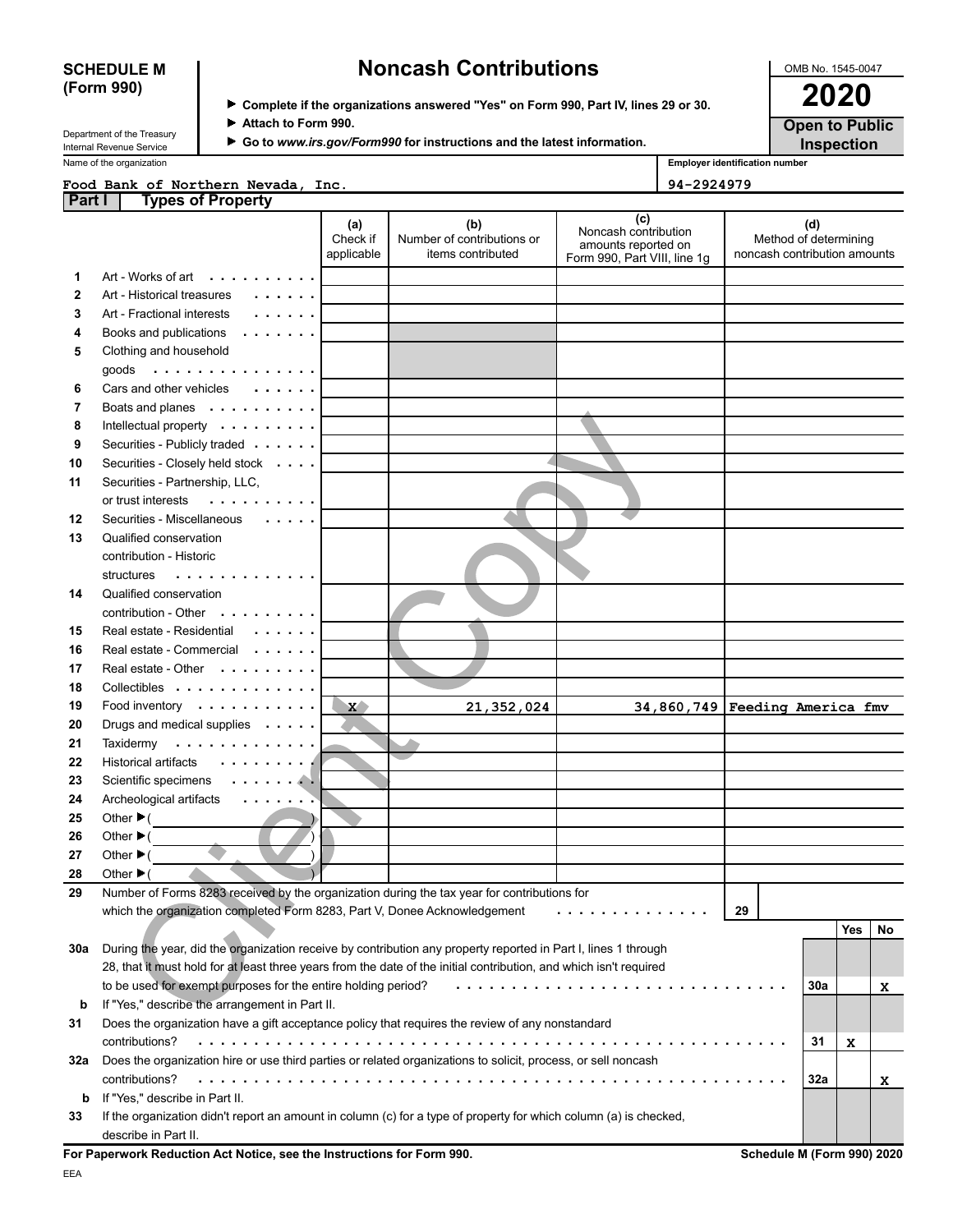| Schedule M (Form 990) 2020<br>Food Bank of Northern Nevada, Inc.                                                     | 94-2924979 | Page 2 |
|----------------------------------------------------------------------------------------------------------------------|------------|--------|
| Supplemental Information. Provide the information required by Part I, lines 30b, 32b, and 33, and whether<br>Part II |            |        |
| the organization is reporting in Part I, column (b), the number of contributions, the number of items received,      |            |        |
| or a combination of both. Also complete this part for any additional information.                                    |            |        |
|                                                                                                                      |            |        |
| 01. Number of contributions or items or both (Part I, col b)                                                         |            |        |
|                                                                                                                      |            |        |
| The contributed food is valued based on an annual study conducted by Feeding America to determine                    |            |        |
| the average wholesale value of contributed food (\$1.74/1b) and commodities (\$1.49/1b) for the fiscal               |            |        |
|                                                                                                                      |            |        |
| year ended 6/30/2021. The number in column (b) is the total pounds donated.                                          |            |        |
|                                                                                                                      |            |        |
|                                                                                                                      |            |        |
|                                                                                                                      |            |        |
|                                                                                                                      |            |        |
|                                                                                                                      |            |        |
|                                                                                                                      |            |        |
|                                                                                                                      |            |        |
|                                                                                                                      |            |        |
|                                                                                                                      |            |        |
|                                                                                                                      |            |        |
|                                                                                                                      |            |        |
|                                                                                                                      |            |        |
|                                                                                                                      |            |        |
|                                                                                                                      |            |        |
|                                                                                                                      |            |        |
|                                                                                                                      |            |        |
|                                                                                                                      |            |        |
|                                                                                                                      |            |        |
|                                                                                                                      |            |        |
|                                                                                                                      |            |        |
|                                                                                                                      |            |        |
|                                                                                                                      |            |        |
|                                                                                                                      |            |        |
|                                                                                                                      |            |        |
|                                                                                                                      |            |        |
|                                                                                                                      |            |        |
|                                                                                                                      |            |        |
|                                                                                                                      |            |        |
|                                                                                                                      |            |        |
|                                                                                                                      |            |        |
|                                                                                                                      |            |        |
|                                                                                                                      |            |        |
|                                                                                                                      |            |        |
|                                                                                                                      |            |        |
|                                                                                                                      |            |        |
|                                                                                                                      |            |        |
|                                                                                                                      |            |        |
|                                                                                                                      |            |        |
|                                                                                                                      |            |        |
|                                                                                                                      |            |        |
|                                                                                                                      |            |        |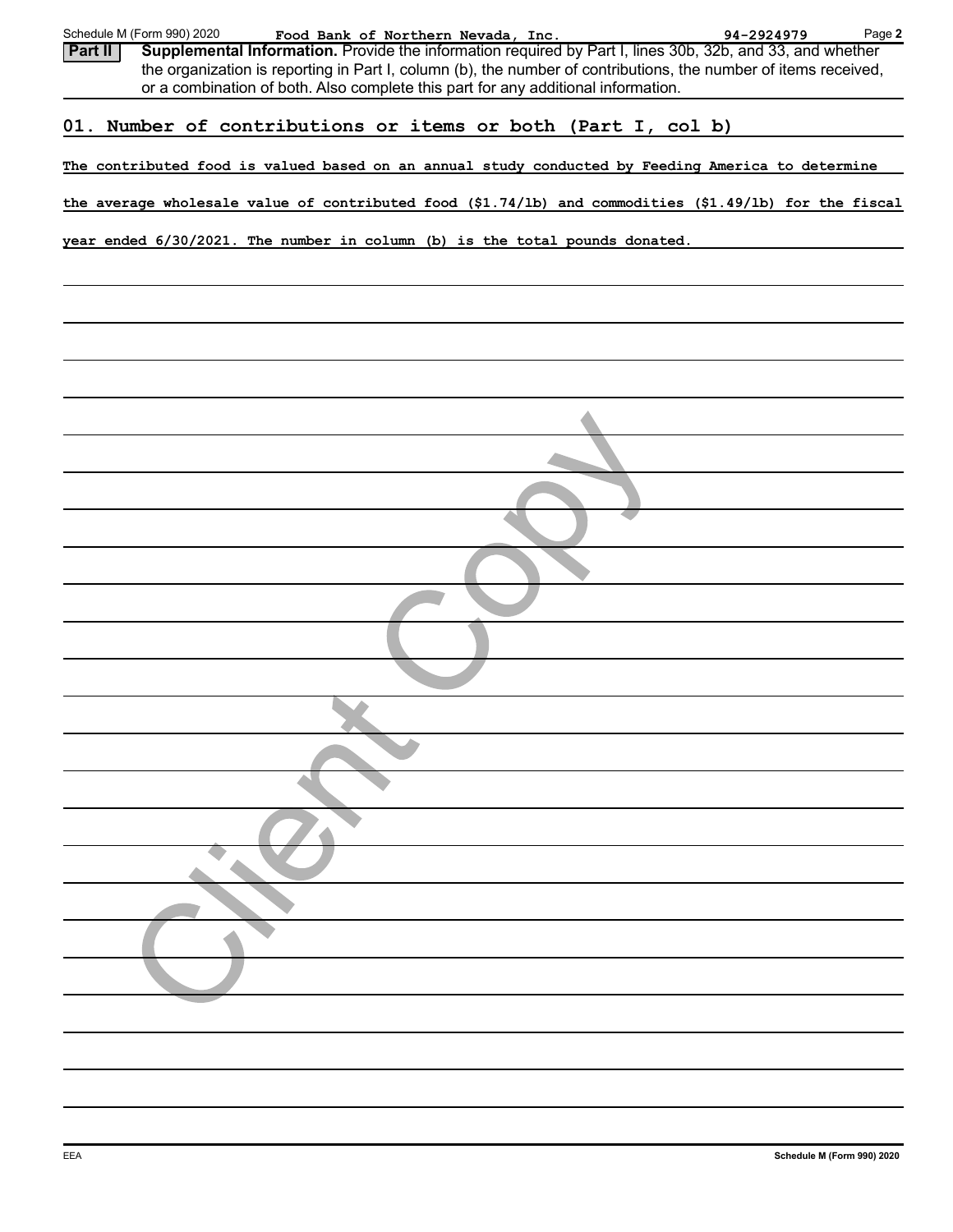## **2020 2020 2020 2020 Supplemental Information to Form 990 or 990-EZ** *Correlate to a constitute matrice and intervalse and intervalse* **(Form 990 or 990-EZ) Complete to provide information for responses to specific questions on**

Department of the Treasury Internal Revenue Service Name of the organization

**Form 990 or 990-EZ or to provide any additional information. Attach to Form 990 or 990-EZ. Go to** *www.irs.gov/Form990* **for the latest information.**

**Open to Public Inspection Employer identification number** OMB No. 1545-0047

### Food Bank of Northern Nevada, Inc. **94-2924979**

#### **01. Form 990 governing body review (Part VI, line 11)**

An electronic copy of the Form 990 is provided to the governing body for review and

approval prior to filing. The Board is encouraged to ask questions and request changes

prior to submission to the IRS.

**02. Conflict of interest policy compliance (Part VI, line 12c)**

The written conflict of interest policy is provided to all employees and Board members,

who are required to disclose any potential conflicts of interest and refrain from voting

on related action items. Compliance with the policy is monitored by the Board and

management during onboarding. Non-compliance with the policies is subject to disciplinary

action, including termination or removal from the Board.

### **03. CEO, executive director, top management comp (Part VI, line 15a)**

Compensation for the CEO/President is reviewed and approved by the Executive Committee and then brought to the full Board. This review is based upon comparison with local non-profit

organizations and business experience.

**04. Other officer or key employee compensation (Part VI, line 15b**

Compensation for top management is reviewed and approved by the Executive Committee and

then brought to the full Board. This review is based upon comparison with local non-profit

organizations and business experience.

#### **05. Governing documents, etc, available to public (Part VI, line 19)**

The Food Bank's governing documents, conflict of interest policy, and financial statements

are available to the public upon request. The most recent audited financial statements and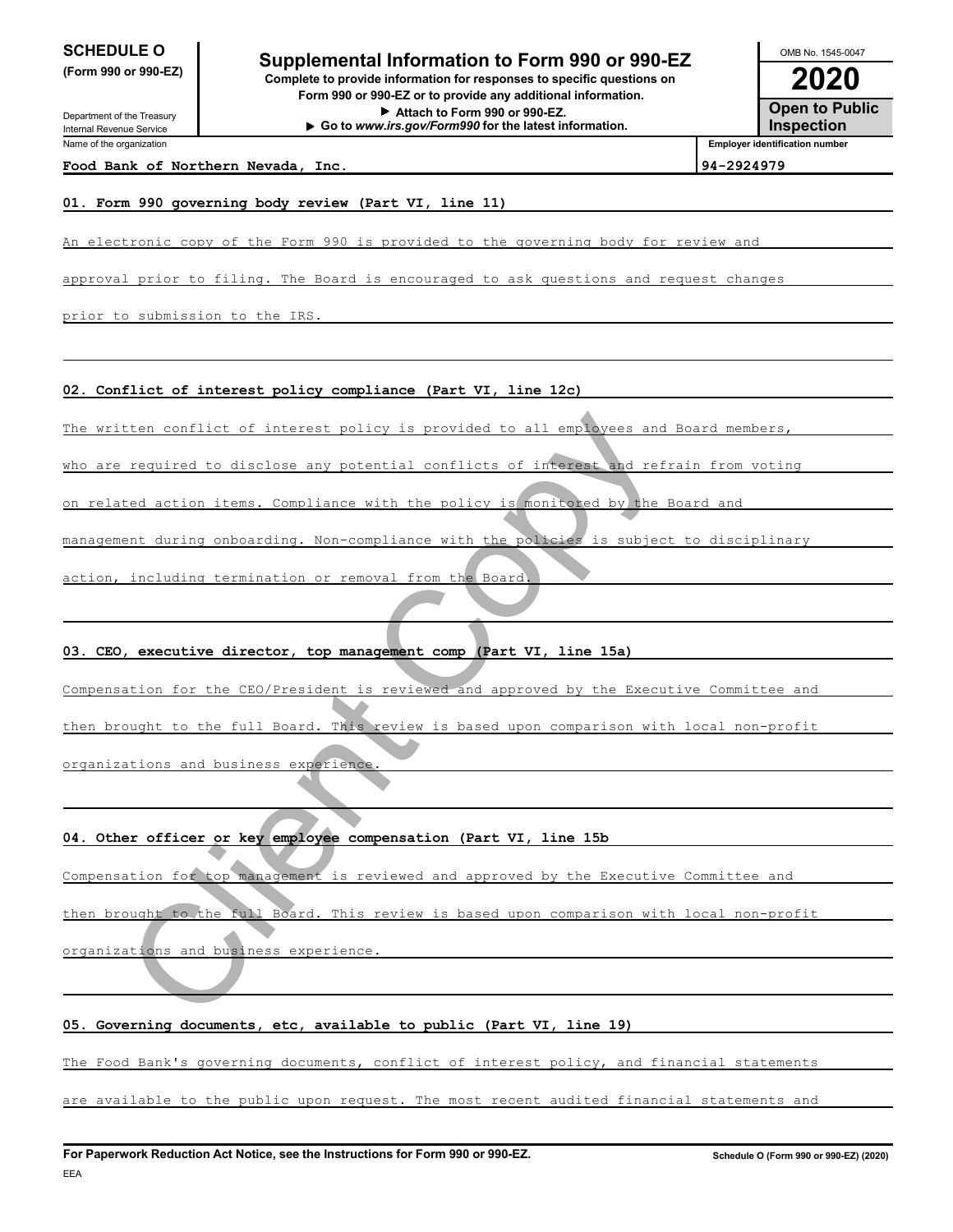| Schedule O (Form 990 or 990-EZ) (2020)                                                     | Page 2                                |
|--------------------------------------------------------------------------------------------|---------------------------------------|
| Name of the organization                                                                   | <b>Employer identification number</b> |
| Food Bank of Northern Nevada, Inc.                                                         | 94-2924979                            |
| Form 990 are also available on the Food Bank's website and the Form 990 is also available  |                                       |
| at www.quidestar.org.                                                                      |                                       |
|                                                                                            |                                       |
|                                                                                            |                                       |
| 06. Part III, response or note to any other line in Part III                               |                                       |
|                                                                                            |                                       |
| STATEMENT OF PROGRAM SERVICE ACCOMPLISHMENTS (Continued):                                  |                                       |
|                                                                                            |                                       |
|                                                                                            |                                       |
| Addressing hunger in children and seniors is a top priority. In the Food Bank's service    |                                       |
| area, children and seniors make up nearly half of all food-insecure people. Kids Cafe      |                                       |
|                                                                                            |                                       |
| offers free afterschool and summer meals for children at approximately 50 locations; food  |                                       |
|                                                                                            |                                       |
| pantries at approximately 40 schools offer convenient access to food for students'         |                                       |
| families. Seniors are served through three programs. Senior Food Boxes delivers into 51    |                                       |
|                                                                                            |                                       |
| neighborhoods, Produce on Wheels provides fresh produce at senior apartment complexes and  |                                       |
|                                                                                            |                                       |
| senior centers, and Golden Groceries senior food pantries provide staple food items.       |                                       |
|                                                                                            |                                       |
|                                                                                            |                                       |
| Mobile Harvest distributes more than 2.5 million pounds of fresh produce and perishable    |                                       |
| foods into approximately 50 under-resourced neighborhoods in our service area.             |                                       |
|                                                                                            |                                       |
|                                                                                            |                                       |
|                                                                                            |                                       |
| The Food Bank also conducts programming directed at the root causes of hunger and food     |                                       |
| insecurity. Its Nutrition Education programs teach adults how to make nutritious food      |                                       |
|                                                                                            |                                       |
| choices (even with limited resources) and the importance of a healthy diet and daily       |                                       |
|                                                                                            |                                       |
| physical activity for family health and wellness. In addition, the Food Bank expanded its  |                                       |
|                                                                                            |                                       |
| work to reach more underserved communities. The Food Bank did this through the expansion   |                                       |
| of the TEFAP program into 2 rural California counties, through a partnership with the      |                                       |
|                                                                                            |                                       |
| California Department of Social Service and CalFoods Logistics. The Food Bank expanded its |                                       |
|                                                                                            |                                       |
| reach in Tribal Communities by hiring a dedicated Tribal Support Specialist who works with |                                       |
|                                                                                            |                                       |
| Tribal communities to build food sovereignty. This has resulted in 15 new partnerships     |                                       |
| and more food moving into rural Tribal communities. Lastly, the Food Bank expanded the     |                                       |
|                                                                                            |                                       |
|                                                                                            |                                       |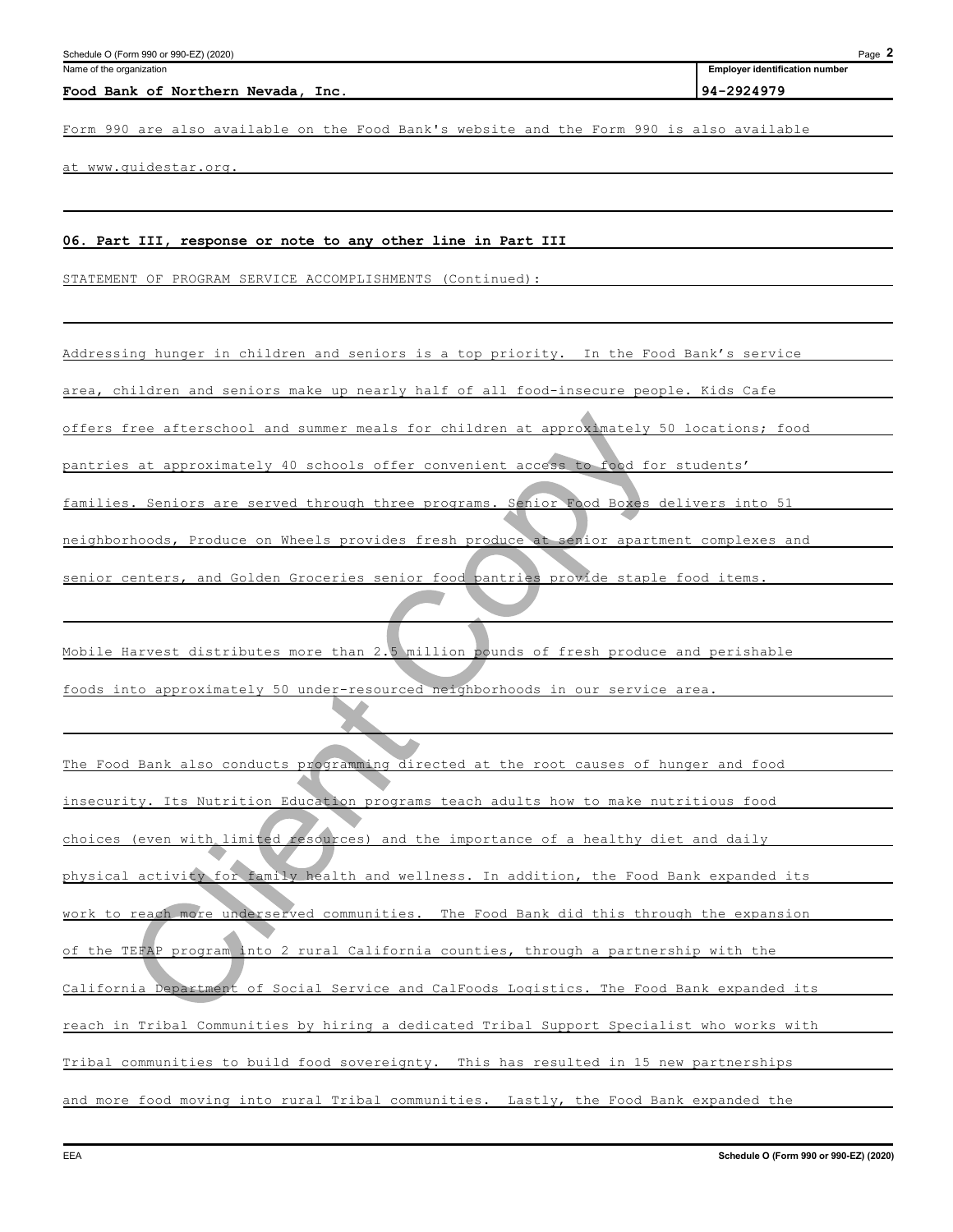| Schedule O (Form 990 or 990-EZ) (2020)                                                     | Page 2                                |
|--------------------------------------------------------------------------------------------|---------------------------------------|
| Name of the organization                                                                   | <b>Employer identification number</b> |
| Food Bank of Northern Nevada, Inc.                                                         | 94-2924979                            |
| footprint of its Prescription Pantry program, to include counties outside of Washoe        |                                       |
| This supports our nutrition education work, and builds stronger, healthier<br>County.      |                                       |
| communities through collaborations between the Food Bank, community-based food pantry      |                                       |
| partners and healthcare providers, resulting in healthier community members. The Food Bank |                                       |
| is widely recognized as a leader in the work to solve hunger. It has achieved a 4-star     |                                       |
| exceptional rating from Charity Navigator for exceeding industry standards and             |                                       |
| outperforming most charities in its cause. It has the distinguished honor of being named a |                                       |
| Food Bank of the Year by Feeding America among 200 food banks.                             |                                       |
|                                                                                            |                                       |
| Covid-19 Impact: Already a significant issue in our region, food insecurity has become     |                                       |
| more prevalent due to the economic impacts of Covid-19. In the USDA's report on household  |                                       |
| food insecurity, Nevada has the 12th highest number of people experiencing food insecurity |                                       |
| in the United States at nearly 12 percent. Even more alarming, Feeding America, the        |                                       |
| national network of food banks, projects 23 percent of children in Nevada are food         |                                       |
| insecure, ranking Nevada as the 5th highest state in the country for children experiencing |                                       |
| a consistent lack of adequate food for an active, healthy life. Furthermore, 8.1 percent   |                                       |
| of children in Nevada experience very low food security, which is the second highest rate  |                                       |
| in the nation. Very low food security is a more severe range of food insecurity that       |                                       |
| involves reduced food intake and disrupted eating patterns.                                |                                       |
|                                                                                            |                                       |
| 07. Part VI, response or note to any other line in Part VI                                 |                                       |
| SECTION A, LINE 1                                                                          |                                       |
|                                                                                            |                                       |
| The Board Chair shall chair the Executive Committee, which includes the Board Vice Chair,  |                                       |

Treasurer, and Secretary. The Board Chair may choose to appoint up to two (2) additional

board members to the Executive Committee to serve as "at large" members. In an emergency

or at the discretion of the Board Chair, the Executive Committee shall have all powers of